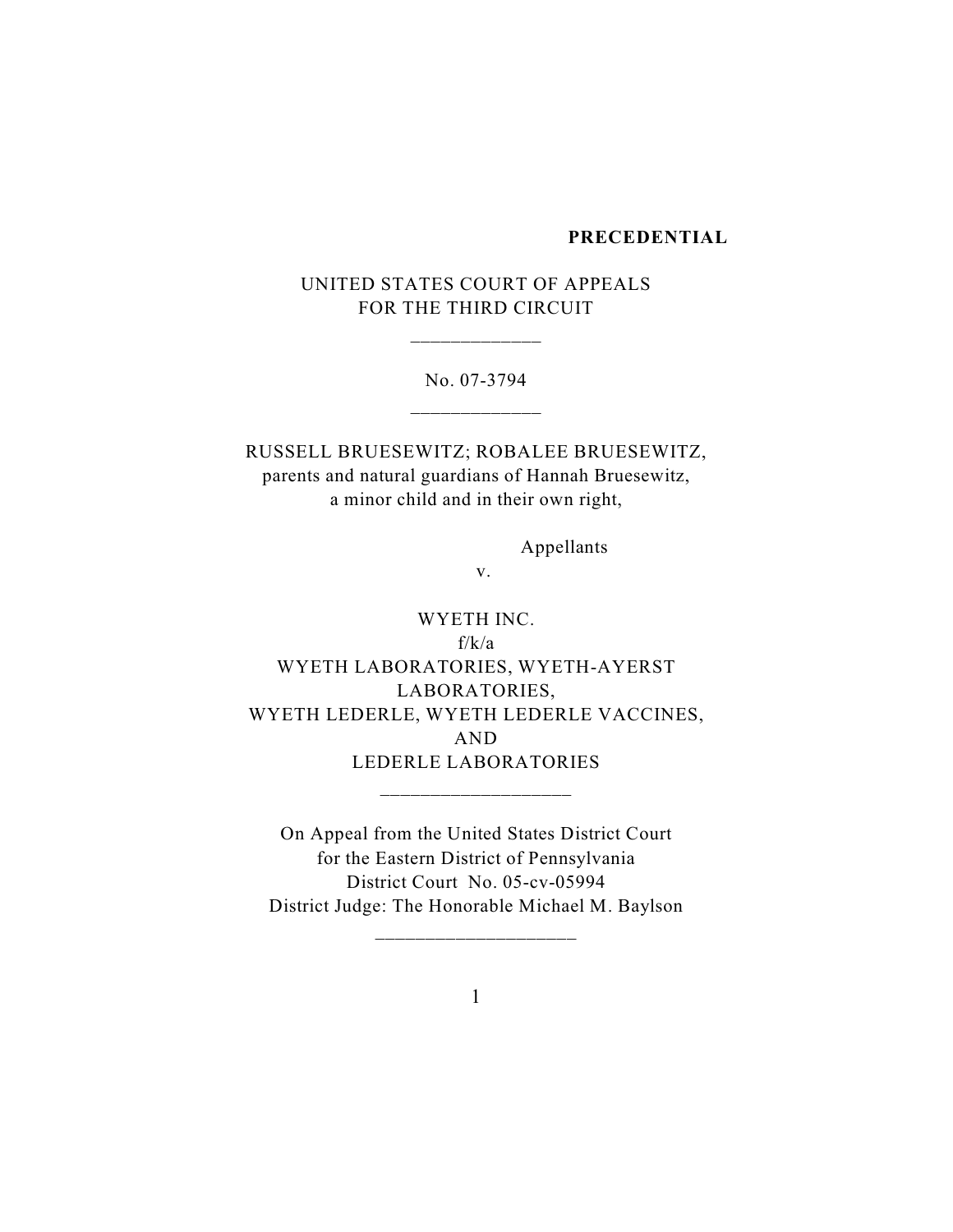### Argued September 11, 2008

# Before: McKEE, SMITH, and WEIS, *Circuit Judges*

(Filed: March 27, 2009)

Collyn A. Peddie (Argued) Williams, Kherkher, Hart & Boundas 8441 Gulf Freeway Suite 600 Houston, TX 77017-5001 *Counsel for Appellant*

Reetu Dandora 1650 Market Street 2500 One Liberty Place Philadelphia, PA 19103-7301 *Counsel for Appellee*

Lauren Elliott Richard W. Mark (Argued) Daniel J. Thomasch Orrick, Herrington & Sutcliffe 666 Fifth Avenue New York, NY 10103 *Counsel for Appellee*

Henry F. Reichner Michael T. Scott Reed Smith 1650 Market Street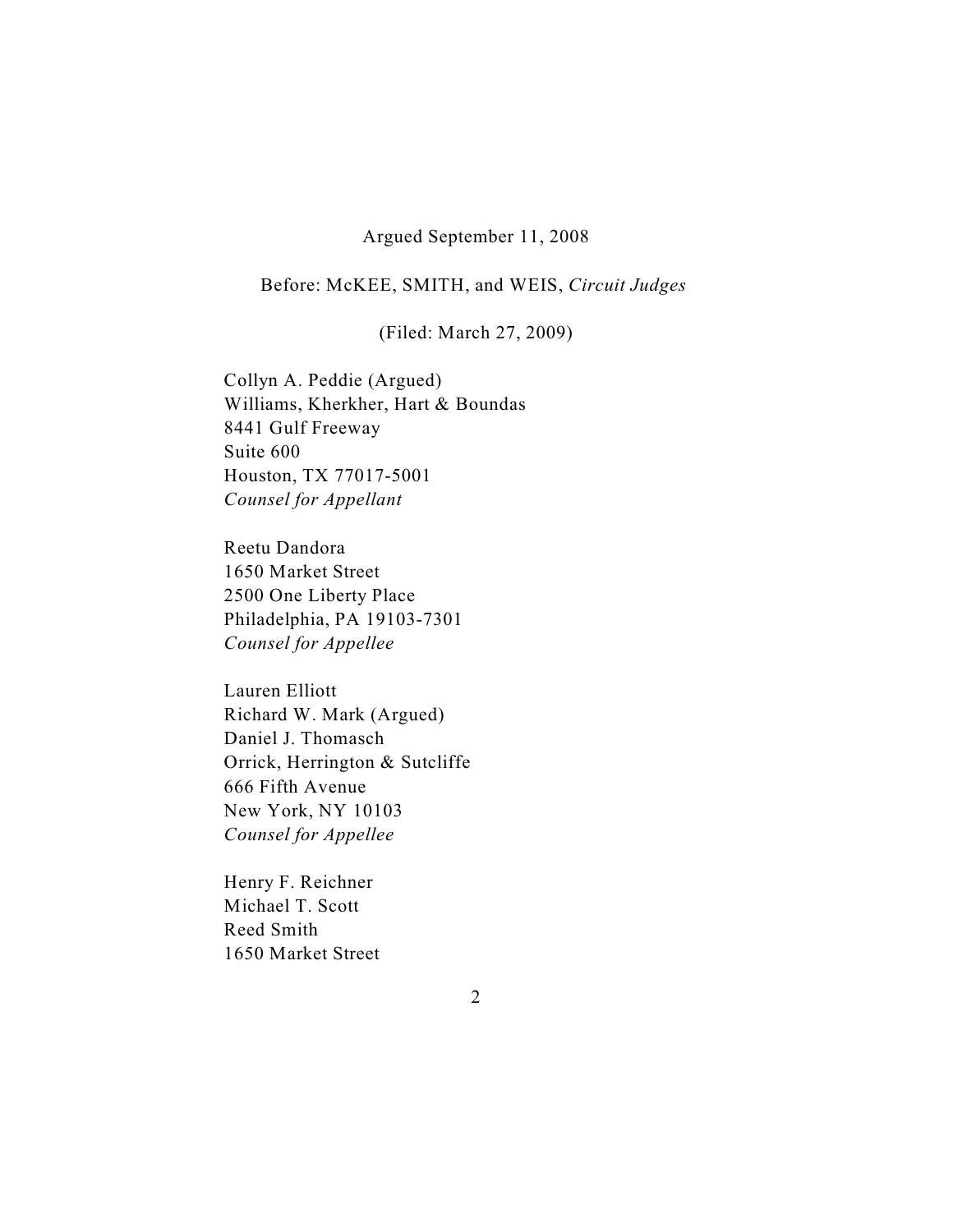2500 One Liberty Place Philadelphia, PA 19103 *Counsel for Appellee*

# OPINION

\_\_\_\_\_\_\_\_\_\_\_\_\_\_

SMITH, *Circuit Judge.*

This appeal presents three questions related to the National Childhood Vaccine Injury Act: (1) whether the Act preempts all design defect claims against the manufacturer of a vaccine; (2) whether the plaintiffs demonstrated that the manufacturer failed to adequately warn the plaintiffs of the risks associated with the vaccine; and (3) whether the plaintiffs provided sufficient evidence of a manufacturing defect to survive the defendant's motion for summary judgment. The District Court held that the Act preempted all design defect claims and concluded that the plaintiffs failed to provide sufficient evidence to support the other two claims. For the reasons that follow, we will affirm.

**I.**

**A.**

Historically, the states have possessed "great latitude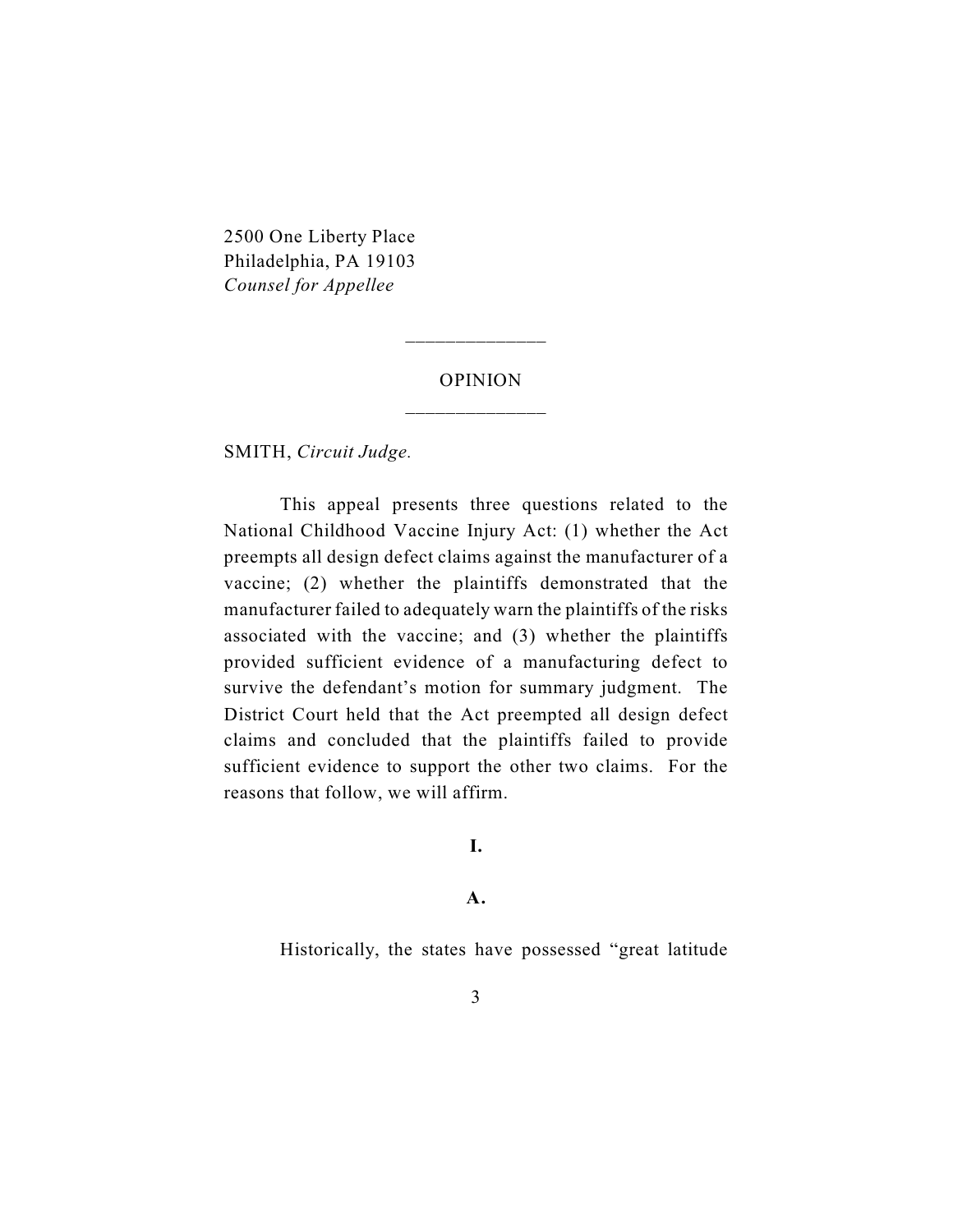under their police powers to legislate as to the protection of the lives, limbs, health, comfort, and quiet" of their citizens. *Metro. Life Ins. Co. v. Massachusetts*, 471 U.S. 724, 756 (1985). This has been true with regard to drugs, as the Supreme Court has declared it "well settled that the State has broad police powers in regulating the administration of drugs by the health professions." *Whalen v. Roe*, 429 U.S. 589, 603 (1977). And the police powers extend to immunization, as state and local authorities have responded to illnesses like smallpox and sought to inoculate members of the populous. Center for Biologics Evaluation and Research, Food and Drug Administration, *Science and the Regulation of Biological Products: From a Rich History to a Challenging Future* 8 (2002). Despite calls in the late nineteenth-century for the federal regulation of vaccines to promote uniform safety regulations, Congress did not act until 1902, when thirteen children died after being vaccinated with contaminated diptheria antitoxin. *Id.* at 12. Over the past century, however, the federal government has taken a predominate role in approving, regulating, and promoting vaccines—from the passage of the Biologics Control Act in 1902, Pub. L. No. 57-244, which authorized a federal agency to issue regulations related to vaccines, to the Public Health Service Act, Pub. L. No. 78-410, which required federal authorities to license vaccines and vaccine manufacturers, to the Emergency Supplemental Appropriations Act for Recovery from and Response to Terrorist Attacks on the United States, Pub. L. No. 107-9, which appropriated money for the acquisition of a sufficient quantity of the smallpox vaccine to inoculate the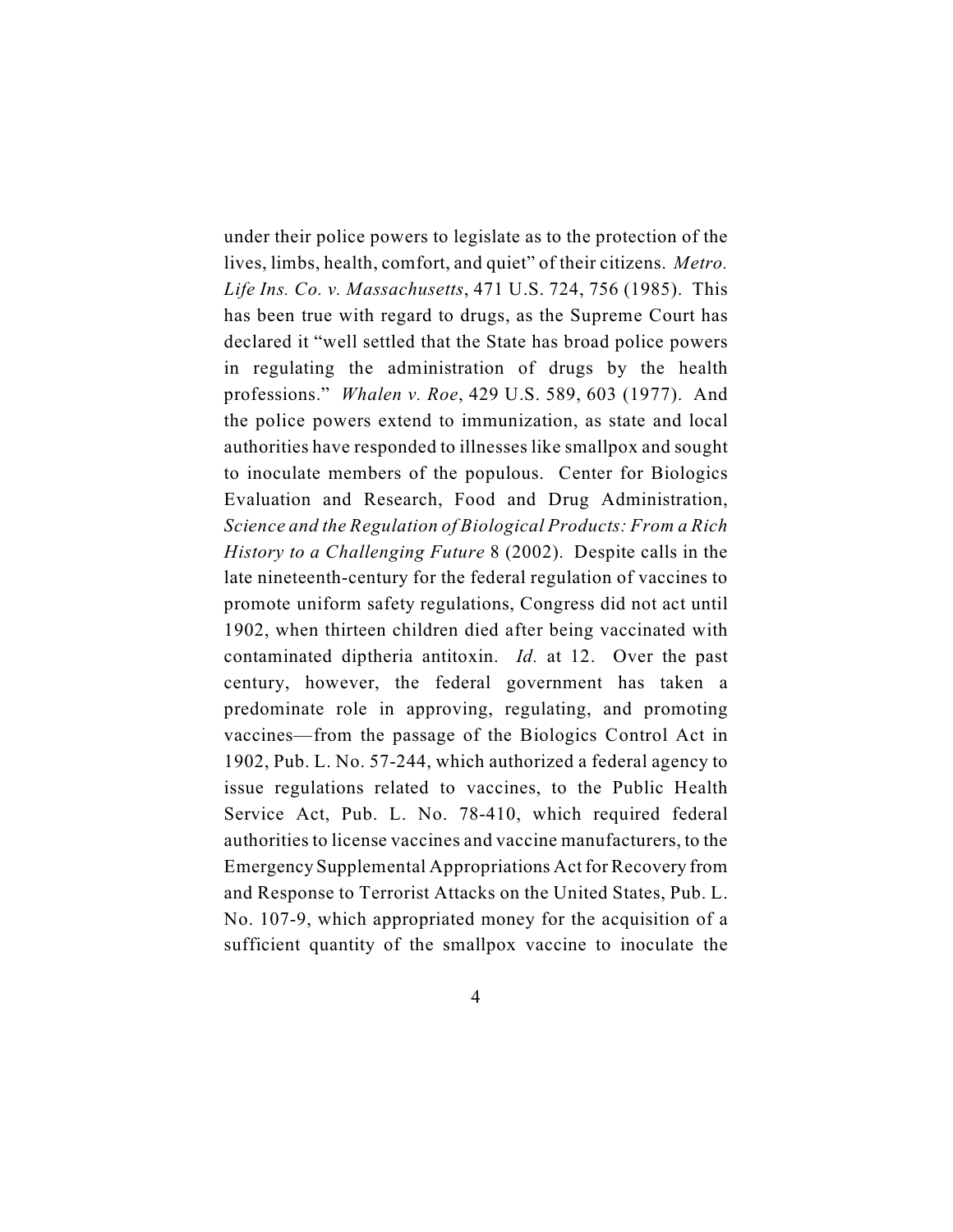country.

The National Childhood Vaccine Injury Act ("Vaccine Act") is one such effort. P.L. 99-660, Title III, 100 Stat. 3743, 3756–3784 (codified at 42 U.S.C. § 300aa-1 *et seq.*). Enacted in 1986, the Vaccine Act established a national vaccine program to "achieve optimal prevention of human infectious diseases through immunization and to achieve optimal prevention against adverse reactions to vaccines." 42 U.S.C. § 300aa-1. It sought to accomplish this primarily through the creation of the National Vaccine Injury Compensation Program ("NVICP") for claims against drug manufacturers for vaccine-related injuries and deaths. 42 U.S.C. § 300aa-10 *et seq.*

The NVICP has two parts. Part A creates a mandatory forum for the administration of claims—it requires a petitioner seeking compensation, including the injured party's legal representative, to file a petition in the "Vaccine Court," which is part of the United States Court of Federal Claims. *Id.* at § 300aa-11. The petitioner is entitled to receive compensation if: (1) the affected person received a vaccine covered by the Vaccine Act; (2) the affected person suffered a "Table injury";<sup>1</sup>

<sup>&</sup>lt;sup>1</sup> The Vaccine Act created the "Vaccine Injury Table."  $42$ U.S.C. § 300aa-14. It sets forth the "vaccines, the injuries, disabilities, illnesses, conditions, and deaths resulting from the administration" of vaccines for which individuals may seek compensation. *Id.*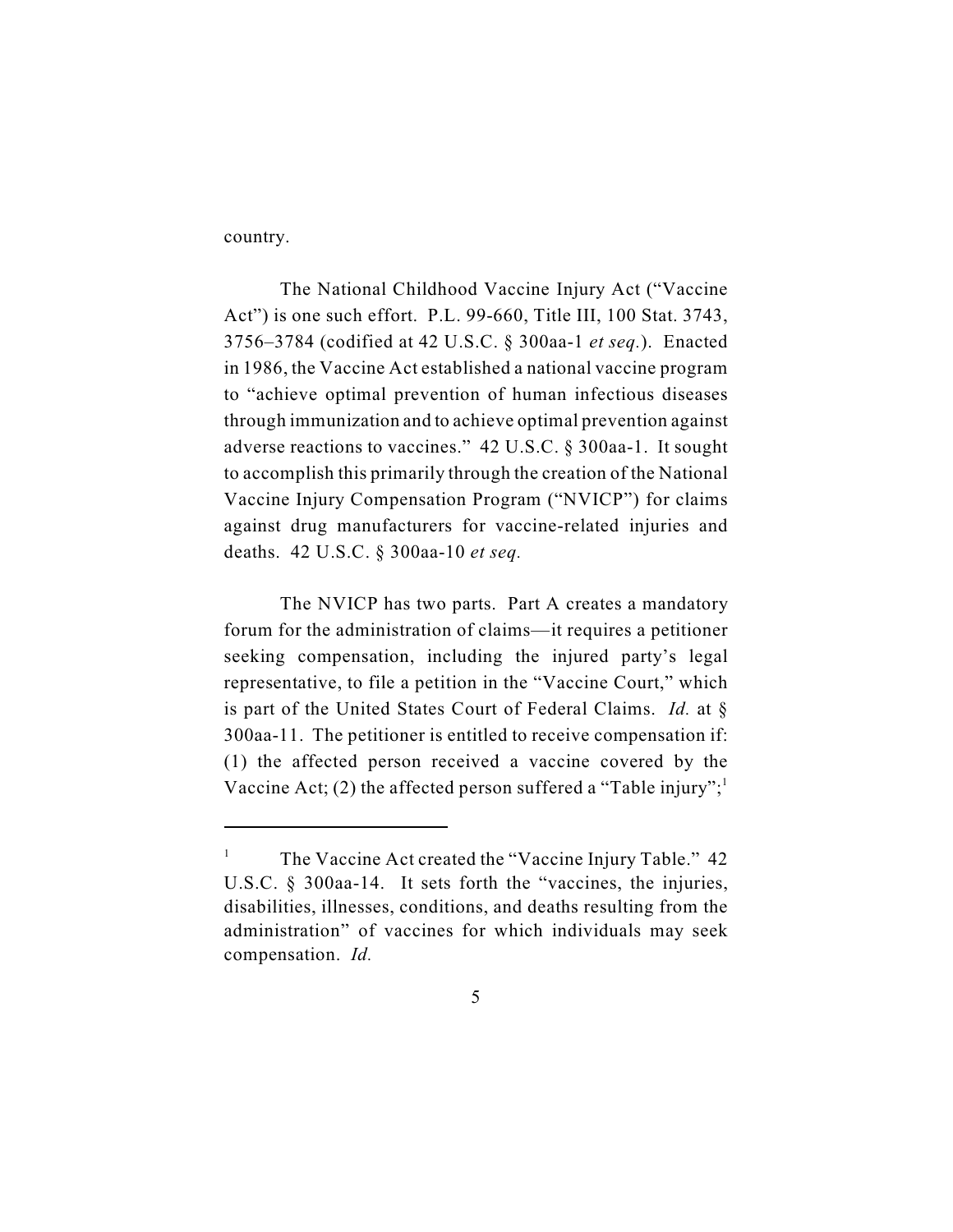and (3) it cannot be shown by a preponderance of the evidence that the injuries or death were not caused by the vaccine. *Id.* at §§ 300aa-11, 300aa-13. Alternatively, a petitioner who suffers a non-Table injury may still obtain compensation by proving affirmatively that the vaccine caused the injury. *See Grant v. Sec'y of HHS*, 956 F.2d 1144, 1148 (Fed. Cir. 1992). Part B of the NVICP permits a petitioner, after the Vaccine Court has issued a final judgment, to either accept or reject that judgment. 42 U.S.C. § 300aa-21 *et seq*. If the petitioner rejects the judgment, she may pursue certain limited claims in state or federal court.<sup>2</sup> 42 U.S.C.  $\S$  300aa-21.

#### **B.**

Hannah Bruesewitz was born on October 20, 1991. At the time, the federal Advisory Committee on Immunization Practices recommended that children receive five doses of the diphtheria-pertussis-tetanus ("DPT") vaccine during the course of their childhood, one dose at each of the following ages: (1) 2 months; (2) 4 months; (3) 6 months; (4) 15-18 months; and (5) 4-6 years. Hannah received her first three shots of the DPT vaccine according to this schedule. After the third DPT shot, marketed under the trade name TRI-IMMUNOL and administered on April 1, 1992, she suffered a series of seizures.

<sup>&</sup>lt;sup>2</sup> The party also has the option of appealing the Court of Federal Claims' judgment to the United States Court of Appeals for the Federal Circuit. 42 U.S.C. § 300aa-12(f).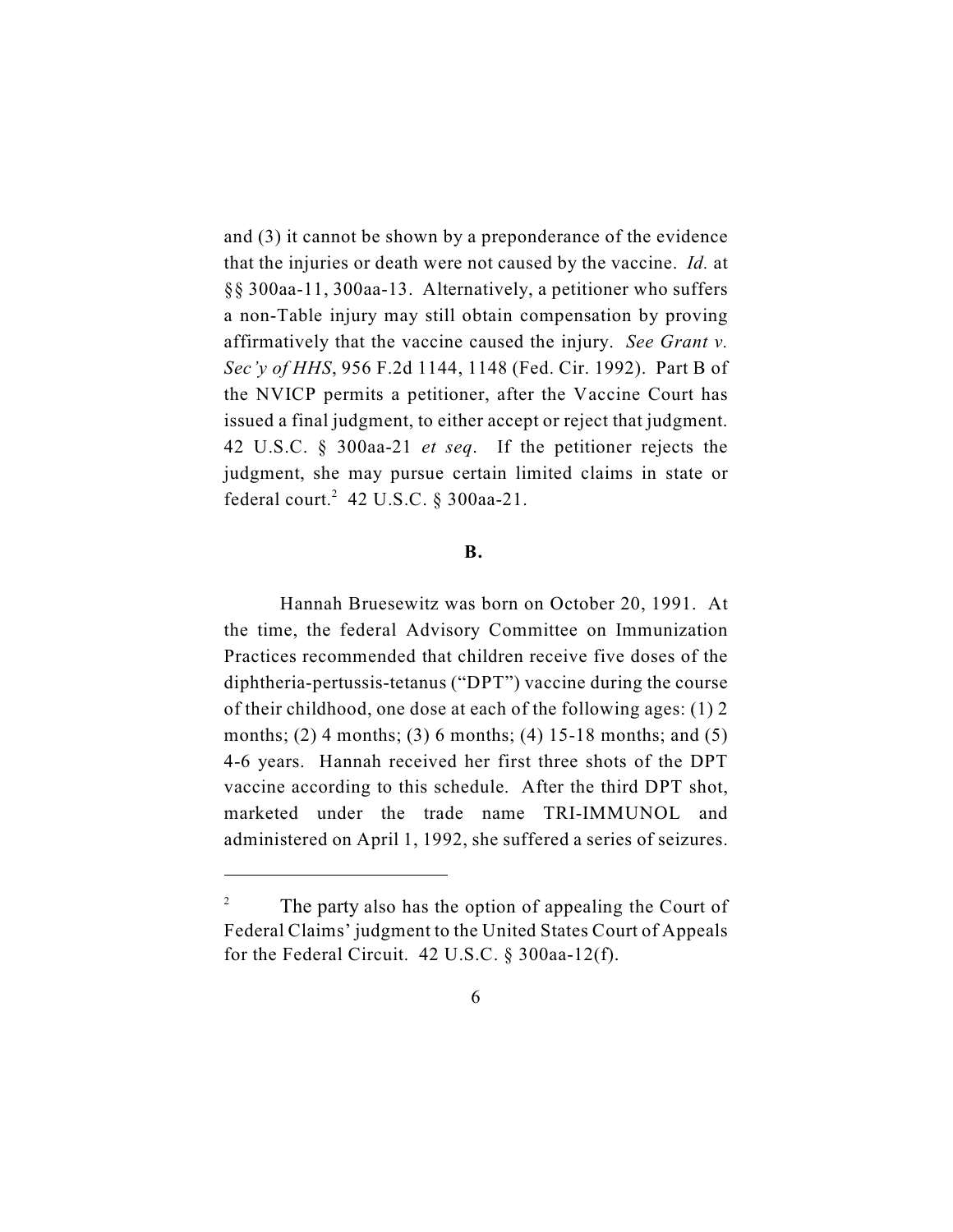Doctors subsequently diagnosed Hannah as having residual seizure disorder and developmental delay. Hannah, who is now seventeen, will likely require some medical care related to that condition for the remainder of her life.

Defendant Wyeth, Inc. and its predecessors<sup>3</sup> ("Wyeth") manufactured TRI-IMMUNOL until 1998. Approved in 1948, this vaccine contains the "whole-cell" pertussis vaccine—it is prepared using whole, inactivated pertussis bacterial cells. Although the whole-cell vaccine effectively reduced pertussis infections and deaths associated with these infections, it was also linked to a variety of adverse events. This led to interest in and efforts to develop a safer, acellular pertussis vaccine.

In December 1991, the Food and Drug Administration ("FDA") approved the defendant's application for an alternate DPT vaccine, which was known as ACEL-IMUNE. ACEL-IMUNE contains an acellular pertussis component. While the acellular vaccine contains parts of pertussis bacterial cells, because it does not contain a complete cell, it has less endotoxin

<sup>&</sup>lt;sup>3</sup> The National Health Institute first issued a product license for TRI-IMMUNOL in 1948 to American Cyanamid Company ("Cyanamid"). Lederle Laboratories, an unincorporated division of Cyanamid, produced TRI-IMMUNOL. In 1994, American Home Products Corporation ("AHPC") acquired Cyanamid. In March 2002, AHPC changed its name to Wyeth.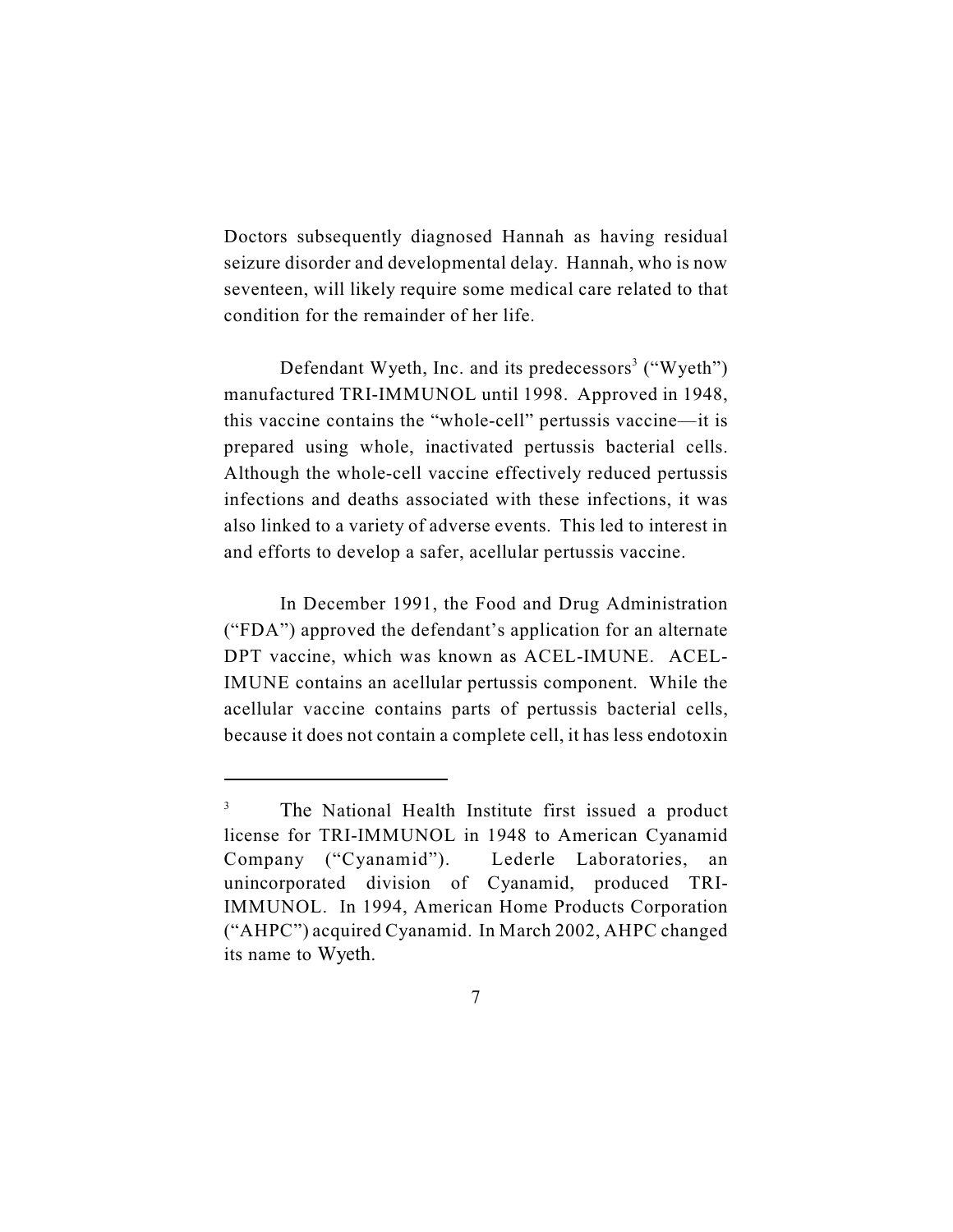and is less likely to cause adverse events. $4$  The FDA initially approved ACEL-IMUNE, however, for administration as the fourth and/or fifth DPT dose in the series of five. The FDA did not approve an acellular pertussis vaccine for the first three shots in the series until July 1996 when it approved the license of Connaught Laboratories, Inc. Defendant's ACEL-IMUNE did not receive approval for these same doses until December 1996.

Nonetheless, at the time of vaccination in April 1992, Hannah's doctor administered the TRI-IMMUNOL vaccine because there were no acellular pertussis vaccines commercially available for the third dose. Hannah's particular vaccine came from a lot that generated sixty-five reports of adverse reactions with the FDA and Centers for Disease Control and Prevention, including thirty-nine emergency room visits, six hospitalizations, and two deaths. Hannah's physician later

<sup>&</sup>lt;sup>4</sup> The acellular pertussis vaccine contains pertussis toxin and other bacterial components. These components, however, are less reactive and cause fewer adverse events because they have been detoxified using chemical or genetic techniques. Centers for Disease Control and Prevention, Pertussis Vaccination: Acellular Pertussis Vaccine for the Fourth and Fifth Doses of the DPT Series; Update to Supplementary ACIP Stat Recommendations of the Advisory Committee on Immunization Practices, October 9, 1992, http://www.cdc.gov/mmwr/preview/mmwrhtml/00048610.htm.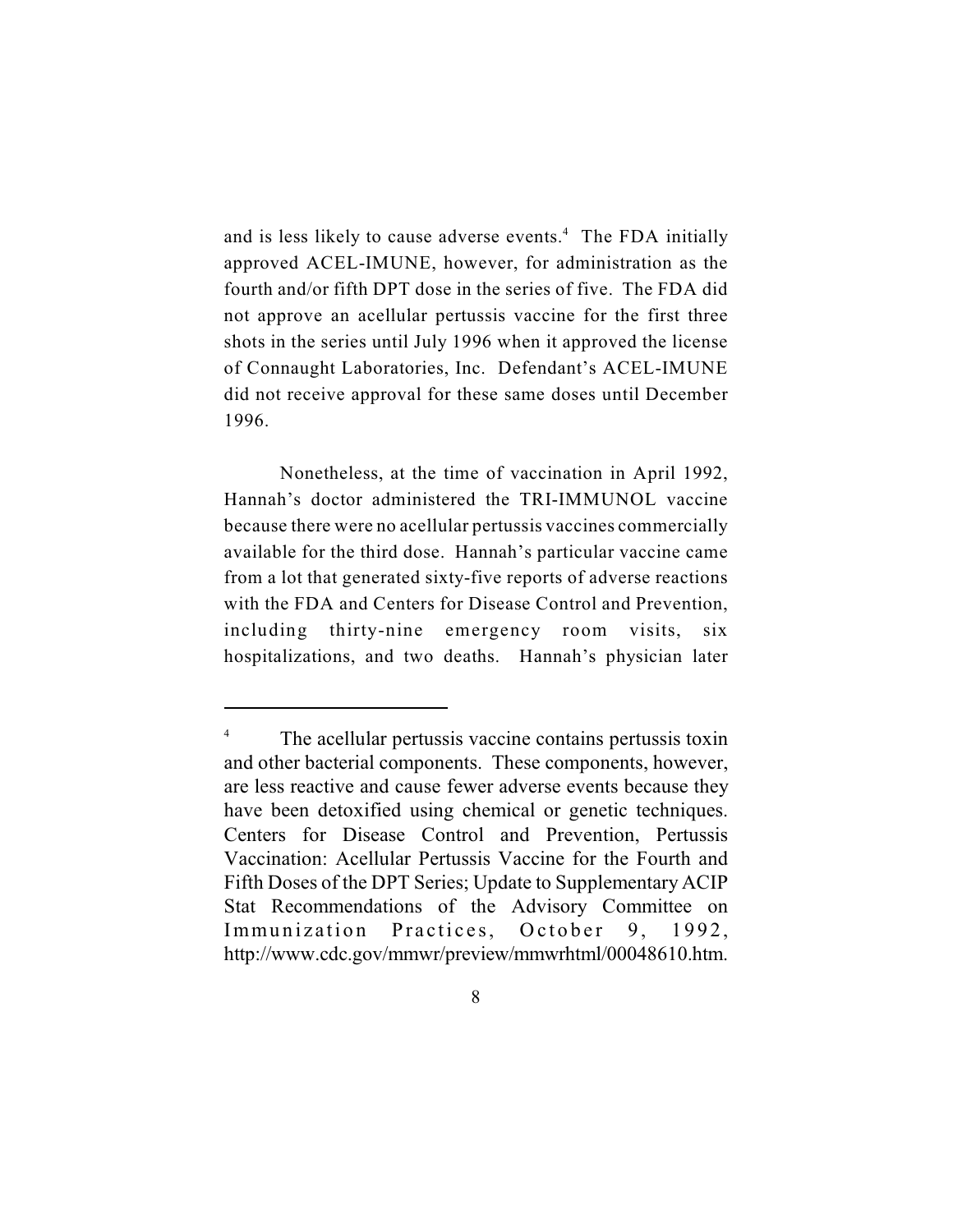indicated, as part of this litigation, that she would not have immunized Hannah had she known of the adverse event reports associated with this lot of the vaccine.

In 1998, Wyeth voluntarily discontinued manufacturing TRI-IMMUNOL.

# **C.**

Hannah's parents ("plaintiffs") filed a petition in the Vaccine Court in April 1995, alleging that Hannah suffered an on-Table residual seizure disorder and encephalopathy.<sup>5</sup> *Bruesewitz v. Sec'y of Dep't of HHS*, No. 95-0266V, 2002 WL 31965744, at \*1 n.1 (Fed. Cl. Dec. 20, 2002). The Court held a hearing in July 2002 and concluded in December of that year that Hannah's injuries were non-Table injuries and that the petitioners had not proven causation in fact. *Id.* at \*13–17. Accordingly, it dismissed the claim with prejudice. *Id.* at \*17. Hannah's parents rejected the Court's judgment on February 14,

 $^5$  Effective March 10, 1995, approximately one month before the plaintiffs filed their petition with the Vaccine Court, new regulations deleted residual seizure disorder as a Table injury for DPT vaccine. *Bruesewitz v. Sec'y of Dep't of HHS*, No. 95-0266V, 2002 WL 31965744, at \*1 n.1 (Fed. Cl. Dec. 20, 2002); *see also* National Vaccine Injury Compensation Program Revision of the Vaccine Injury Table, 60 Fed. Reg. 7678, 7689–91 (Feb. 8, 1995).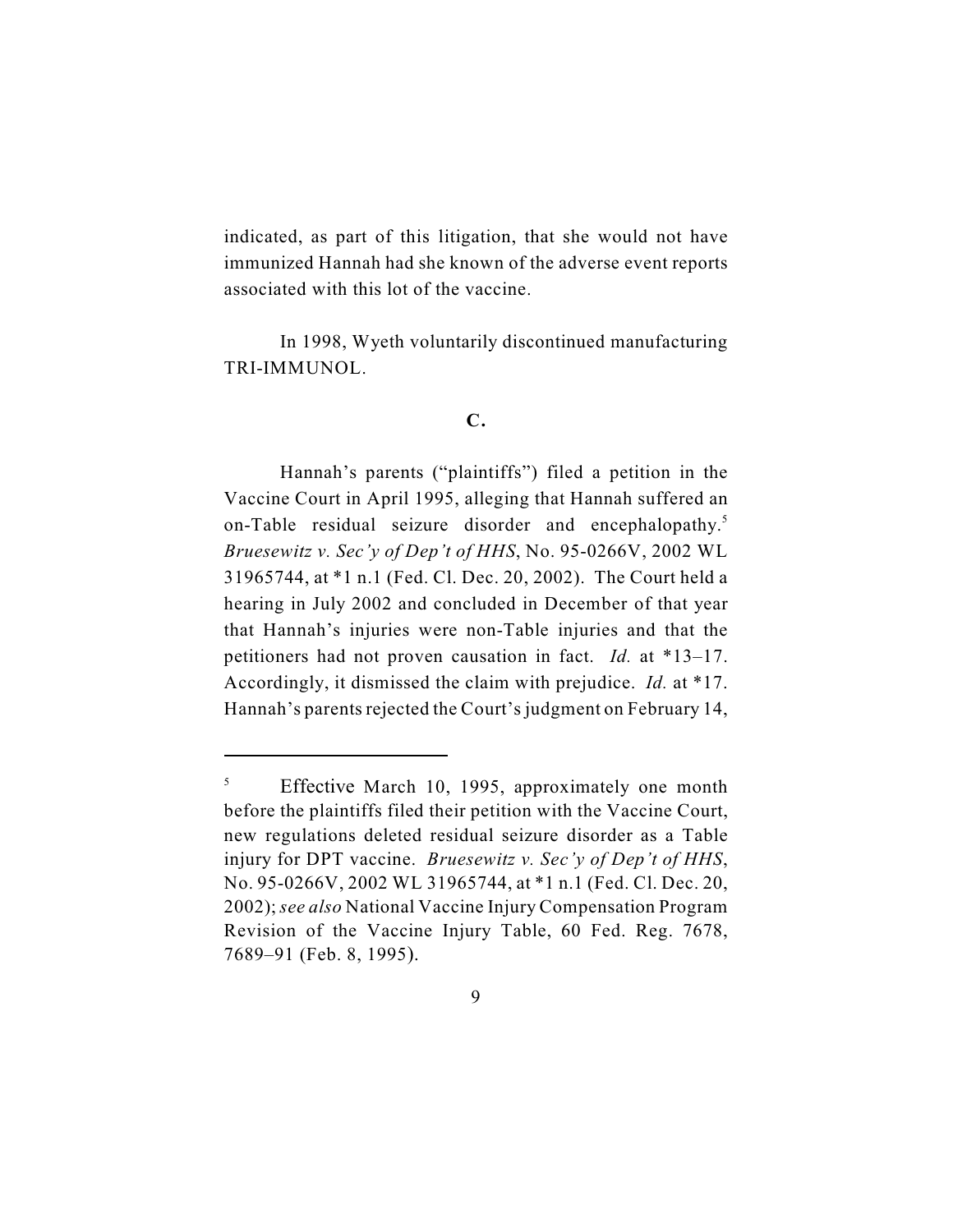2003.

Having exhausted their administrative remedies, the plaintiffs filed a Complaint in the Philadelphia Court of Common Pleas in October 2005. The complaint sought recovery on four claims: (I) negligent failure to produce a safer vaccine; (II) negligent failure to warn; (III) strict liability for design defect; and (IV) strict liability for manufacturing defect. Wyeth removed the action on the basis of diversity to the Eastern District of Pennsylvania and filed a motion for summary judgment. The District Court denied the motion without prejudice because the parties had not engaged in discovery. Following completion of discovery, Wyeth again moved for summary judgment on all four counts.

Although the District Court did not accept all of Wyeth's theories, it granted summary judgment in Wyeth's favor on all counts on August 24, 2007. The District Court concluded that Section  $22(b)(1)$  of the Vaccine Act, 42 U.S.C. § 300aa- $22(b)(1)$ , preempts all design defect claims arising from a vaccine-related injury or death and dismissed Counts I and III on that basis. Regarding Count II, which alleged negligent failure to warn, the District Court concluded that the plaintiffs had not rebutted the statutory presumption created by Section 22(b)(2) of the Vaccine Act, 42 U.S.C. § 300aa-22(b)(2), that Wyeth's FDA-compliant warnings were proper. As to Count IV, which alleged that the particular lot from which Hannah's dose originated was especially prone to adverse reactions due to a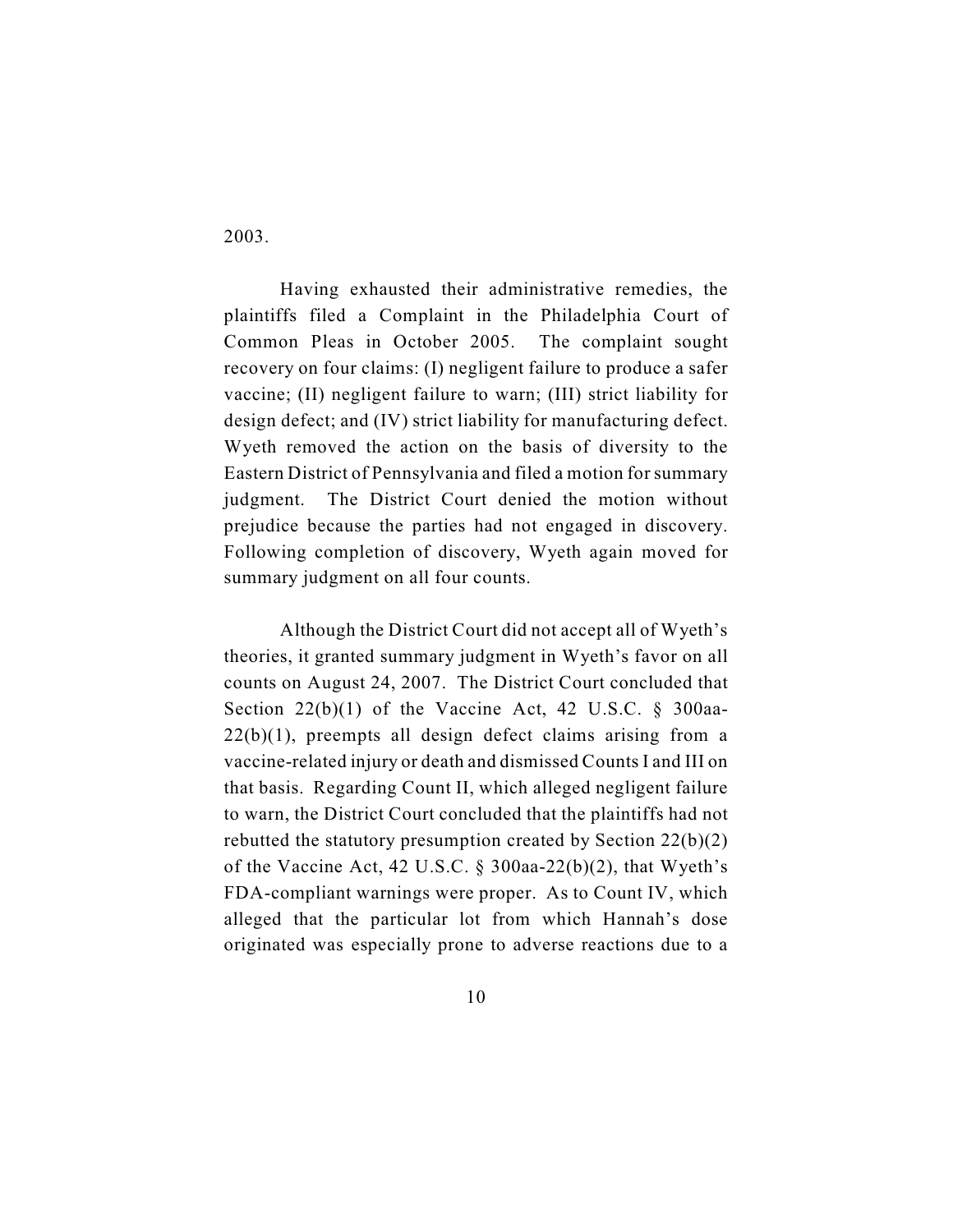manufacturing defect, the District Court concluded that the plaintiffs had failed to present sufficient evidence that the lot was defective or that it caused Hannah's injuries.

The District Court's ruling on the first and third claims warrants further examination. Both counts alleged a design defect—Count I alleged that Hannah's vaccine was negligently designed because the defendant knew of a safer alternative and failed to produce it, while Count III alleged strict liability design defect. The District Court ruled that both claims were preempted by the Vaccine Act. It rested this decision on four points. First, it stated that a case-by-case consideration of whether a vaccine was unavoidably safe would not protect vaccine manufacturers from suit. Second, it reasoned that Congress passed the Vaccine Act to "provide an umbrella under which manufacturers would improve the safety of their products while remaining immune from design defect claims." Third, the Court found that Congress achieved an appropriate balance by offsetting the effect of the preemption of design defect claims with creation of a compensation program for individuals injured by vaccines. Finally, it concluded that the Vaccine Act preempts both strict liability and negligent design defect claims against FDA-approved vaccines. Accordingly, it dismissed plaintiffs' first and third claims.

The plaintiffs appealed. Their appeal presents this Court with three questions: (1) does  $\S$  300aa-22(b)(1) act as a complete bar to design defect claims; (2) have the plaintiffs in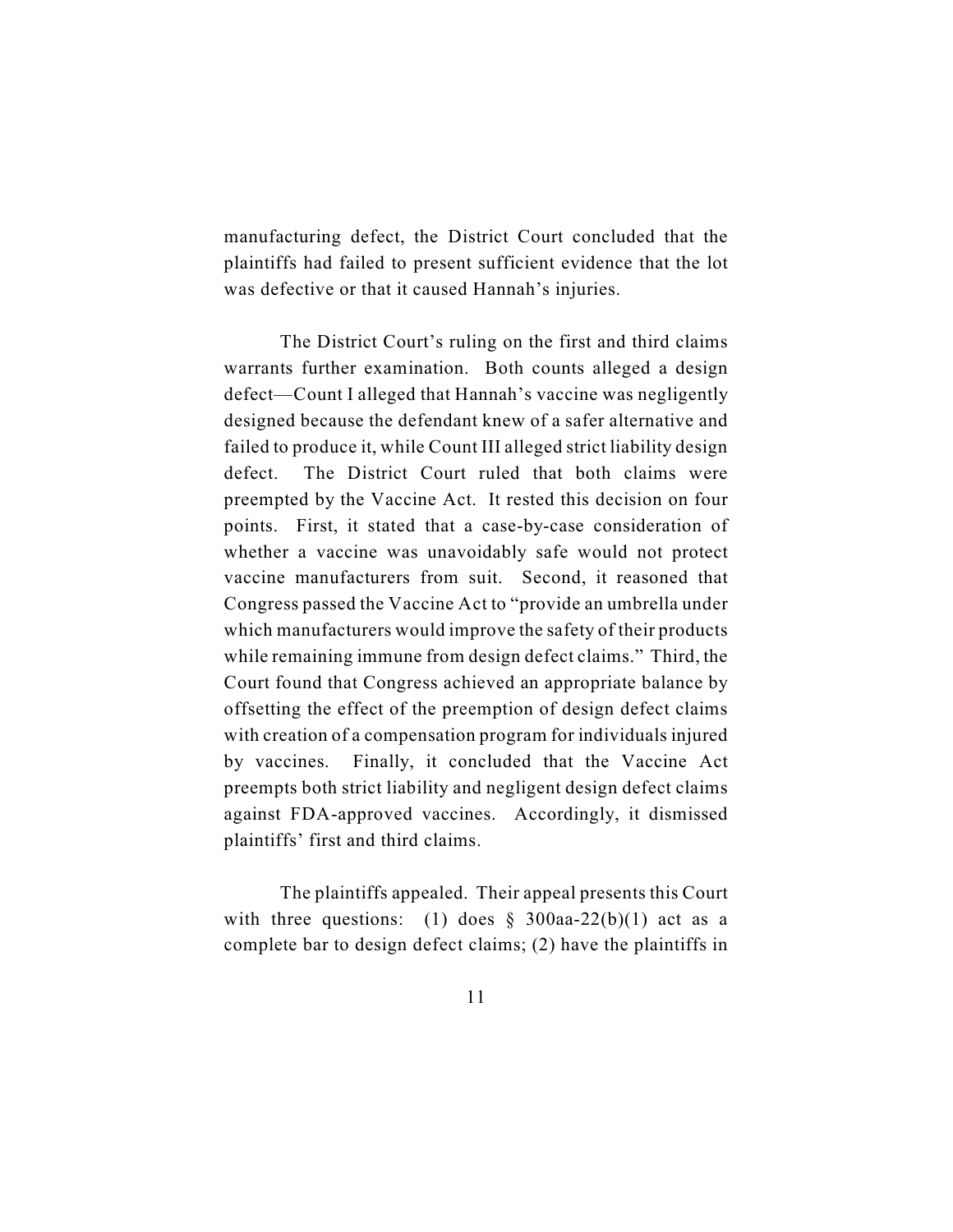this case met their burden under  $\S 22(b)(2)$  of the Vaccine Act to show that defendants failed to provide an adequate warning of the alleged dangers of the vaccine; and (3) have the plaintiffs provided sufficient evidence of a manufacturing defect to survive the defendant's motion for summary judgment.

#### **II.**

The District Court had jurisdiction under 28 U.S.C. §§ 1332 and 1441, and we have appellate jurisdiction under 28 U.S.C. § 1291. Our review of a District Court's grant of summary judgment is plenary, and we apply the same standard as the District Court to determine whether summary judgment was appropriate. *Norfolk S. Ry. Co. v. Basell USA Inc.*, 512 F.3d 86, 91 (3d Cir. 2008). A grant of summary judgment is appropriate "if the pleadings, the discovery and disclosure materials on file, and any affidavits show that there is no genuine issue as to any material fact and that the movant is entitled to judgment as a matter of law." Fed. R. Civ. P. 56(c). In making this determination, we must view the facts in the light most favorable to the nonmoving party and draw all inferences in that party's favor. *Norfolk*, 512 F.3d at 91.

# **III.**

Preemption doctrine is rooted in the Supremacy Clause of the United States Constitution. Article VI declares that the laws of the United States "shall be the supreme Law of the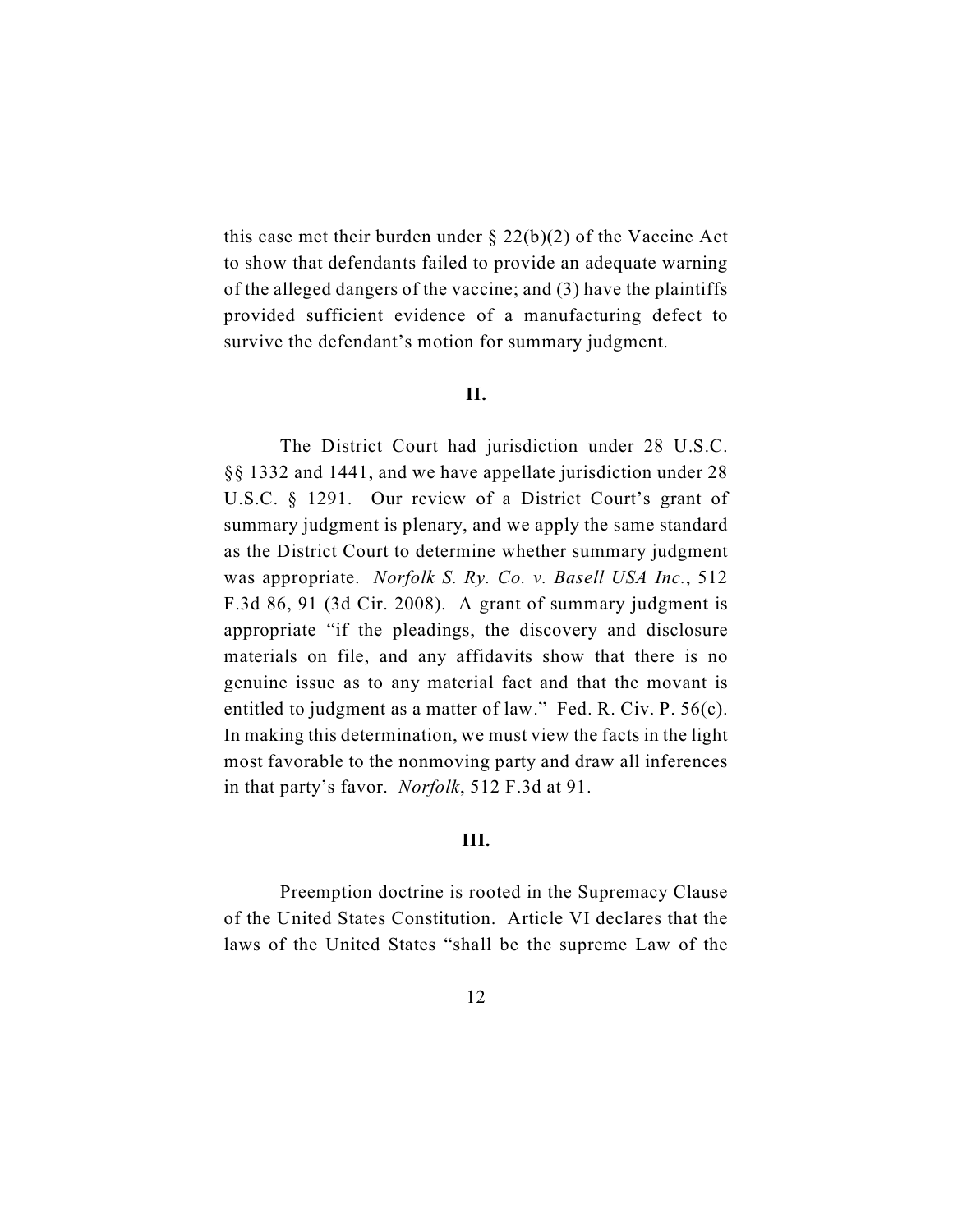Land; . . . any Thing in the Constitution or Laws of any State to the Contrary notwithstanding." U.S. Const. art. VI, cl. 2. "Under the Supremacy Clause, federal law may supersede state law in several different ways." *Hillsborough County, Fla., v. Automated Med. Labs., Inc.*, 471 U.S. 707, 713 (1985). Over the years, the Supreme Court has recognized three types of preemption: express preemption, implied conflict preemption, and field preemption. *Id.*

A federal enactment expressly preempts state law if it contains language so requiring. *Lorillard Tobacco Co. v. Reilly*, 533 U.S. 525, 541 (2001). Thus, when construing an express preemption clause, a reviewing court must necessarily begin by examining the "plain wording of the clause," as this "necessarily contains the best evidence of Congress' pre-emptive intent." *Sprietsma v. Mercury Marine*, 537 U.S. 51, 62–63 (2002) (quoting *CSX Transp. v. Easterwood*, 507 U.S. 658, 664 (1993)). Though the language of the provision offers a starting point, courts are often called upon to "identify the domain expressly pre-empted by that language." *Medtronic, Inc. v. Lohr*, 518 U.S. 470, 484 (1996) (internal quotation marks and citations omitted). This, in turn, is guided by two principles. *Id.* at 485. First, "Congressional purpose is the 'ultimate touchstone' of our inquiry." *Lorillard Tobacco Co.*, 533 U.S. at 541 (quoting *Cipollone v. Liggett Group, Inc.*, 505 U.S. 504, 516 (1992)); *see also Altria Group, Inc. v. Good*, 129 S. Ct. 538, 543 (2008) ("If a federal law contains an express pre-emption clause, it does not immediately end the inquiry because the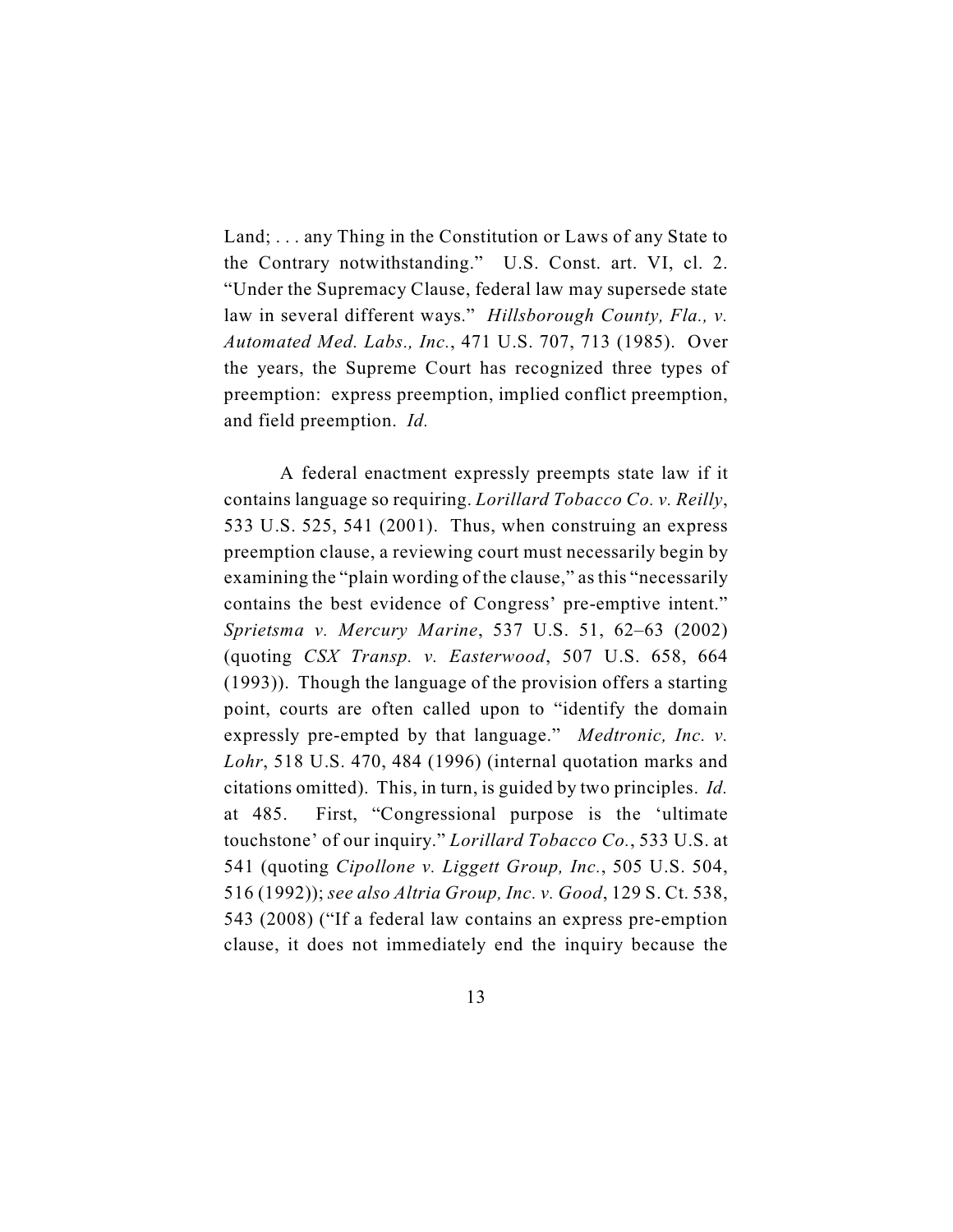question of the substance and scope of Congress' displacement of state law still remains."). Second, courts must operate under the "assumption that the historic police powers of the States [a]re not to be superseded by the Federal Act unless that [is] the clear and manifest purpose of Congress." *Cal. Div. of Labor Standards Enforcement v. Dillingham Constr., N.A., Inc.*, 519 U.S. 316, 325 (1997).

Implied conflict preemption arises when state law conflicts with a federal statute in one of two situations. First, it arises when it is "impossible for a private party to comply with both state and federal requirements." *English v. General Elec. Co.*, 496 U.S. 72, 78–79 (1990). It is also present when state law "stands as an obstacle to the accomplishment and execution of the full purposes and objectives of Congress." *Hines v. Davidowitz*, 312 U.S. 52, 67 (1941). Furthermore, implied preemption may exist even in the face of an express preemption clause. As the Supreme Court observed in *Freightliner Corp. v. Myrick*, 514 U.S. 280, 288 (1995), "Congress' enactment of a provision defining the preemptive reach of a statute implies that matters beyond that reach are not pre-empted," but that "does not mean that the express clause entirely forecloses any possibility of implied pre-emption."

When confronting arguments that a law stands as an obstacle to Congressional objectives, a court must use its judgment: "What is a sufficient obstacle is a matter of judgment, to be informed by examining the federal statute as a whole and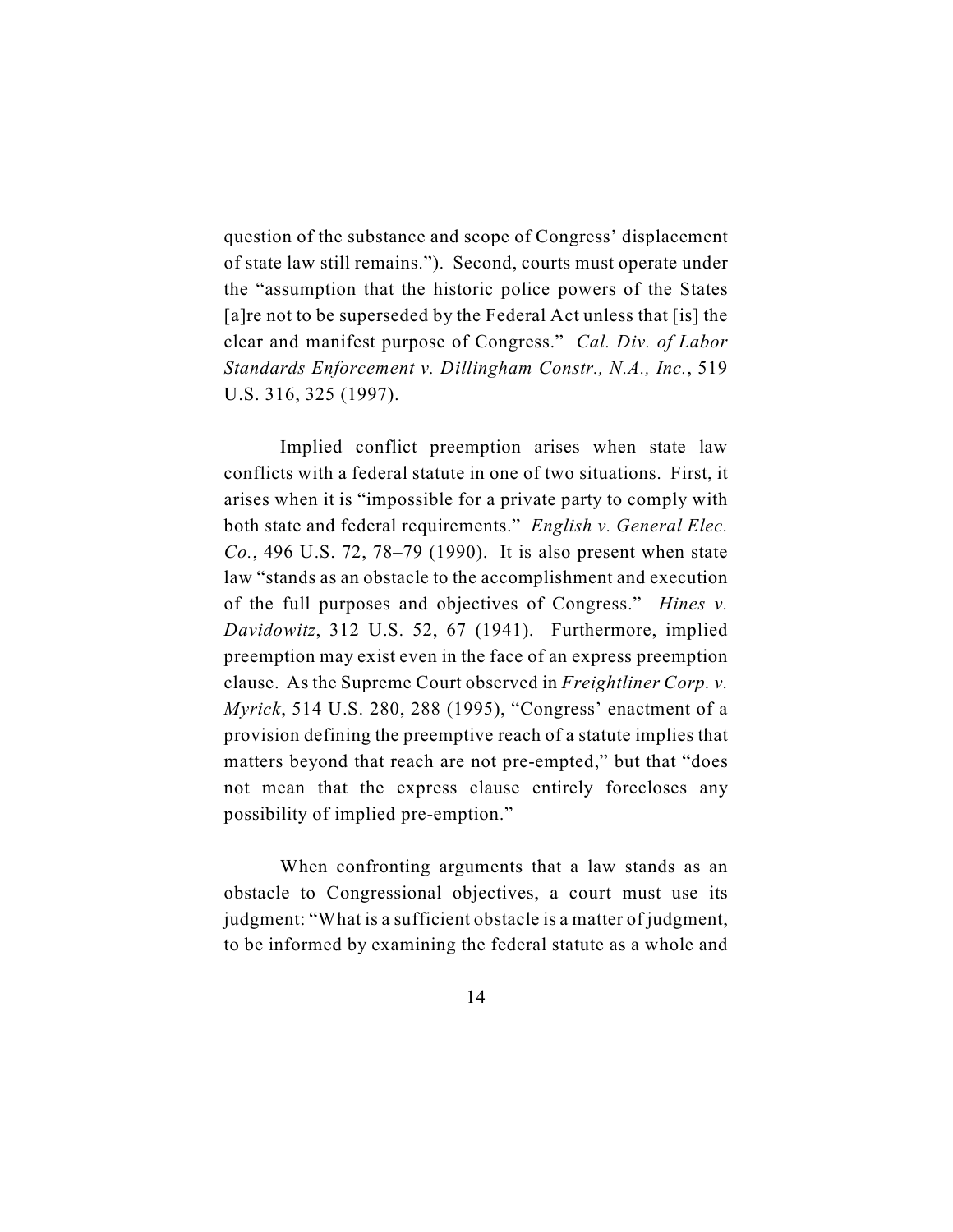identifying its purpose and intended effects." *Crosby v. Nat'l Foreign Trade Council*, 530 U.S. 363, 373 (2000). In fact, we must look to "'the entire scheme of the statute'" and determine "'[i]f the purpose of the [federal] act cannot otherwise be accomplished—if its operation with its chosen field [would] be frustrated and its provisions be refused their natural effect.'" *Id.* (quoting *Savage v. Jones*, 225 U.S. 501, 533 (1912)). Once again, this requires an examination of the "'whole law, and to its object and policy.'" *Gade v. Nat'l Solid Wastes Mgmt. Assn.*, 505 U.S. 88, 98 (1992) (quoting *Pilot Life Ins. Co. v. Dedeaux*, 481 U.S. 41, 51 (1987)).

Field preemption arises by implication when state law occupies a "field reserved for federal regulation." *United States v. Locke*, 529 U.S. 89, 111 (2000). This occurs when "Congress [] left no room for state regulation of these matters." *Id.*; *see also Lorillard Tobacco Co.*, 533 U.S. at 541. It may also be inferred when "an Act of Congress 'touch[es] a field in which the federal interest is so dominant that the federal system will be assumed to preclude enforcement of state laws on the same subject.'" *English v. Gen. Elec. Co.*, 496 U.S. 72, 79 (1990) (quoting *Rice v. Santa Fe Elevator Corp.*, 331 U.S. 218, 230 (1947)). Nonetheless, because field preemption typically arises in areas traditionally regulated by states under their police powers, "congressional intent to supersede state laws must be 'clear and manifest.'" *Id.* (citation omitted).

Yet despite the development of the foregoing preemption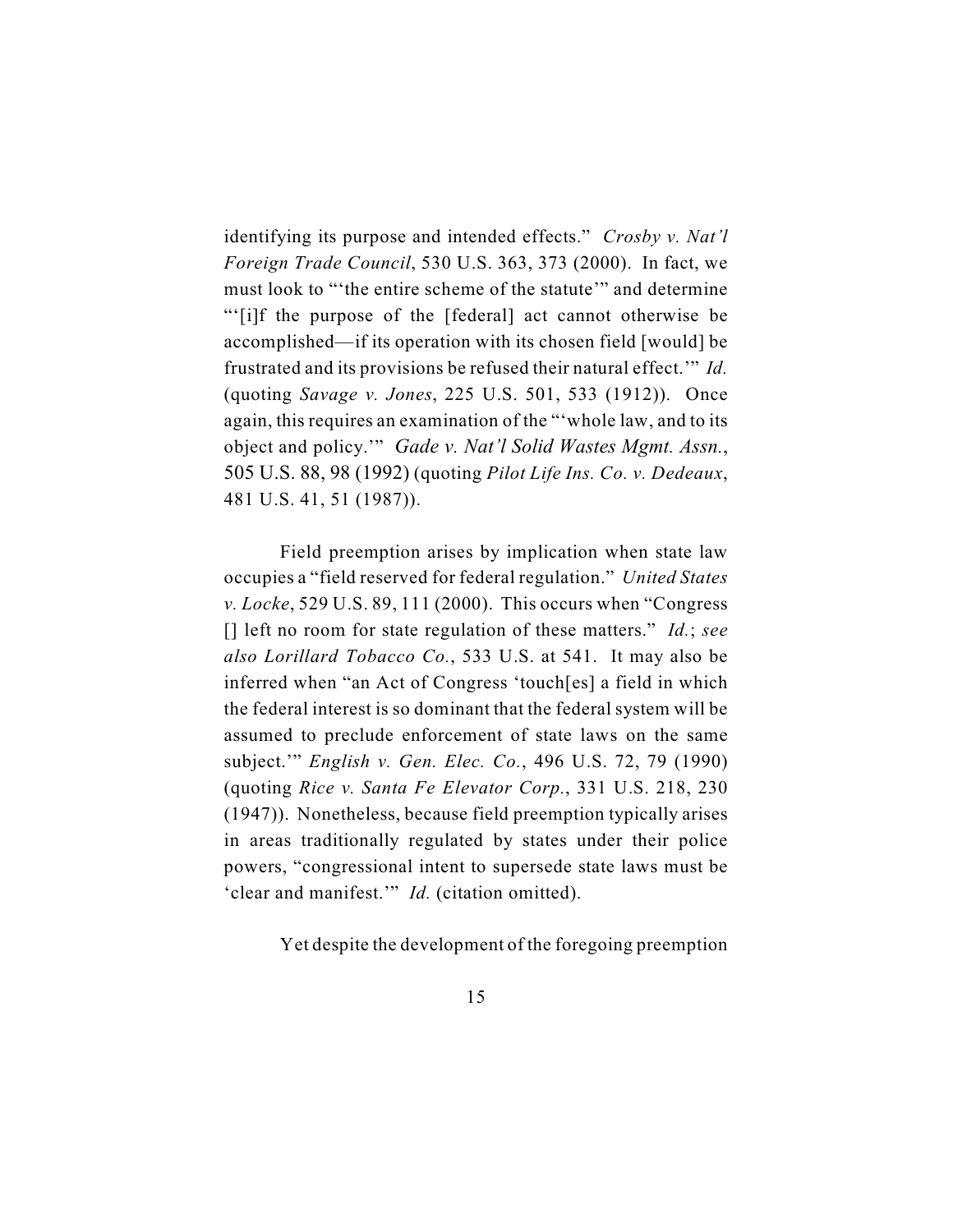jurisprudence, courts must begin their analysis of these questions by applying a presumption against preemption. *Cipollone v. Liggett Group, Inc.*, 505 U.S. 504, 516 (1992). "In areas of traditional state regulation, we assume that a federal statute has not supplanted state law unless Congress has made such an intention 'clear and manifest.'" *Bates v. Dow AgroSciences*, 544 U.S. 431, 449 (2005). When faced with two equally plausible readings of statutory text, we "have a duty to accept the reading that disfavors preemption." *Id; see also Altria Group, Inc.*, 129 S. Ct. at 543; *Cipollone*, 505 U.S. at 518. This is true even in the event of an express preemption clause. *Riegel v. Medtronic, Inc.*, 128 S.Ct. 999, 1014 (2008) (quoting *Bates,* 544 U.S. at 449). That issues of health and safety have traditionally fallen within the province of state regulation is beyond refute. That safety of vaccines is an issue of health and safety is equally clear. *See, e.g.*, *Medtronic, Inc.*, 518 U.S. at 485. Nonetheless, in the face of clear evidence, the presumption against preemption can be overcome. *See Crosby*, 530 U.S. at 374 n.8. ("Assuming, *arguendo*, that some presumption against preemption is appropriate, we conclude, based on our analysis below, that the state Act presents a sufficient obstacle to the full accomplishment of Congress's objectives under the federal Act to find it preempted.").

We must decide here whether the plaintiffs' design defect claims are preempted. As we have noted, the District Court reasoned that four points counseled in favor of finding that both claims were preempted by the Vaccine Act: (1) if the Vaccine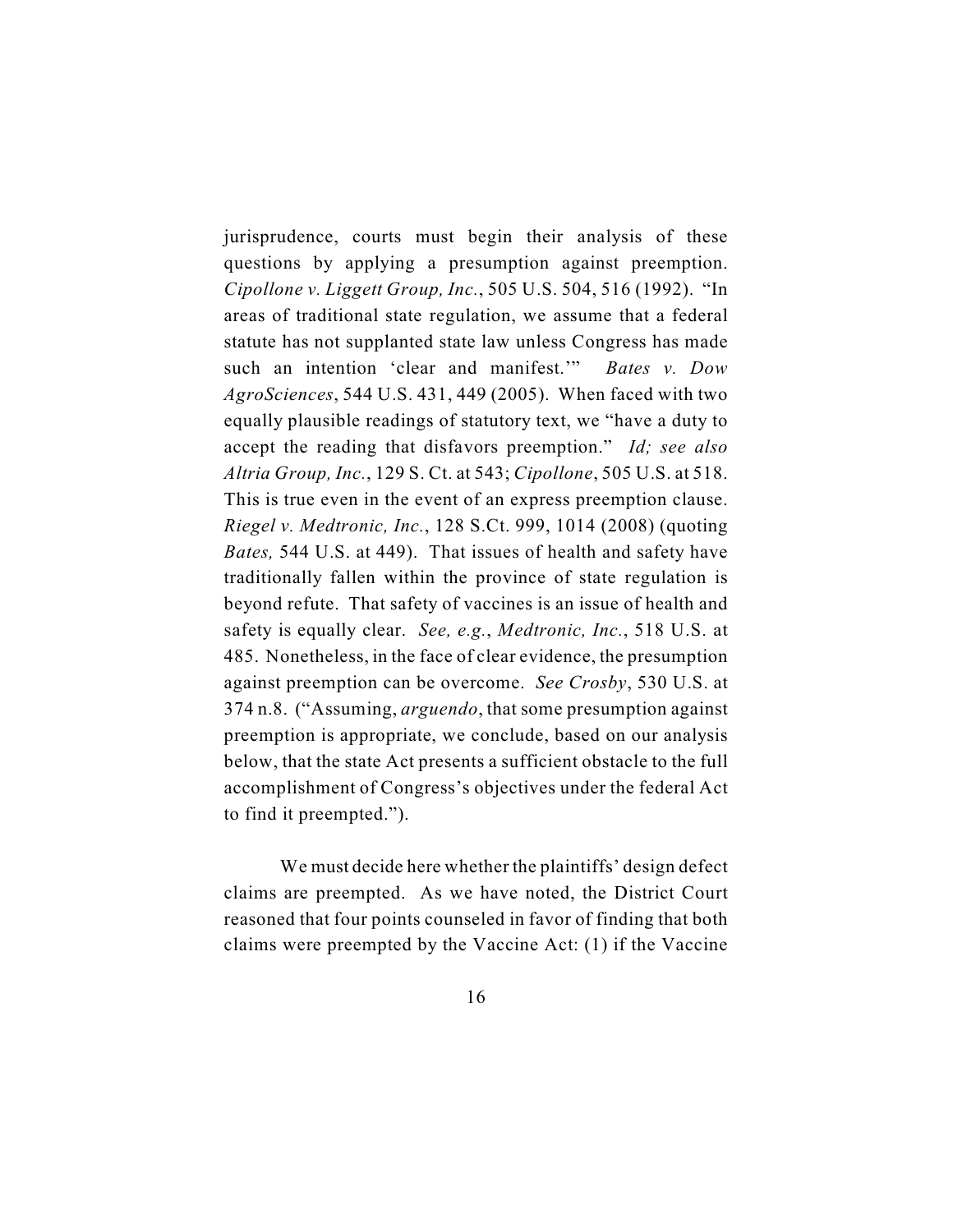Act permitted case-by-case consideration of design defect claims, the Act would do little to protect manufacturers from suit; (2) Congress intended the Vaccine Act to encourage vaccine improvements while providing immunity for design defect claims; (3) Congress achieved a balance between manufacturers and patients by creating the compensation system to offset design defect immunity; and (4) the Vaccine Act is broader than comment k of the Restatement (Second) of Torts § 402A such that the Act encompasses both strict liability and negligence claims. At the same time, the District Court did not explicitly lay out a framework for coming to these conclusions, nor did it state whether they were predicated on express, implied, or field preemption grounds.

Plaintiffs now seek to turn such ambiguity to their advantage by arguing that the District Court's decision was "based on some kind of implied or field preemption" when the defendant's motion for summary judgment raised only express preemption. This, they maintain, violated "well-settled summary judgment principles."<sup>6</sup> Accordingly, we must consider

 $6\degree$  The plaintiffs argue that the District Court's decision violates the principle that a "district court may not grant summary judgment *sua sponte* on grounds not requested by the moving party." *John Deere Co. v. Am. Nat'l Bank*, 809 F.2d 1190, 1192 (5th Cir. 1987). This Court has previously remanded a claim because the District Court granted summary judgment on a ground not offered in the moving party's motion.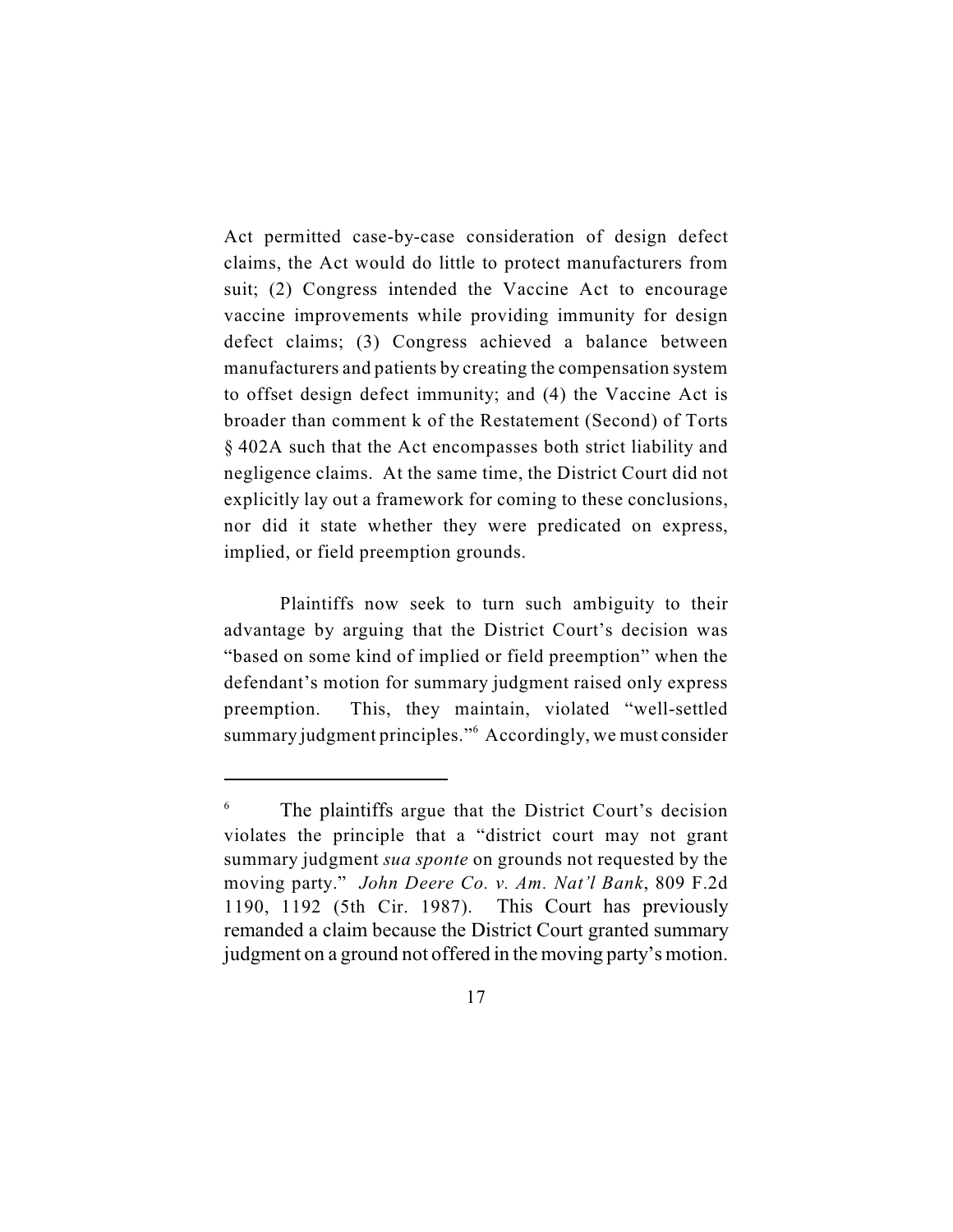four questions related to the preemption of the design defect claim: (1) whether  $\S$  300aa-22(b) constitutes an express preemption provision; (2) whether we may use traditional tools of statutory interpretation, including legislative history, when construing such a provision; (3) whether this provision preempts plaintiffs' design defect claims; and (4) whether the District Court's decision is consistent with this analysis.

### **A.**

Part B of the Vaccine Act establishes the circumstances under which individuals who have rejected the judgment of the Vaccine Court may subsequently file suit in state or federal court. Section 300aa-22, entitled "Standards of Responsibility," sets forth both a general rule and several exceptions to that rule. It states:

*Brobst v. Columbus Servs. Intern.*, 761 F.2d 148, 159 (3d Cir. 1985). For the reasons that follow, we need not decide this issue. We note, however, that our ruling in *Brobst* was predicated on a district court's obligation to provide notice to the parties before ruling on a particular issue. In this case, the plaintiffs argued in their response to the motion for summary judgment about the propriety of ruling on implied preemption grounds, thereby indicating that they were on notice that the District Court may have been considering implied preemption at that time and furthermore that they had an opportunity to respond on this issue.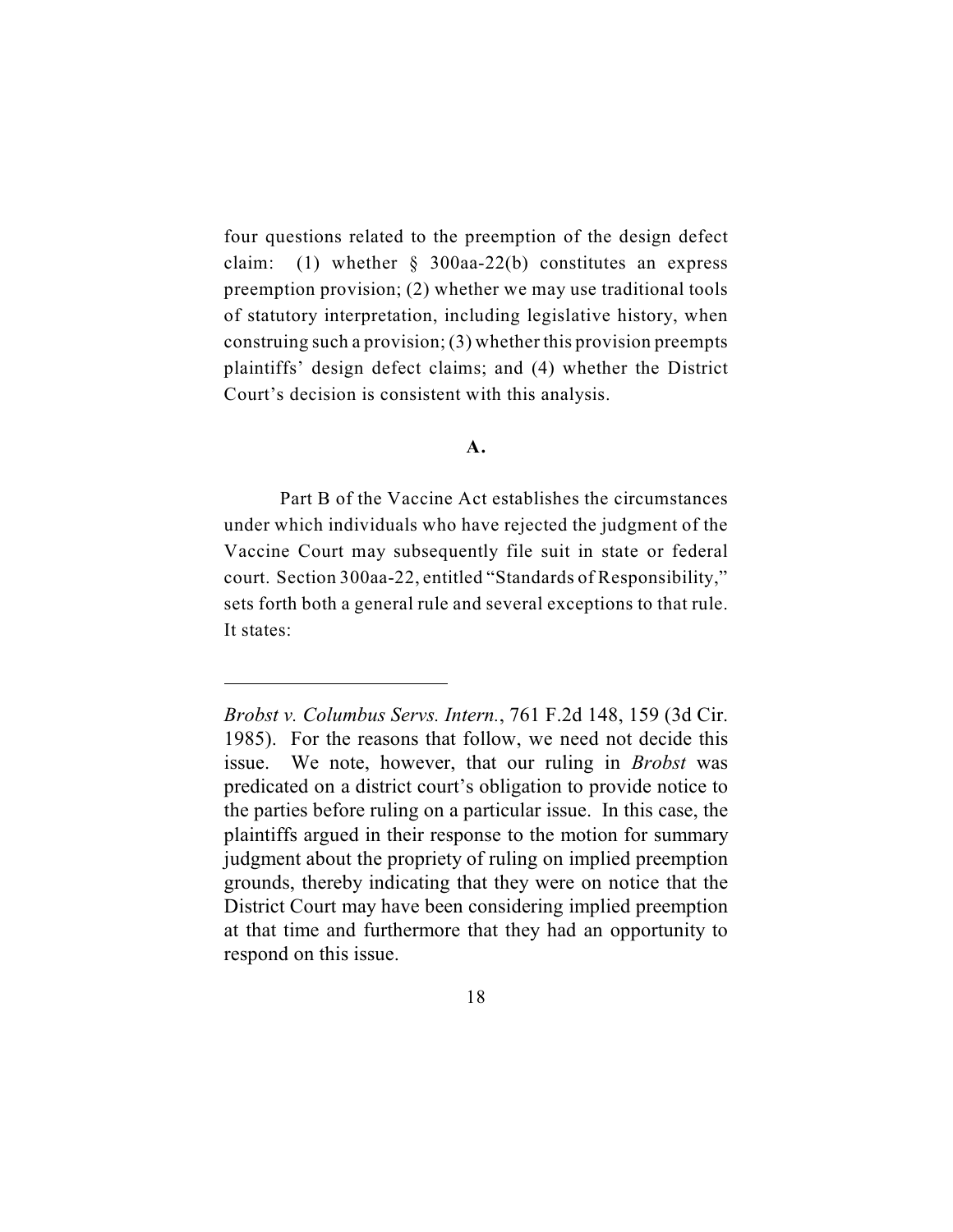### (a) General rule

Except as provided in subsections (b), (c), and (e) of this section State law shall apply to a civil action brought for damages for a vaccine-related injury or death.

(b) Unavoidable adverse side effects; warnings

(1) No vaccine manufacturer shall be liable in a civil action for damages arising from a vaccinerelated injury or death associated with the administration of a vaccine after October 1, 1988, if the injury or death resulted from side effects that were unavoidable even though the vaccine was properly prepared and was accompanied by proper directions and warnings.

(2) For purposes of paragraph (1), a vaccine shall be presumed to be accompanied by proper directions and warnings if the vaccine manufacturer shows that it complied in all material respects with all requirements under the Federal Food, Drug, and Cosmetic Act [21 U.S.C.A. § 301 *et seq*.] and section 262 of this title (including regulations issued under such provisions) applicable to the vaccine and related to vaccine-related injury or death for which the civil action was brought unless the plaintiff shows—

> (A) that the manufacturer engaged in the conduct set forth in subparagraph (A) or (B) of section  $300$ aa- $23(d)(2)$  of this title, or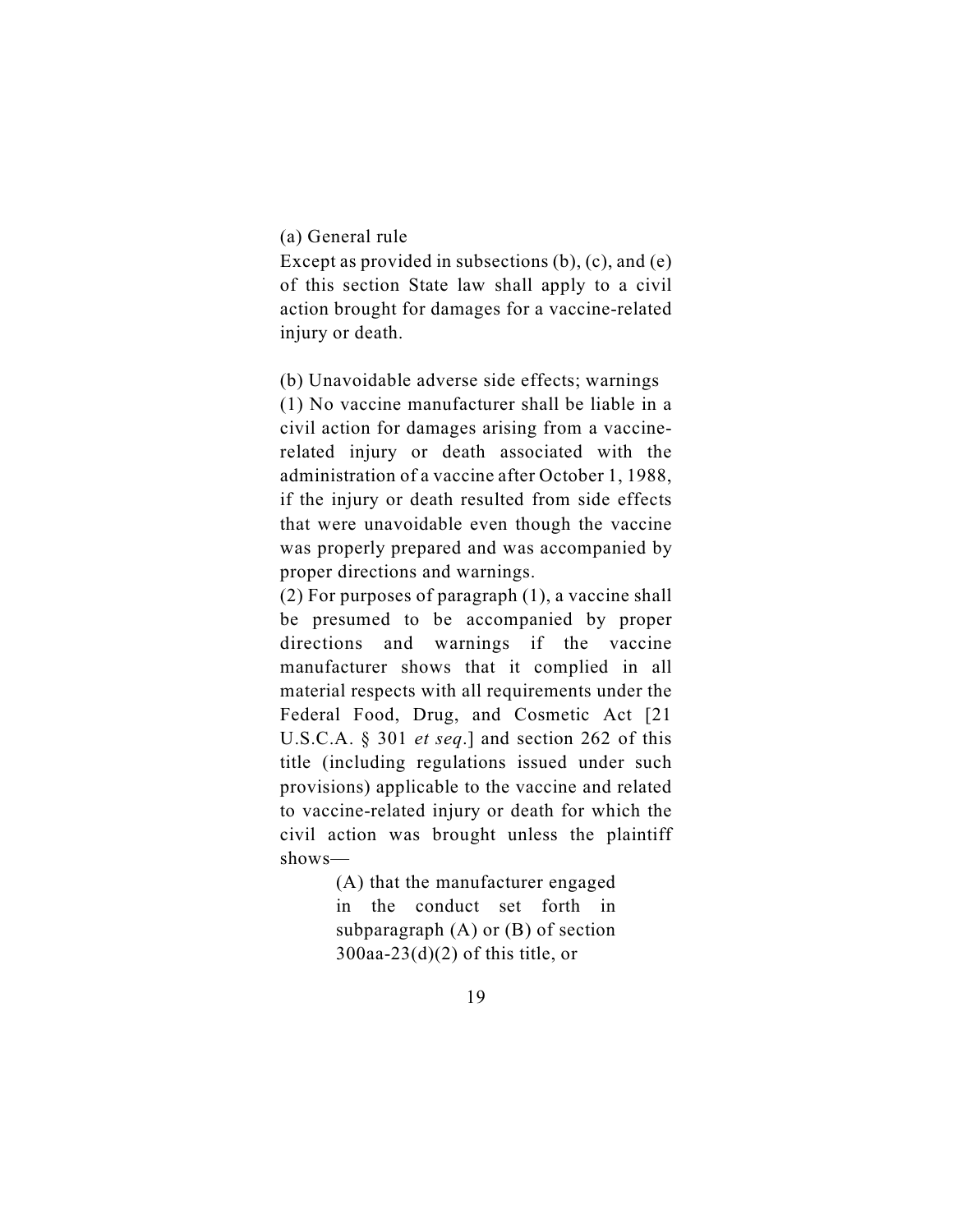(B) by clear and convincing evidence that the manufacturer failed to exercise due care notwithstanding its compliance with such Act and section (and regulations issued under such provisions).

# (c) Direct warnings

No vaccine manufacturer shall be liable in a civil action for damages arising from a vaccine-related injury or death associated with the administration of a vaccine after October 1, 1988, solely due to the manufacturer's failure to provide direct warnings to the injured party (or the injured party's legal representative) of the potential dangers resulting from the administration of the vaccine manufactured by the manufacturer.

### (d) Construction

The standards of responsibility prescribed by this section are not to be construed as authorizing a person who brought a civil action for damages against a vaccine manufacturer for a vaccinerelated injury or death in which damages were denied or which was dismissed with prejudice to bring a new civil action against such manufacturer for such injury or death.

(e) Preemption

No State may establish or enforce a law which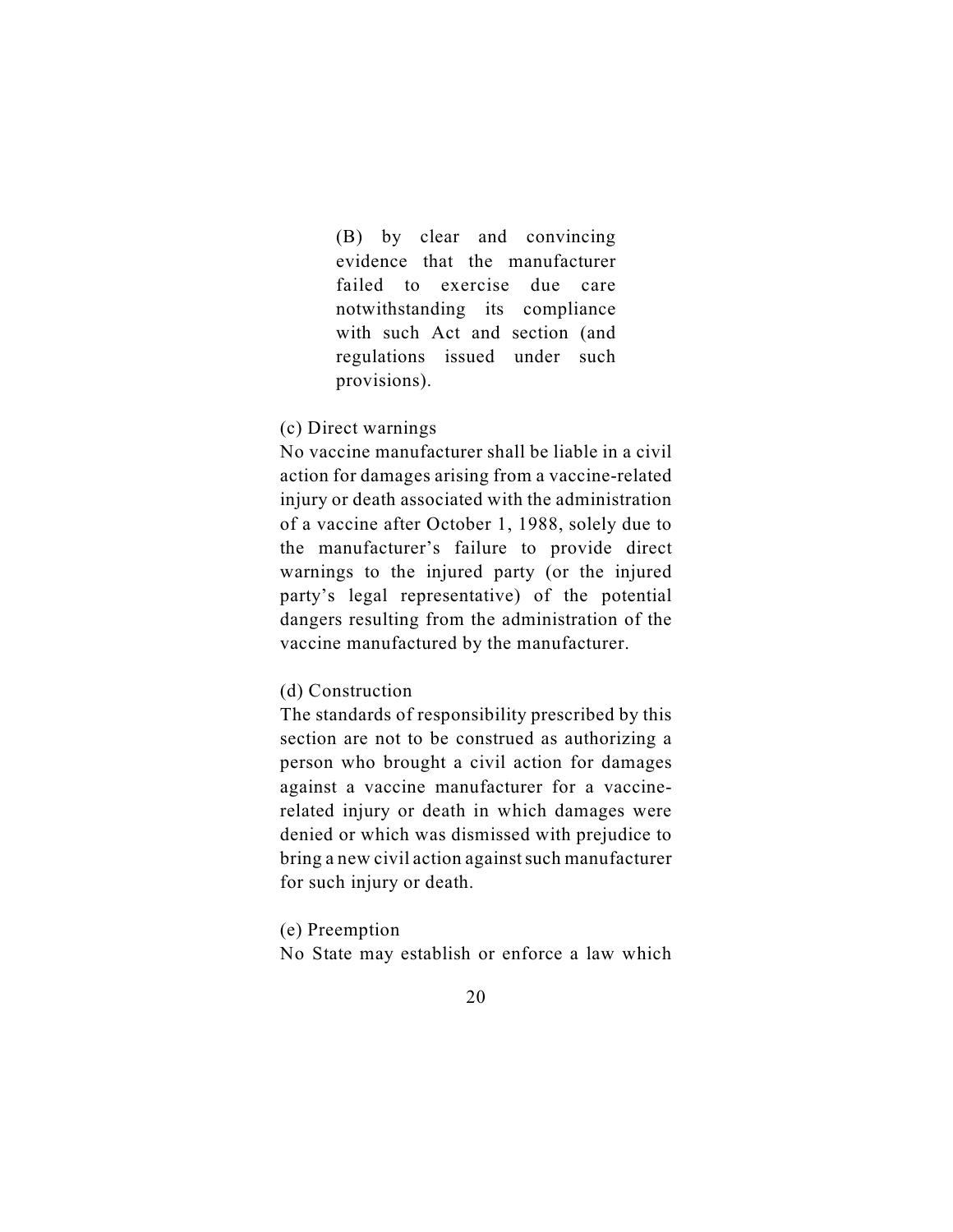prohibits an individual from bringing a civil action against a vaccine manufacturer for damages for a vaccine-related injury or death if such civil action is not barred by this part.

42 U.S.C. § 300aa-22.

We are guided by two cases interpreting language similar to that which appears in § 300aa-22. In *Lorillard Tobacco Co.*, the Supreme Court interpreted the Federal Cigarette Labeling and Advertising Act, which stated that "'[n]o statement relating to smoking and health other than the statement required by section 1333 of this title, shall be required on any cigarette package.'" 533 U.S. at 541 (quoting 15 U.S.C. § 1334). This language is analogous to subsection 22(b)(1) of the Vaccine Act, which states that "[n]o vaccine manufacturer shall be liable in a civil action for damages arising from a vaccine-related injury or death . . . if the injury or death resulted from side effects that were unavoidable." In both provisions, without using language such as "no state shall" or "state law is preempted," Congress has set forth an area in which state law may not operate. In *CSX Transportation, Inc.*, the Supreme Court construed the following provision: "A state may adopt or continue in force any law . . . until such time as the Secretary has adopted a rule . . . covering the subject matter of such State requirement. A state may adopt or continue in force an additional or more stringent law . . . when not incompatible with any Federal law. . . ." 507 U.S. at 662 & n.2 (quoting 45 U.S.C. § 434 (repealed 1994)). Similarly, Section 22(a) of the Vaccine Act establishes a general rule permitting states to regulate vaccines subject to several exceptions set forth in subsections (b), (c), and (e).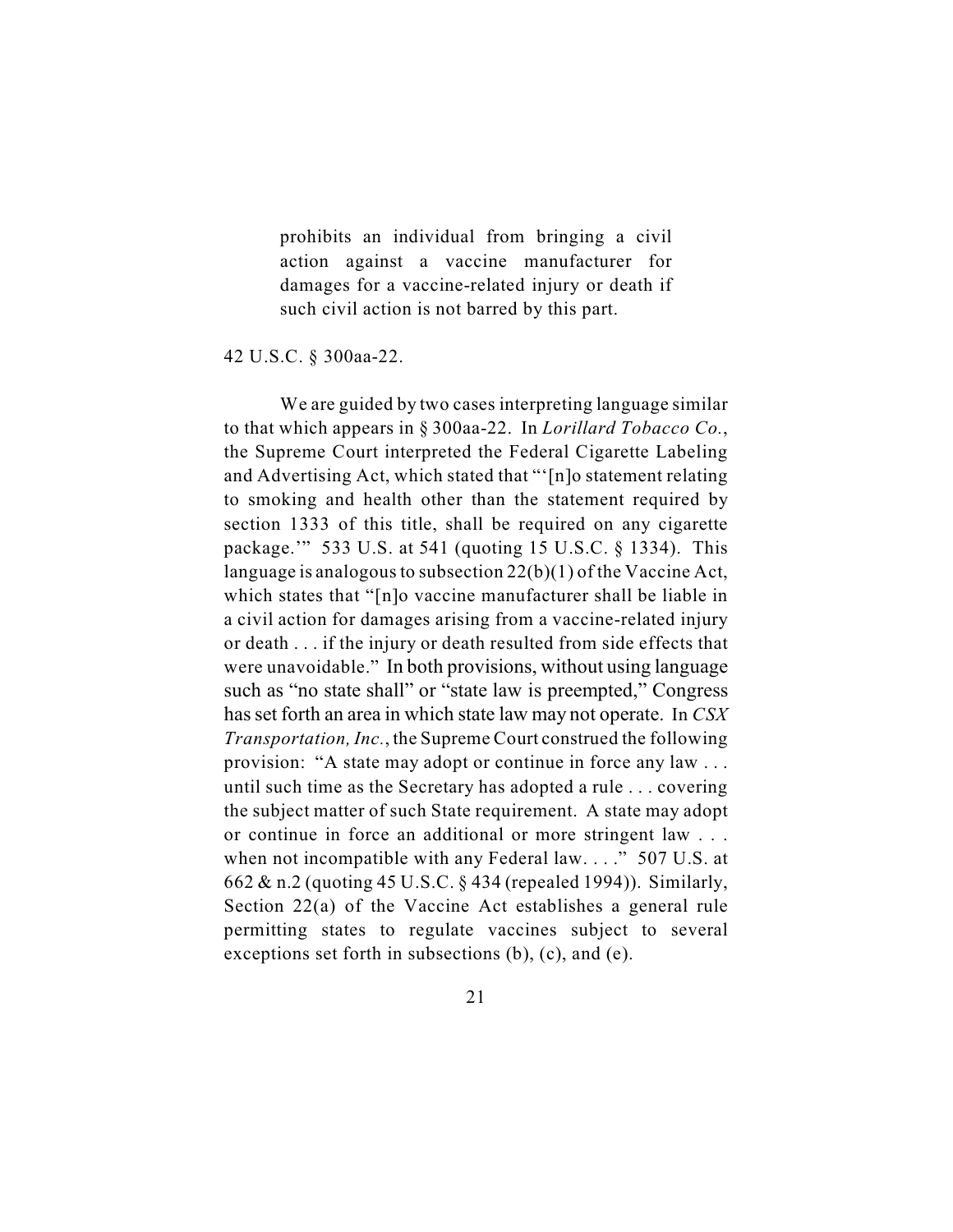In both *Lorillard Tobacco Co.* and *CSX Transportation, Inc.*, the Supreme Court characterized the language at issue as an express preemption provision. In the former case, the Court declared that "Congress unequivocally preclude[d] the requirement of any additional statements on cigarette packages beyond those provided in § 1333." *Lorillard Tobacco Co.*, 533 U.S. at 542. In the latter case, the Court characterized the quoted language as containing "express saving and preemption clauses." *CSX Transp., Inc.*, 505 U.S. at 662. Accordingly, we conclude that  $\S 22(a)$  and  $\S 22(b)(1)$  of the Vaccine Act also contain express preemption clauses.

Our conclusion is consistent with prior jurisprudence from this Court, stating that express preemption "arises when there is an explicit statutory command that state law be displaced." *St. Thomas-St. John Hotel & Tourism Ass'n, Inc. v. Gov't of the U.S., V.I.*, 218 F.3d 232, 238 (3d Cir. 2000). Section 22(a) clearly states Congress's intent to displace state law in several enumerated instances, including as provided for in subsection (b). Subsection (b) then declares that manufacturers are immune from liability for claims arising from "unavoidable" injuries and deaths related to vaccine administration, thereby prohibiting states from regulating in this area. The scope of a preemption provision stating that "no state shall pass laws with the following exceptions" may well be broader than a provision stating "state law applies with the following exceptions." Yet the breadth of a provision does not alter the import of the underlying language, and here that language conveys a clear intent to override state law civil action claims in particular, defined circumstances.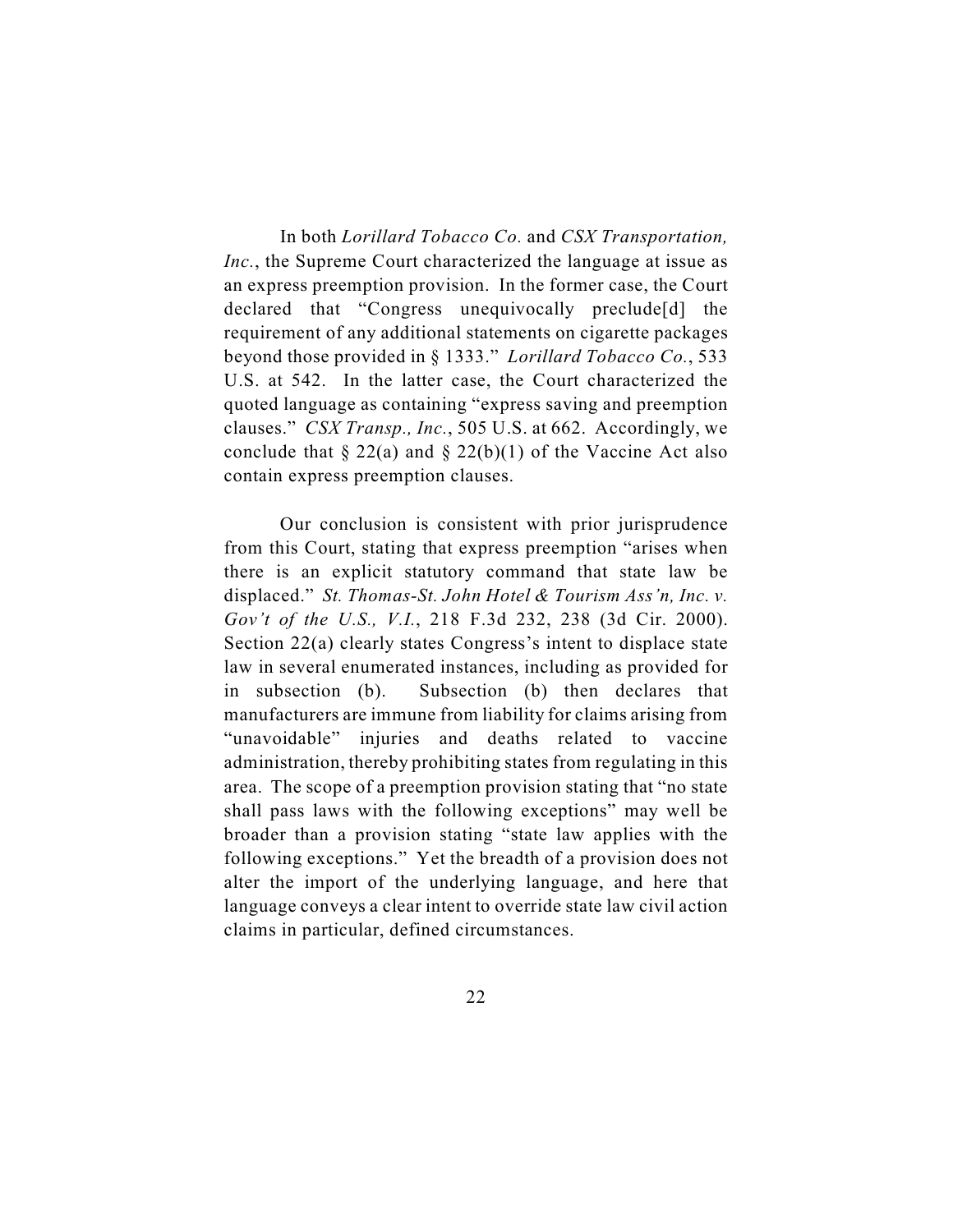Yet we must still determine the scope and reach of the express preemption provision. The plaintiffs here concede that the statute "expressly precludes only those state tort claims involving vaccines with side effects first shown to be 'unavoidable,'" but they argue that avoidability must first be determined "on a case-by-basis" as part of a court's examination of a design defect claim. In response, Wyeth argues that this language "preempts all claims arising from allegations of design defect." Accordingly, "we must [] 'identify the domain expressly pre-empted' by [the] language" of the Vaccine Act. *Medtronic Inc.*, 518 U.S. at 484.

#### **B.**

Again, we are mindful that courts seeking to identify the scope of an express preemption provision are compelled to consider "Congressional purpose [] the 'ultimate touchstone' of our inquiry." *Lorillard Tobacco Co.*, 533 U.S. at 541 (quoting *Cipollone v. Liggett Group, Inc.*, 505 U.S. 504, 516 (1992)). The Supreme Court has declared on numerous occasions that reviewing courts have several tools to aid them in their interpretation of congressional purpose. Courts may be guided by the "structure and purpose of the statute as a whole, as revealed not only in the text, but through the reviewing court's reasoned understanding of the way in which Congress intended the statute and its surrounding regulatory scheme to affect business, consumers, and the law." *Medtronic, Inc.*, 518 U.S. at 486 (internal quotation marks and citations omitted); *see also Gade*, 505 U.S. at 98 ("Our ultimate task in any pre-emption case is to determine whether state regulation is consistent with the structure and purpose of the statute as a whole.");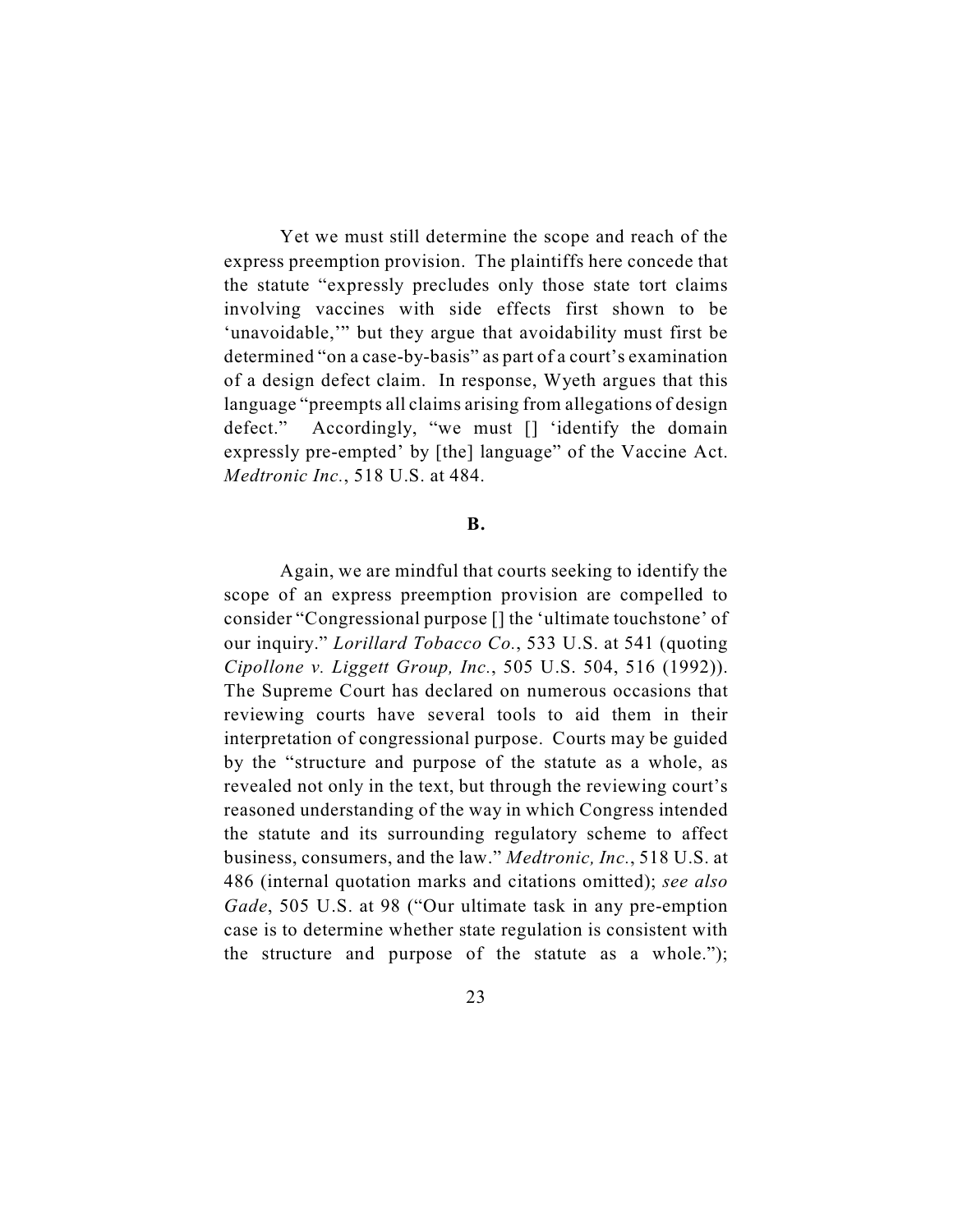*Ingersoll-Rand Co. v. McClendon*, 498 U.S. 133, 138 (1990) ("To discern Congress' intent we examine the explicit statutory language and the structure and purpose of the statute."). Beyond structure and purpose, the Court has also stated "that '[i]n expounding a statute, we must not be guided by a single sentence or member of a sentence, but look to the provisions of the whole law, and to its object and policy.'" *Pilot Life Ins. Co. v. Dedeaux*, 481 U.S. 41, 51 (1987) (quoting *Kelly v. Robinson*, 479 U.S. 36, 43 (1986).

The above analysis, allowing courts to consider a statute's purpose, structure, and regulatory scheme, applies even in light of the presumption against preemption. The Court's preemption discussion in *Cipollone* is particularly instructive on this point. In that case, the Court considered a statute stating that "[n]o statement relating to smoking and health shall be required in the advertising of [properly labeled] cigarettes." *Cipollone*, 505 U.S. at 518 (internal quotations and emphasis omitted). The Court reaffirmed the presumption against preemption. *Id.* at 516. It also noted the existence of an express preemption clause, *id.* at 517, which it construed using several tools of statutory construction, *id.* at 519. The Court noted the Act's explicit "statement of purpose," and it read this against a "backdrop of regulatory activity." *Id.* It also considered the "regulatory context," namely the factors that served as "the catalyst for the passage" of the statute. *Id.* The Court stated that this backdrop and context supported a narrow reading of the preemption clause. *Id.* at 518–19. In dissent, Justice Scalia criticized the majority and argued for a broader interpretation of the provision, predicated on the statute's use of the phrase "no statement." *Id.* at 549–50 (Scalia, J., dissenting). The majority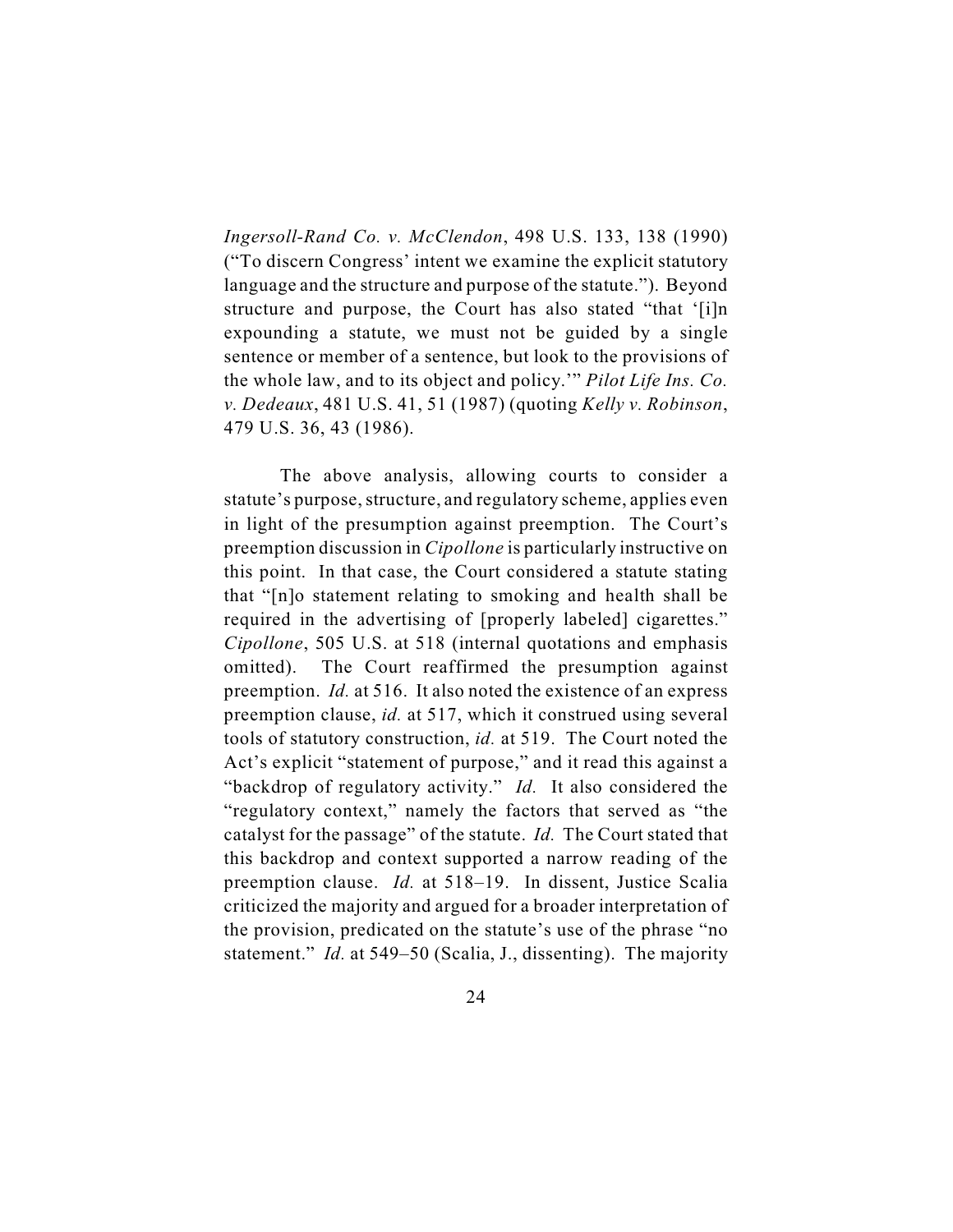rejected Justice Scalia's interpretation because it "relie[d] solely on an interpretation of those two words, artificially severed from both textual and legislative context." *Id.* at 519 n.16.

We have recognized that legislative history is not without its shortcomings as a tool of interpretation. "As a point of fact, there can be multiple legislative intents because hundreds of men and women must vote in favor of a bill in order for it to become a law." *Morgan v. Gay*, 466 F.3d 276, 278 (3d Cir. 2006); *see also Exxon Mobil Corp. v. Allapattah Servs., Inc.*, 545 U.S. 546, 568 (2005) (noting that "legislative history is itself often murky, ambiguous, and contradictory," and that it "may give unrepresentative committee members—or, worse yet, unelected staffers and lobbyists—both the power and the incentive to . . . secure results they were unable to achieve through the statutory text"). Yet, resort to legislative history is appropriate "when necessary to interpret ambiguous statutory text." *BedRoc Ltd., LLC v. United States*, 541 U.S. 176, 187 n.8 (2004) (plurality opinion). Although this Court has declined to employ legislative history if a statute is clear on its face, we have allowed recourse to legislative history in the face of ambiguity. *See, e.g.*, *In re Mehta*, 310 F.3d 308, 311 (3d Cir. 2002) ("We look to the text of a statute to determine congressional intent, and look to legislative history only if the text is ambiguous."); *United States v. Gregg*, 226 F.3d 253, 257 (3d Cir. 2000) ("To determine a law's plain meaning, we begin with the language of the statute. If the language of the statute expresses Congress's intent with sufficient precision, the inquiry ends there . . . Where the statutory language does not express Congress's intent unequivocally, a court traditionally refers to the legislative history  $\dots$ .").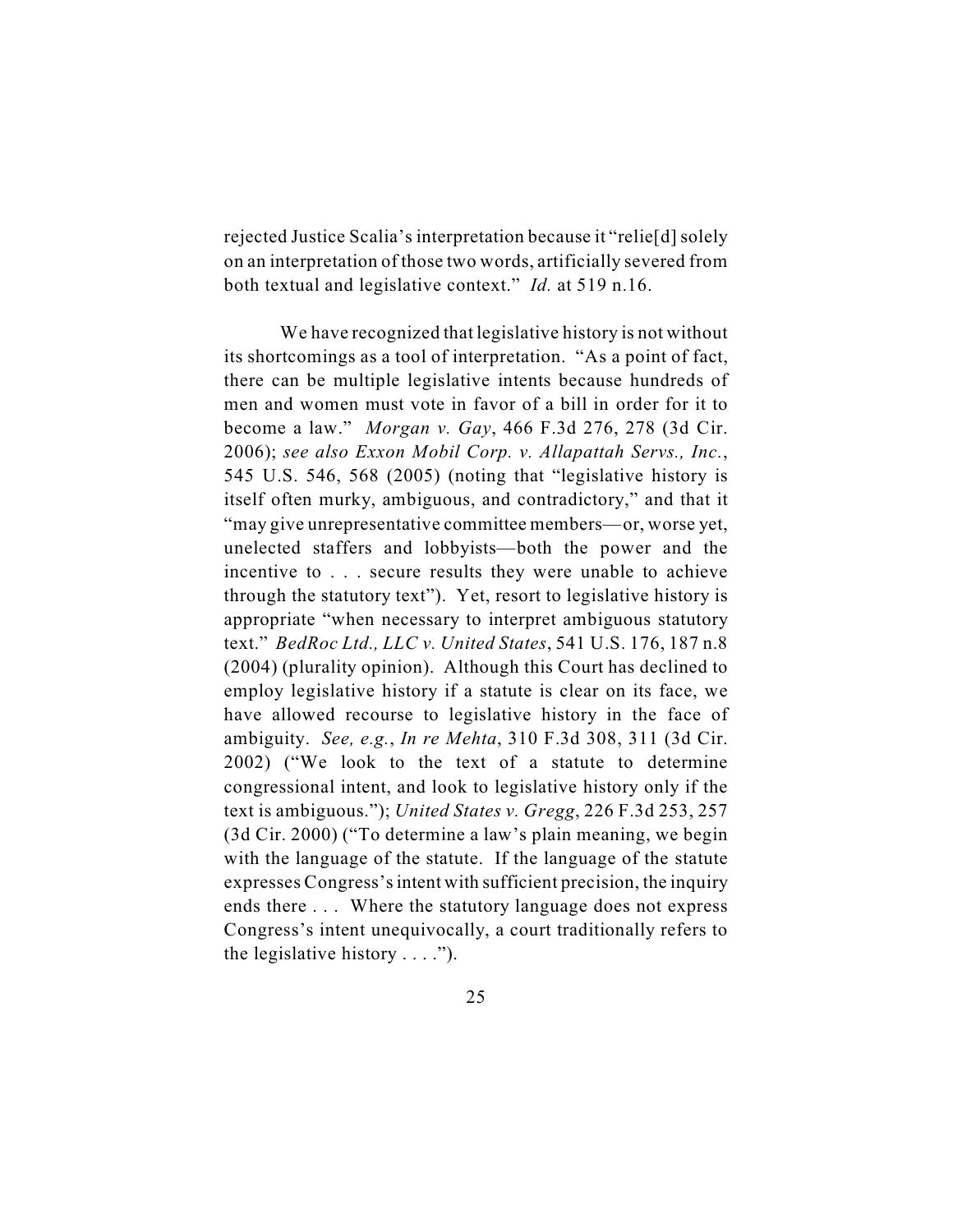It is, therefore, appropriate to consider legislative history to resolve ambiguity in the scope of an express preemption provision. In *Cipollone*, as part of the discussion of the regulatory context of the statute at issue, the Court cited language from a House of Representatives' report that was issued during Congress's consideration of the legislation. *Cipollone*, 505 U.S. at 519. Similarly, in *Lorillard Tobacco Co.*, the Court stated that its task was to "identify the domain expressly pre-empted," 533 U.S. at 541, and that this was aided "by considering the predecessor pre-emption provision and the circumstances in which the current language was adopted." *Id.* at 542. It went on to cite reports from the United States Surgeon General, the House of Representatives, and the Senate in the course of its discussion. *Id.* at 542–44.

We cannot resolve from statutory text alone the scope of the express preemption provision before us. Accordingly, we will look at the language, structure, and purpose of the Vaccine Act to ascertain whether it preempts all design defect claims, and we will resort—as we must—to legislative history to aid our interpretation.

# **C.**

We are left to construe the scope of preemption created by the phrase "if the injury or death resulted from side effects that were unavoidable  $\dots$ ." § 300aa-22(b). The phrase hinges on the word "unavoidable," yet the term is not defined in the Vaccine Act. Nor does the surrounding language answer questions such as whether all design defect claims are preempted or whether state courts may determine avoidability on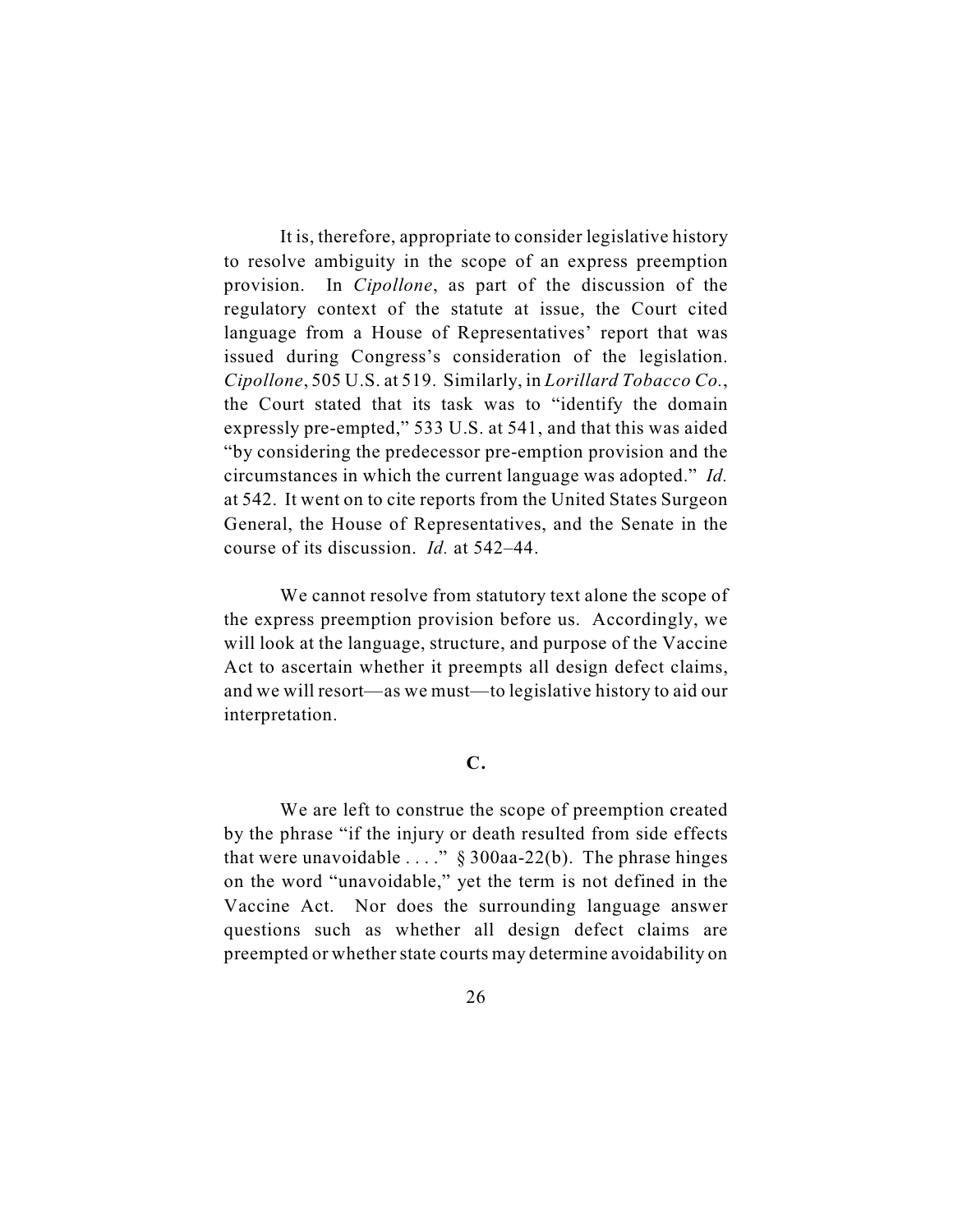a case-by-case basis. According to the *Oxford English Dictionary*, "unavoidable" means "[n]ot avoidable; that [which] cannot be avoided or escaped; inevitable." (2d ed. 1989). By itself, this succinct definition is unhelpful. Yet, the structure of the provision as a whole provides necessary context, and we can conceive of two possible interpretations of this language.

### **1.**

The first construction would result in the preemption of some design defect claims. Subsection (a) expressly preempts state law to the degree indicated in subsection (b). Subsection (b), in turn, primarily relates to design defect claims, as evidenced by the use of a subordinate clause introduced by "even though" to reference claims that might arise from a manufacturing defect or warning defect. That structure makes it clear that we must consider design defects in the first instance. Clearly, then, subsection (a) and (b) work in concert to preempt state law and exempt manufacturers from liability for some design defect claims.

Section 300aa–22, taken as a whole, further clarifies Congress's intent with regard to design defect claims. Subsection (a) displaces state law only as defined in subsections (b), (c), and (e). Subsections (b) and (c) employ identical introductory language, stating that "[n]o vaccine manufacturer shall be liable in a civil action for damages arising from a vaccine-related injury or death associated with the administration of a vaccine . . . ." Subsection (e) prohibits states from foreclosing civil actions that are otherwise "not barred by this part," thereby stating that other parts of  $\S$  300aa-22 are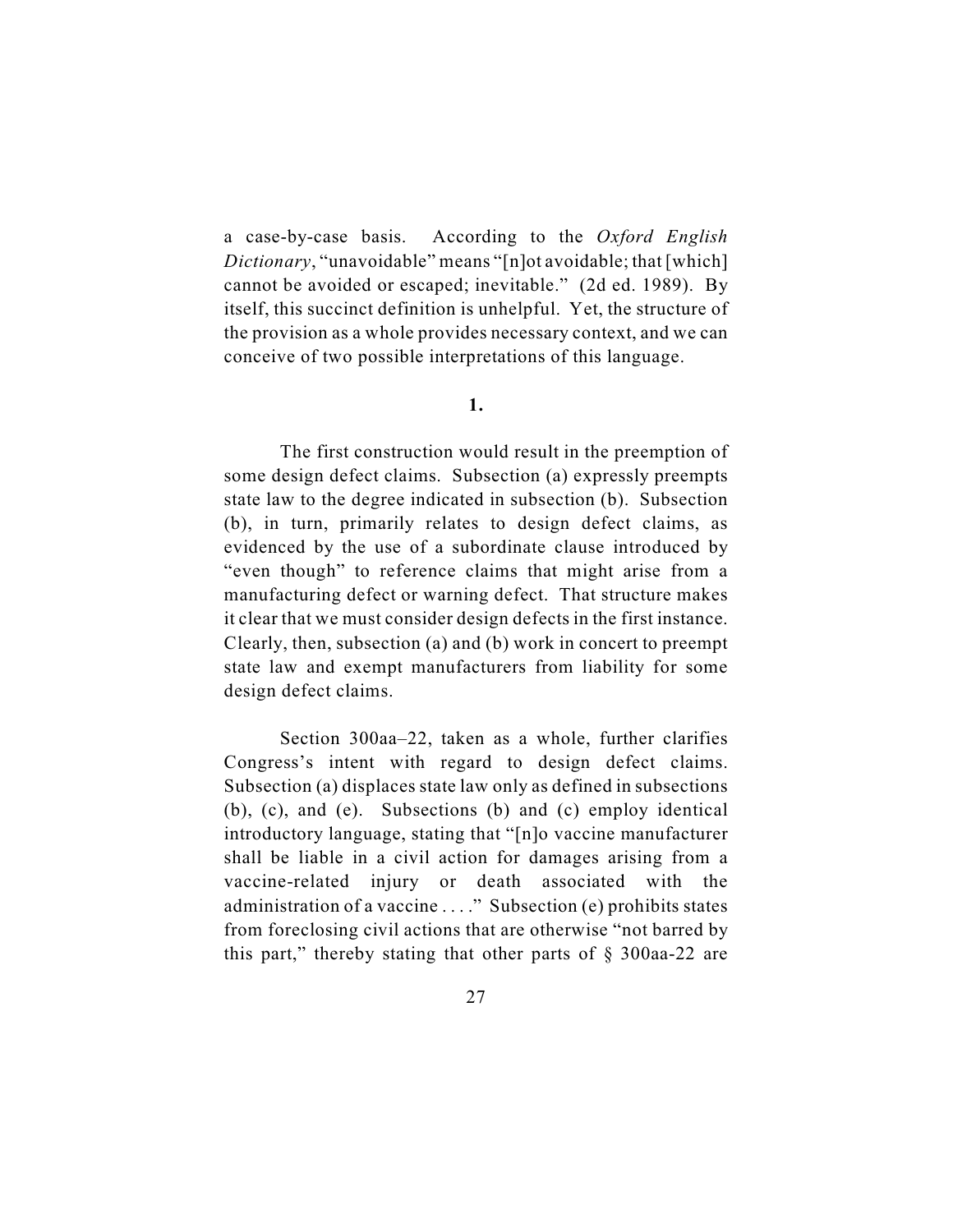designed to not only limit liability but bar some claims entirely. Thus, by reading these three provisions together, it becomes clear that Congress intended that subsections (b) and (c) should be an outright bar to some claims.

In a case presenting design defect claims similar to those in the present case, the Georgia Supreme Court reached a different conclusion regarding the meaning of § 22(b). *Am. Home Prods. Corp v. Ferrari*, 669 S.E.2d 236 (Ga. 2008). It focused on the clause "if the injury or death resulted from side effects that were unavoidable." That Court first noted that this language is conditional and implies that some vaccine-related injuries and deaths may be avoided. *Id.* at 240. The *Ferrari* Court also reasoned that reading the preemption provision to exclude all design defect claims would render the clause superfluous. *Id.* at 240. That Court concluded that if Congress intended to preempt all design defect claims, it could have achieved that result by omitting the "unavoidable" clause such that the provision would prevent liability "if the vaccine was properly prepared and was accompanied by proper directions and warnings." *Id.*

We do not consider the *Ferrari* Court's reading to be compelling. First, while we recognize that the language is conditional, such a reading does not foreclose the preemption of some claims. Furthermore, it is always possible to construct through hindsight an alternate structure for a statute with alternative wording that would render it more clear. For instance, subpart  $(b)(1)$  notes that manufacturers may not be liable for unavoidable side effects caused by a vaccine that was "properly prepared and was accompanied by proper directions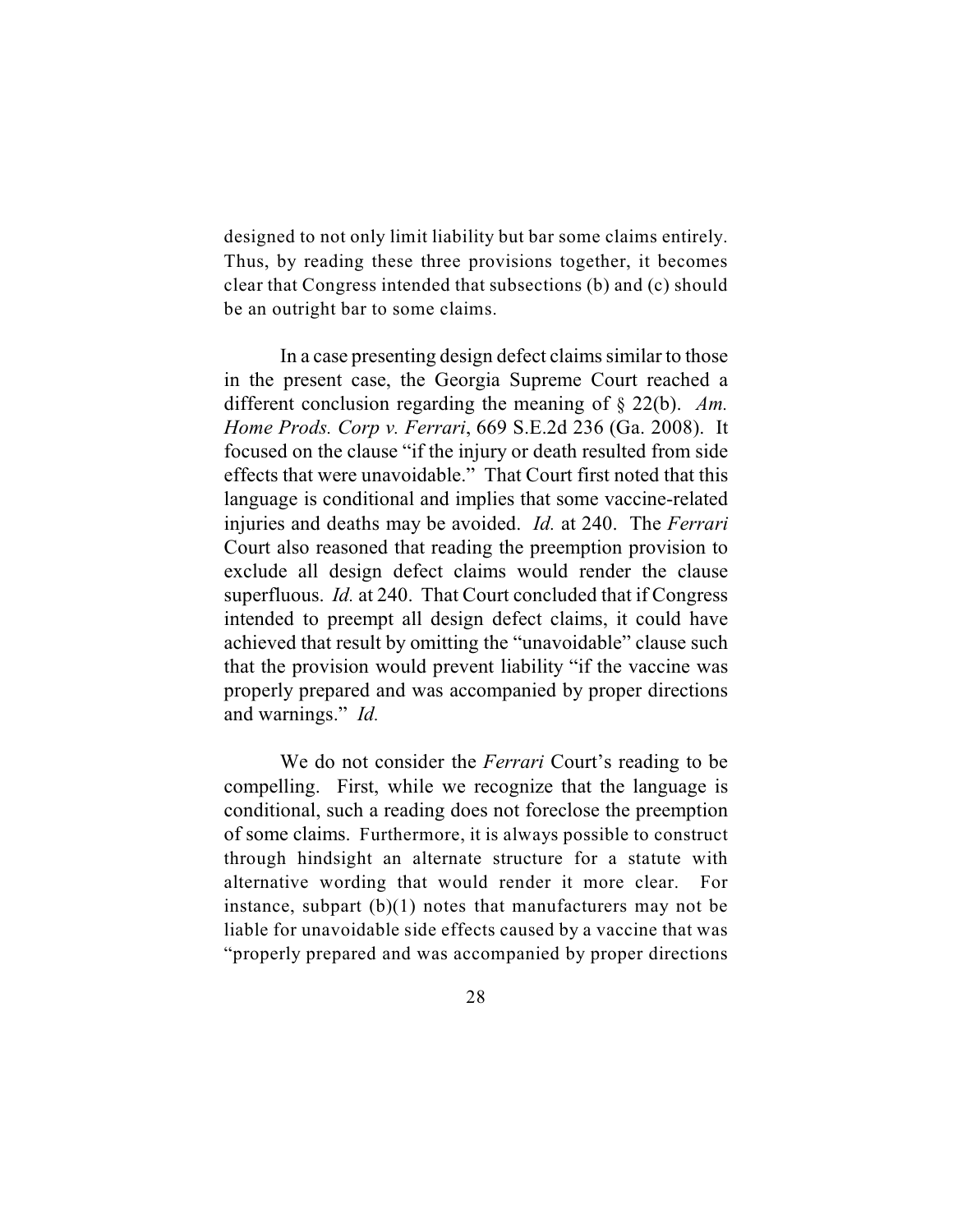and warnings," and subpart (b)(2) sets limits on this. In subpart 22(b)(2), the statute declares that vaccines issued in accordance with federal labeling requirements are presumed to have proper directions and warnings *unless* one of the following applies: (1) the manufacturer engaged in conduct that would subject it to punitive damages under § 300aa-23 of the Vaccine Act, or (2) there is clear and convincing evidence that the manufacturer failed to exercise due care.  $\S 300$ aa-22(b)(2). If, as plaintiffs claim, Congress intended to carve out from subsection 22(b) a mechanism to enable states to determine what side effects could have been avoided through an alternate design, Congress could have done so in the manner used in subpart (b)(2) to preserve some warning defect claims against vaccines that meet federal labeling requirements.

More importantly, we think the *Ferrari* Court's construction is contrary to the structure of the Act because it does not bar any design defect claims. If we interpret the Vaccine Act to allow case-by-case analysis of whether particular vaccine side effects are avoidable, every design defect claim is subject to evaluation by a court. Furthermore, in 1986 when Congress enacted the Vaccine Act, several courts had already barred strict liability design defect claims against prescription drug manufacturers under state law.<sup>7</sup> The *Ferrari* Court's construction of § 300aa-22 could create an awkward dichotomy in the case law of these states—their courts would be required

*See, e.g.*, *Davis v. Wyeth Labs., Inc.*, 399 F.2d 121, 128 <sup>7</sup> (9th Cir. 1968); *Lewis v. Baker*, 413 P.2d 400, 404 (Or. 1966) (overruled in part on other grounds).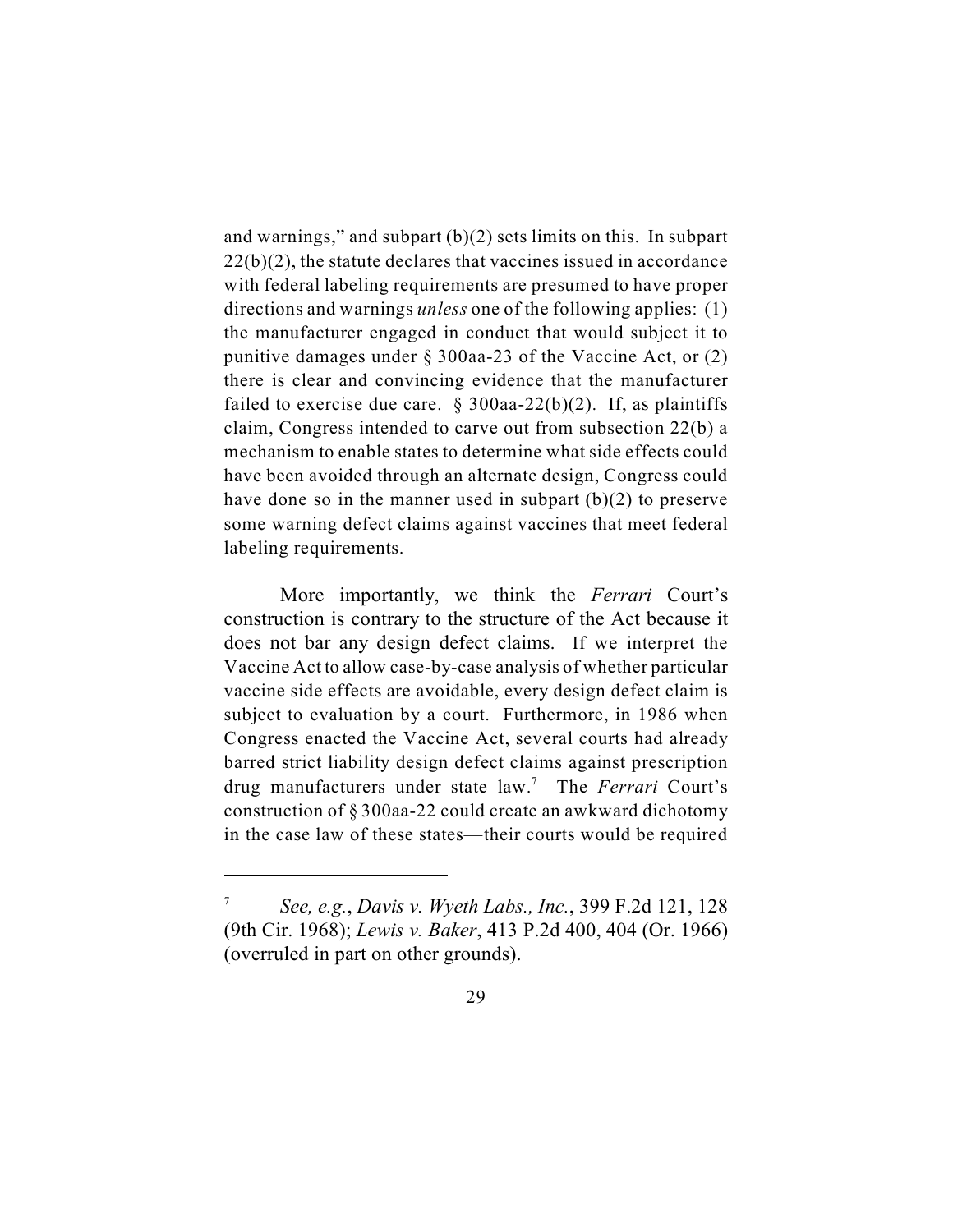to engage in case-by-case analysis of all strict liability and negligent design defect claims brought under the Vaccine Act, while barring strict liability design defect claims against prescription drug manufacturers. As discussed above, Congress could not have intended such a result, as § 300aa-22 makes clear that Congress intended to preempt and bar certain claims.

Though there are two possible interpretations of subsection (b), we conclude that a "clear and manifest" expression of congressional intent supports the first interpretation.<sup>8</sup> Our construction, however, does not indicate

In *Wyeth v. Levine*, \_ S. Ct. \_, No. 06-1249, 2009 WL 529172, at \*1 (2009), the Supreme Court examined whether federal law preempted state tort claims alleging that a drug manufacturer failed to adequately warn of the dangers associated with a drug. *Id.* at \*1. Though we recognize that the Supreme Court concluded that state tort law claims were not preempted in that case, *id.* at 13, Levine is readily distinguishable on several grounds. First, the Court explicitly noted the absence of an express preemption provision and found Congress's silence, "coupled with its certain awareness of the prevalence of state tort litigation, [] powerful evidence." *Id.* at 10. In this case, however, Congress included an express preemption provision that was prompted, as evidenced by the Committee Report, by the prevalence of state tort litigation. Second, it recognized that, under federal law, a drug manufacturer could strengthen a drug's label without preapproval from the FDA. *Id.* at 7. This stands in contrast to the FDA's far-more extensive control and oversight of the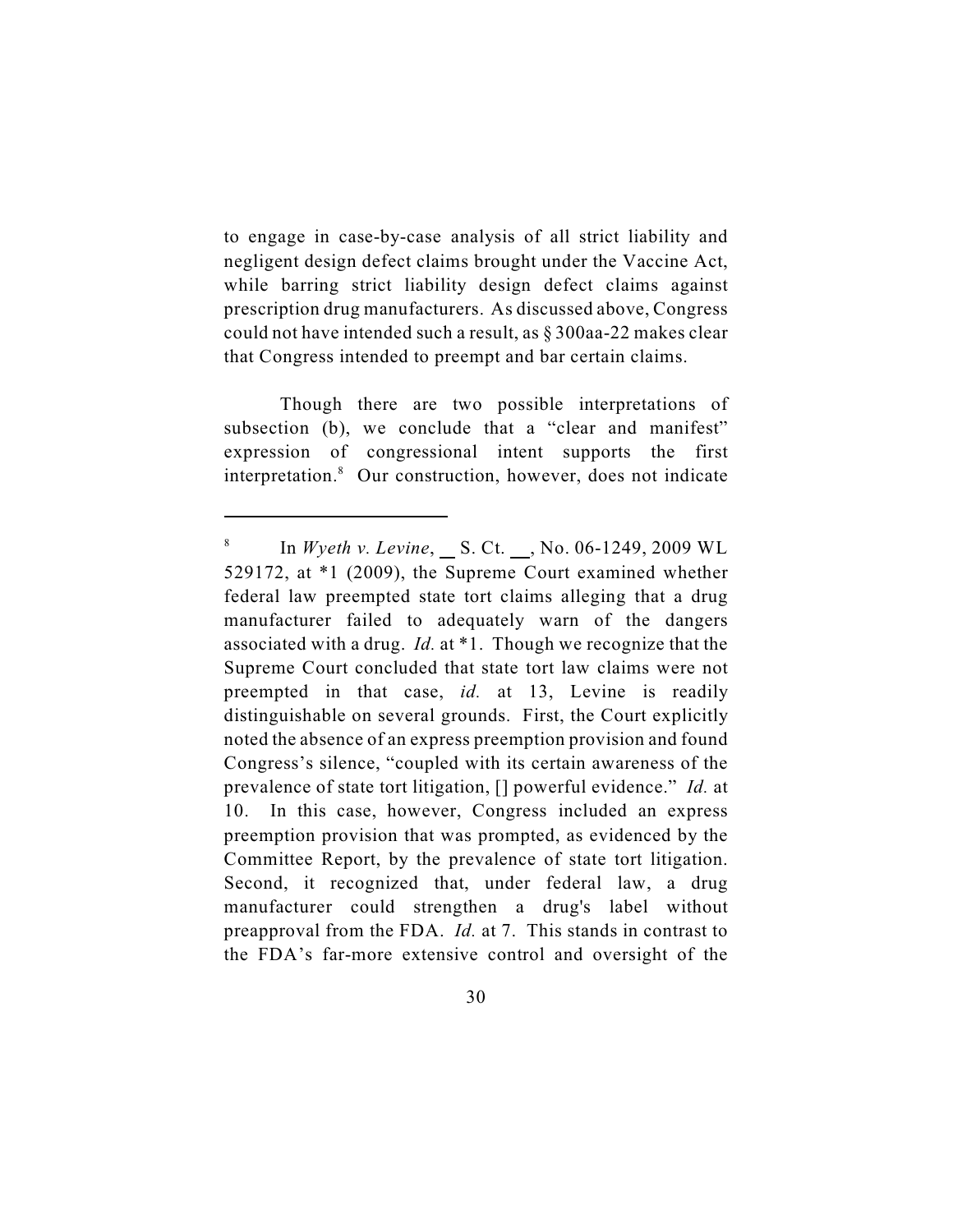whether subsection (b) preempts all design defect claims or only strict liability design defect claims.

# **2.**

There is no language in the statute indicating whether the Vaccine Act preempts only strict liability design defect claims or also those based in negligence, and the structure and purpose of the Act are of little assistance in resolving that question. As a result, there remains some inherent ambiguity in the statute, and we must resort to legislative history to resolve that ambiguity. The parties in this case cite to different congressional reports to support their claims. Each argument will be addressed in turn.

#### **a.**

Wyeth cites to a report ("Commerce Report") from the House Committee on Energy and Commerce ("Energy and Commerce Committee"), which had jurisdiction over the Vaccine Act and guided the legislation through passage. H.R. Rep. No. 99-108 (1986). The Commerce Report declared that childhood vaccinations have been "one of the most spectacularly effective public health initiatives this country has ever undertaken," preventing countless deaths and saving billions of dollars. *Id.* at 4. The Report stated, however, that "the Nation's ability to maintain this level of success has come into question" as a result of tort claims by individuals gravely injured by

approval of a drug's design and alteration.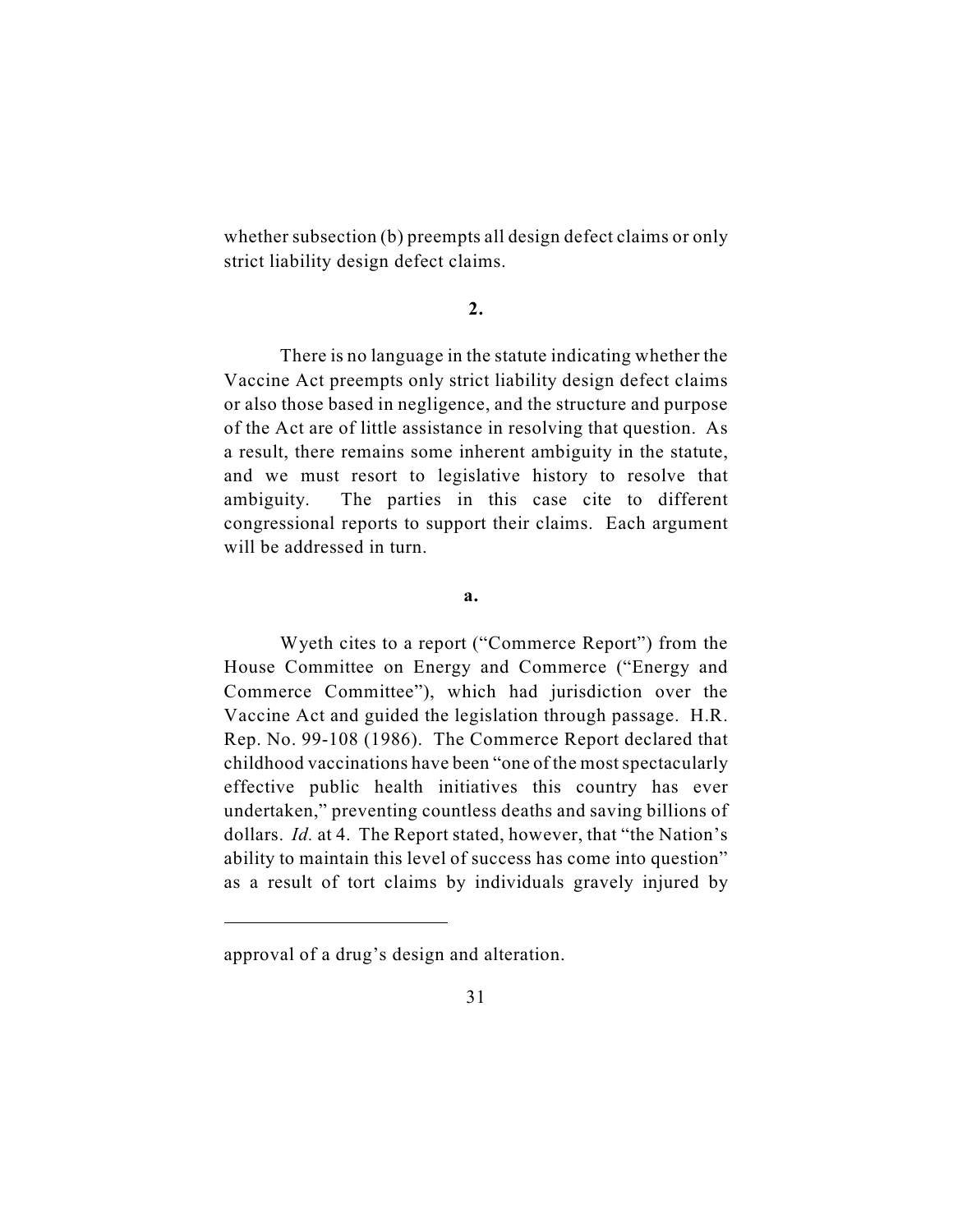vaccines. *Id.* This, in turn, caused an increase in the cost of vaccines, the withdrawal of some manufacturers from the market, and a decreased rate of immunization. *Id.* The Report noted that these conditions prompted the Energy and Commerce Committee to reevaluate the federal regulation of vaccines. *Id.* at 5.

Though the Committee was concerned with compensating individuals injured by vaccines, it also sought to reduce the cost of such claims in order to safeguard the development and availability of such vaccines. It noted that there was "no 'perfect' or reaction-free childhood vaccine on the market" and that a small number of children suffered serious reactions. *Id.* at 6. It then stated that "despite these possibilities . . . it is safer to take the required shots than to risk the health consequences of contracting the diseases . . . ." *Id.* The Committee expressed concern that the "withdrawal of even a single manufacturer would present the very real possibility of vaccine shortages, and, in turn, increasing numbers of unimmunized children, and, perhaps, a resurgence of preventable diseases." *Id.* at 7. The Report demonstrates that the Vaccine Act was motivated in great measure by Congress's belief that an alternate compensation system would reduce awards and create a stable, predictable basis for estimating liability: "[T]he Committee believes that once this system is in place and manufacturers have a better sense of their potential litigation obligations, a more stable childhood vaccine market will evolve." *Id.*

Importantly, the Commerce Report specifically addressed § 300aa-22, the section at issue here. First, it noted that some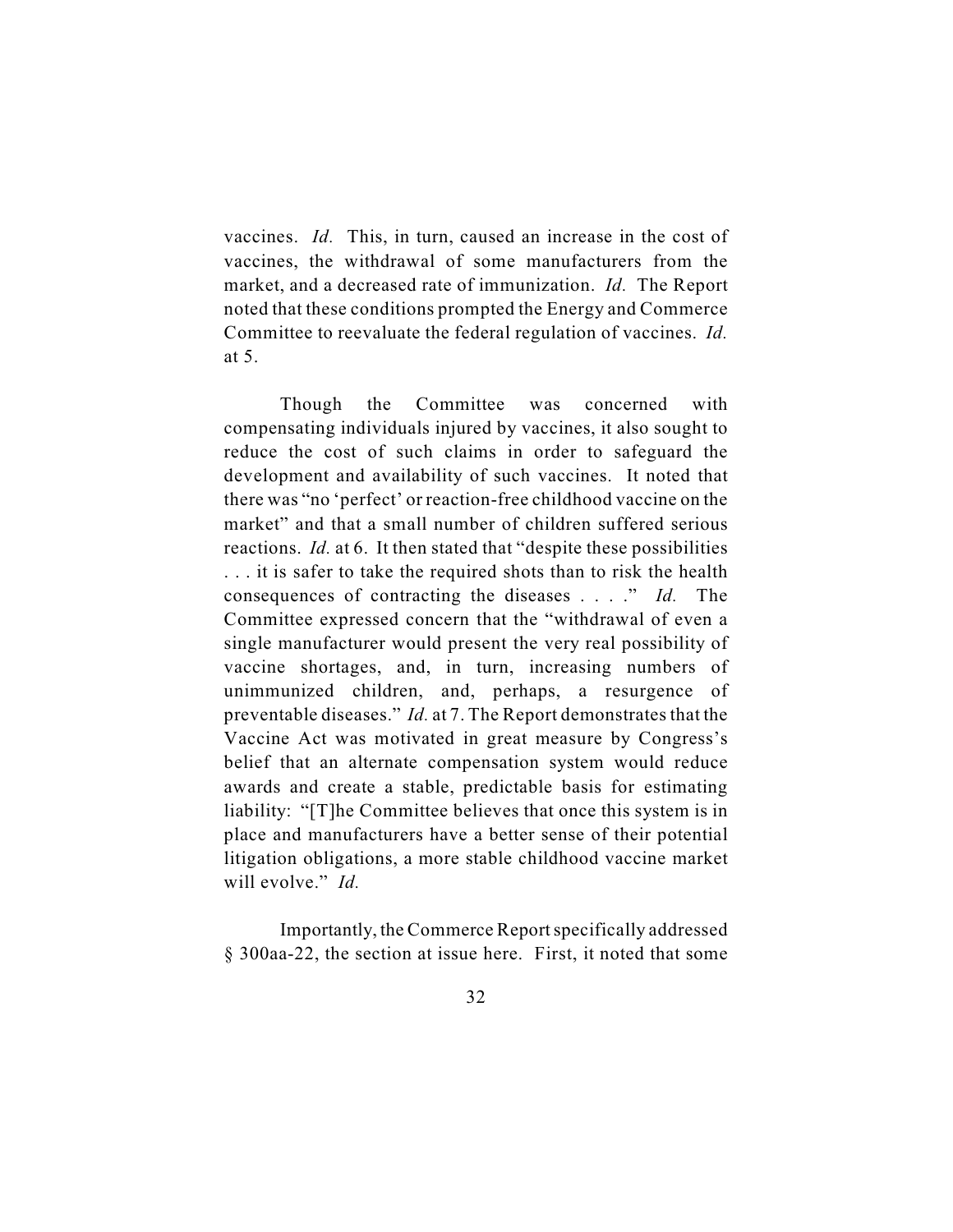provisions of the Vaccine Act would "change most State laws" related to vaccine injuries and deaths. Yet, it deemed this an appropriate change "in light of the availability of a comprehensive and fair compensation system." *Id.* at 25. Then, the Commerce Report stated that the Vaccine Act reflected the *principle* of Restatement (Second) of Torts § 402A comment k,<sup>9</sup>

Though we acknowledge that a majority of states permit some design defect claims under comment k, we disagree with the Georgia Supreme Court on the relevance of this fact. First, it discounts that courts in a significant minority of states have held that comment k preempts all strict liability design defect claims against FDA-approved drugs. Second, the current state of affairs with regard to the interpretation of comment k tells us little about what Congress knew in 1986 when it passed the Vaccine Act. As one court has noted, "in 1986 courts had not yet reached a consensus on the meaning of Comment k, or the proper treatment of prescription drugs in design defect legislation. Thus, while some courts concluded that a case-bycase analysis was necessary . . . others concluded that

<sup>&</sup>lt;sup>9</sup> The Georgia Supreme Court took this reference to mean that Congress intended to preserve some design defect claims and permit case-by-case consideration of whether a vaccine is unavoidably harmful. *See Ferrari*, 668 S.E.2d at 239–40. Specifically, the *Ferrari* Court pointed to the fact that a majority of courts have interpreted comment k as permitting a case-bycase analysis of whether a vaccine's side effects are avoidable. *Id.* at 239. It then drew on the Vaccine Act's legislative history to support its conclusion that Congress interpreted comment k in the same manner as those other courts. *Id.* at 240.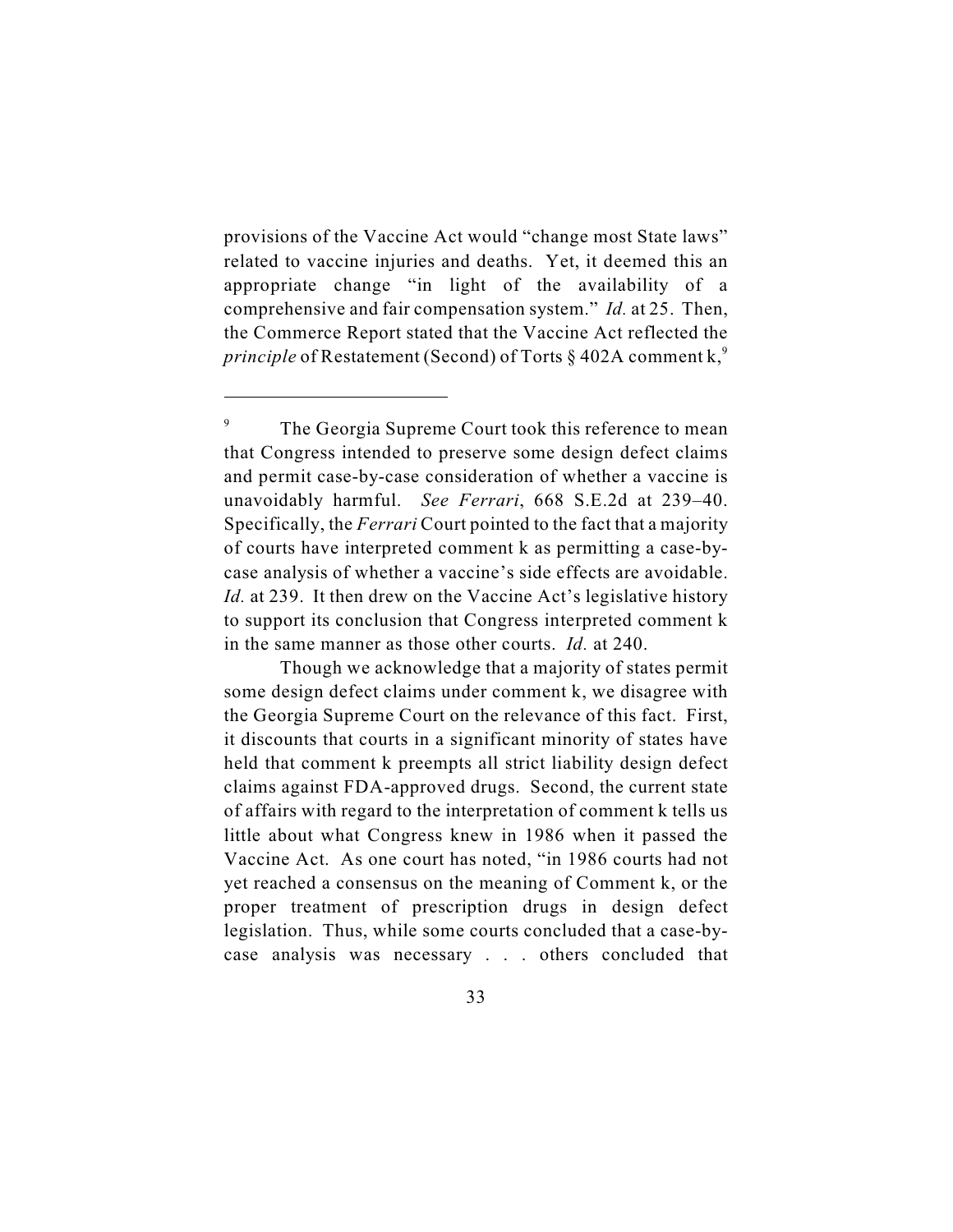which states that sellers of certain products, including vaccines, should not be strictly liable for harm caused by their products when it is not possible to make these products entirely safe.<sup>10</sup> Id.

 $^{10}$  Comment k states the following:

There are some products which, in the present state of human knowledge, are quite incapable of being made safe for their intended and ordinary use. . . . An outstanding example is the vaccine for the Pasteur treatment of rabies, which not uncommonly leads to both serious and damaging consequences when it is injected. Since the disease itself invariably leads to a dreadful death, both the marketing and the use of the vaccine are fully justified, notwithstanding the unavoidable high degree of risk which they involve. Such a product, properly prepared, and accompanied by proper directions and warning, is not defective, nor is it unreasonably dangerous. . . . The seller of such products, again with the qualification that they are properly prepared and marketed, and proper warning is given, where the situation calls

prescription drug manufacturers were generally not liable for design defect claims." *Militrano v. Lederle Labs.* 769 N.Y.S.2d 839, 844–45 (N.Y. Sup. Ct. 2003). Finally, we note that regardless of state court consideration of comment k, we believe Congress made it clear what it intended when it invoked comment k.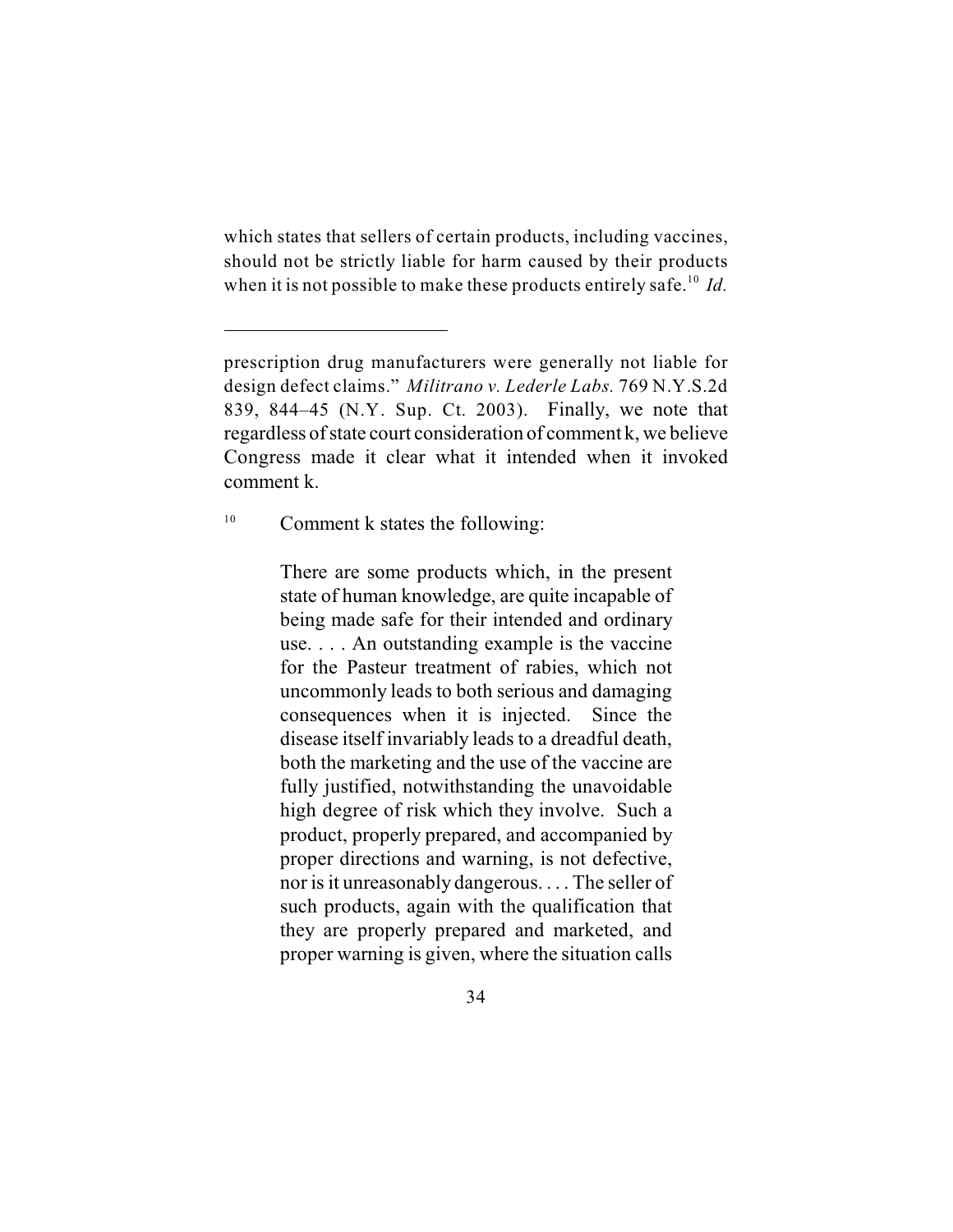at 25–26. The Report described the type of vaccine cases in which comment k would have import—cases in which innocent children would be "badly injured or killed" by a vaccine, but in which a jury would likely impose liability on the manufacturer "even if the defendant manufacturer *may* have made as safe a vaccine as anyone reasonably could expect." H.R. Rep. 99–908 at 26 (emphasis added). Finally, it stated in precise and certain terms that its reference to comment k and the language of 22(b) results in immunity for liability for all design defects, whether liability rests on theories of strict liability or negligence: "[i]f [injured individuals] cannot demonstrate under applicable law either that a vaccine was improperly prepared or that it was accompanied by improper directions or inadequate warnings [they] should pursue recompense in the compensation system, not the tort system." *Id.*

In our view, the Commerce Report supports the conclusion that the Vaccine Act preempts all design defect claims, including those based in negligence. First, the Committee Report repeatedly stressed the importance of vaccine development and availability. Second, it expressed serious

Restatement (Second) of Torts § 402A cmt k (1966).

for it, is not to be held to strict liability for unfortunate consequences attending their use, merely because he has undertaken to supply the public with an apparently useful and desirable product, attended with a known but apparently reasonable risk.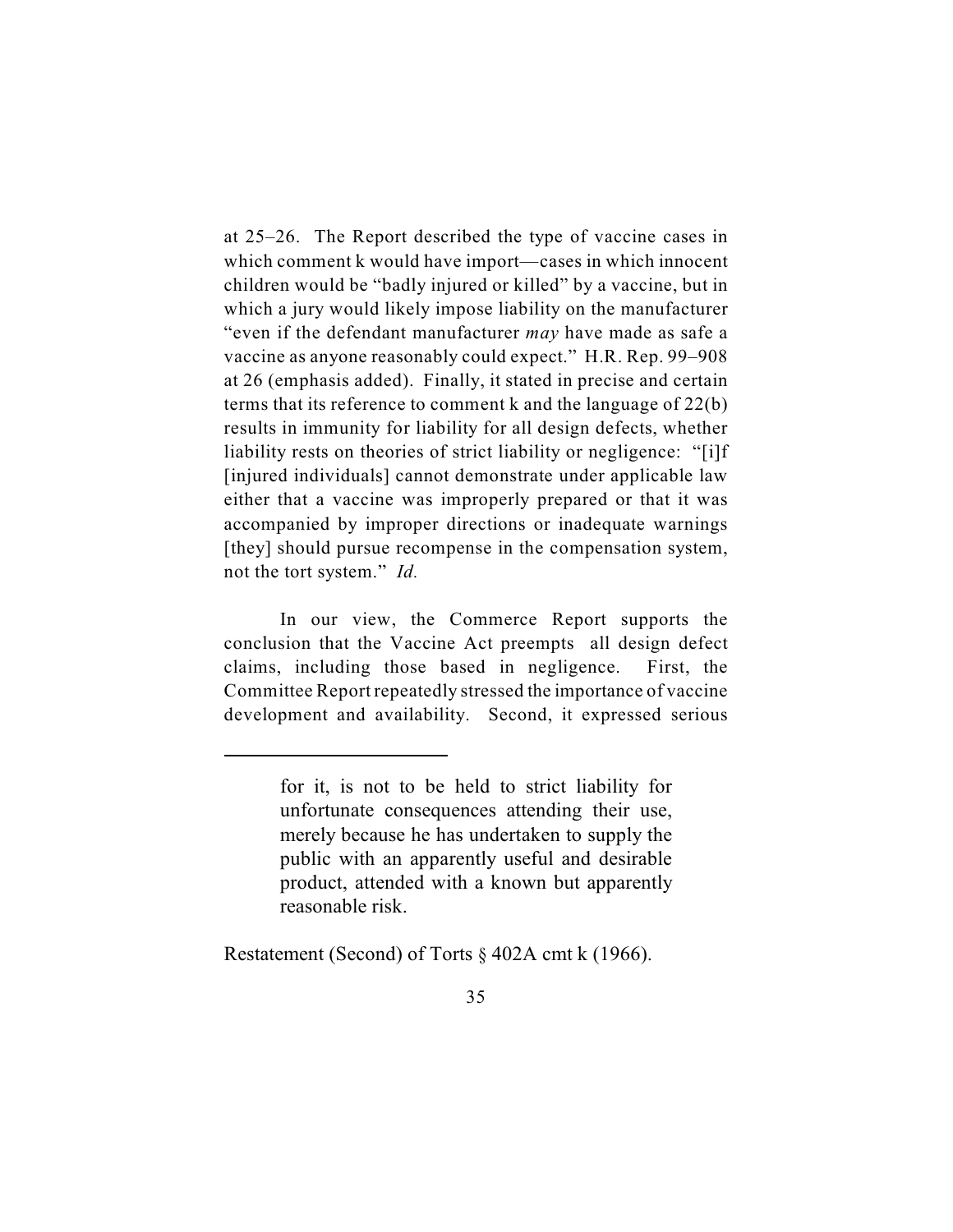concern over the withdrawal of even a single vaccine manufacturer from the marketplace. Third, though it described a regime that sought to compensate individuals, the Commerce Report emphasized that the new system would reduce and stabilize litigation costs while also enabling manufacturers to estimate the costs associated with compensation. Finally, it explicitly stated that injured individuals could only seek redress in the state tort system for certain manufacturing defect and warning claims.

Each of the objectives extolled by the Commerce Report would be undermined if design defect claims were permitted under the statute. The plaintiffs' construction of the statute would permit state courts to determine on a case-by-case basis whether a vaccine manufacturer could have conceivably created a safer vaccine. This would undoubtedly increase the costs and risks associated with litigation and would undermine a manufacturer's efforts to estimate and control costs. It would also effectively impose an affirmative obligation on vaccine manufacturers to pursue, regardless of cost, the countless avenues through which they could develop a safer vaccine. These were the very problems which led to instability in the vaccine market and which caused Congress to intervene through the passage of the Vaccine Act.

**b.**

Unfortunately, our review of legislative history does not end here. Rather than rely on the Commerce Report, the plaintiffs respond that other language in the legislative history strongly favors their position that design defect claims are not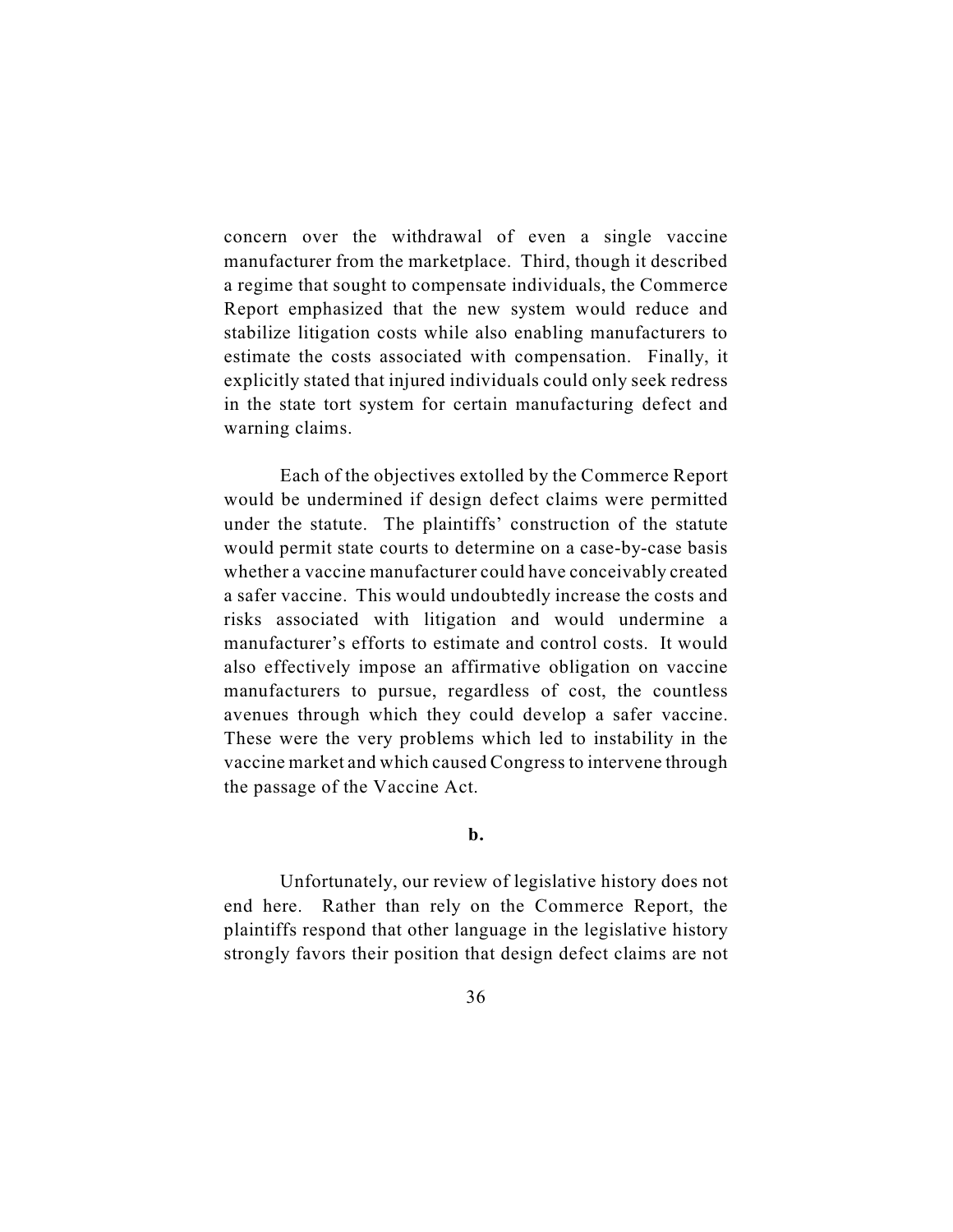preempted. The Vaccine Act, which Congress passed in 1986, did not initially "include a source of payment for such compensation and made the compensation program and accompanying tort reforms contingent on the enactment of a tax to provide funding for the compensation." H.R. Rep. No. 100- 391(I), at 690 (1987). In 1987, Congress passed legislation to fund the compensation program. On October 26, 1987, as part of this funding legislation, the House Committee on the Budget ("Budget Committee") issued its own report ("Budget Report") which stated the following:

> It is not the Committee's intention to preclude court actions under applicable law. The Committee's intent at the time of considering the Act and in these amendments was and is to leave otherwise applicable law unaffected, except as expressly altered by the Act and the amendments. An amendment to establish as part of this compensation system that a manufacturer's failure to develop safer vaccine was not grounds for liability was rejected by the Committee during its original consideration of the Act. Further, the codification of Comment (k) of The Restatement (Second) of Torts was not intended to decide as a matter of law the circumstances in which a vaccine should be deemed unavoidably unsafe. The Committee stresses that there should be no misunderstanding that the Act undertook to decide as a matter of law whether vaccines were unavoidably unsafe or not. This question is left to the courts to determine in accordance with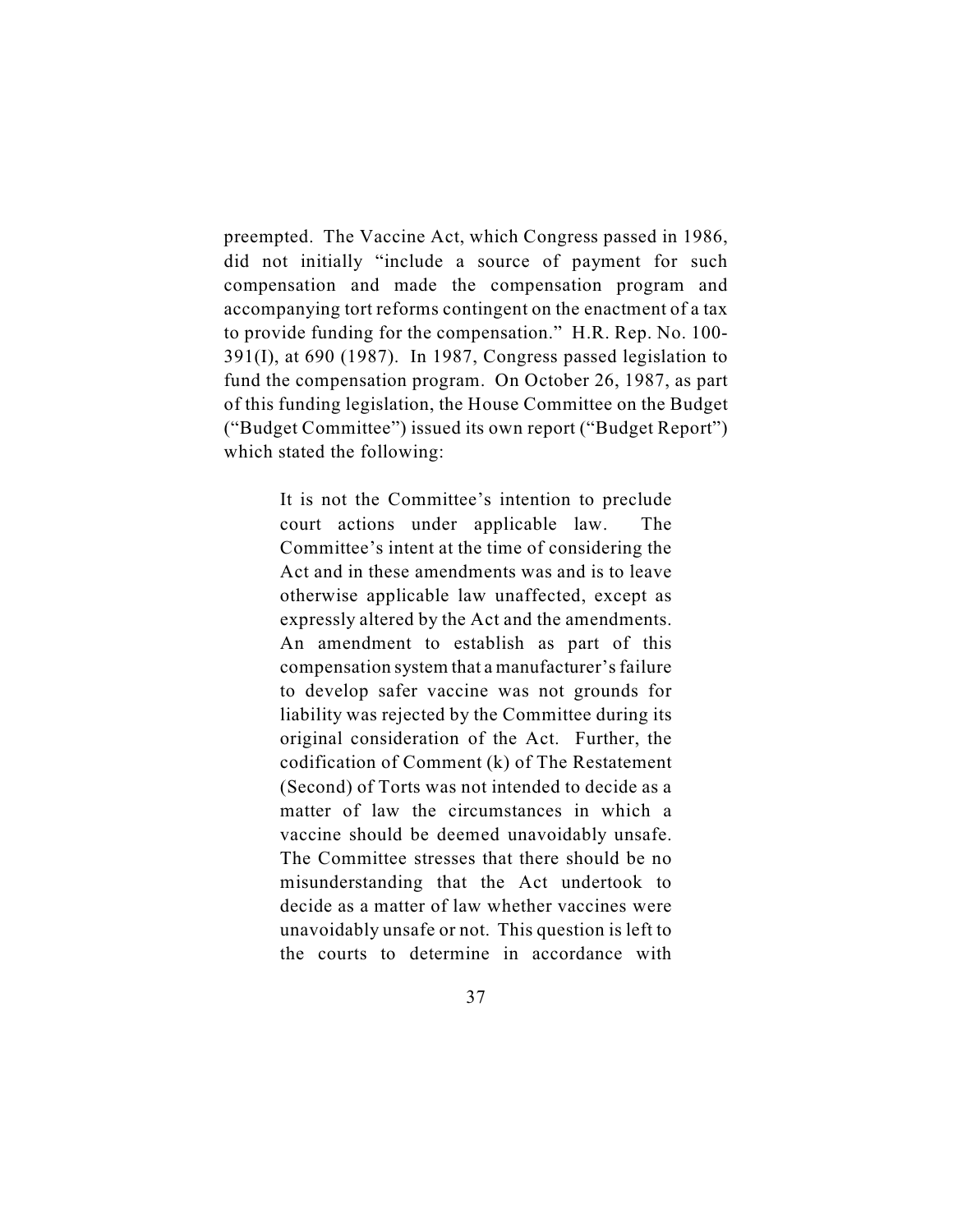applicable law.

*Id.* at 691.

According to the plaintiffs, this language demonstrates that Congress considered and rejected an amendment that would have explicitly preempted all design defect claims. This argument is premised on the well-settled notion that "[f]ew principles of statutory construction are more compelling than the proposition that Congress does not intend *sub silentio* to enact statutory language that it has earlier discarded in favor of other language." *INS v. Cardoza-Fonseca*, 480 U.S. 421, 442–443 (1987) (internal quotation marks and citation omitted). Additionally, plaintiffs claim that the Budget Report evidences Congress's intent to permit courts to determine on a case-bycase basis whether a vaccine's side effects were "unavoidable."

The problems with the Budget Report, however, are three-fold. First, the Budget Report repeatedly uses the term "the Committee," but it is unclear whether this refers to the Budget Committee or the Energy and Commerce Committee. While the Budget Committee did not play a role in the drafting or passage of the Vaccine Act, the Energy and Commerce Committee had jurisdiction over the bill and held several hearings on childhood vaccines and the proposed legislation. A subcommittee of the Energy and Commerce Committee also held a hearing, known as a "mark-up" hearing, on the Vaccine Act in September 1986 during which time it considered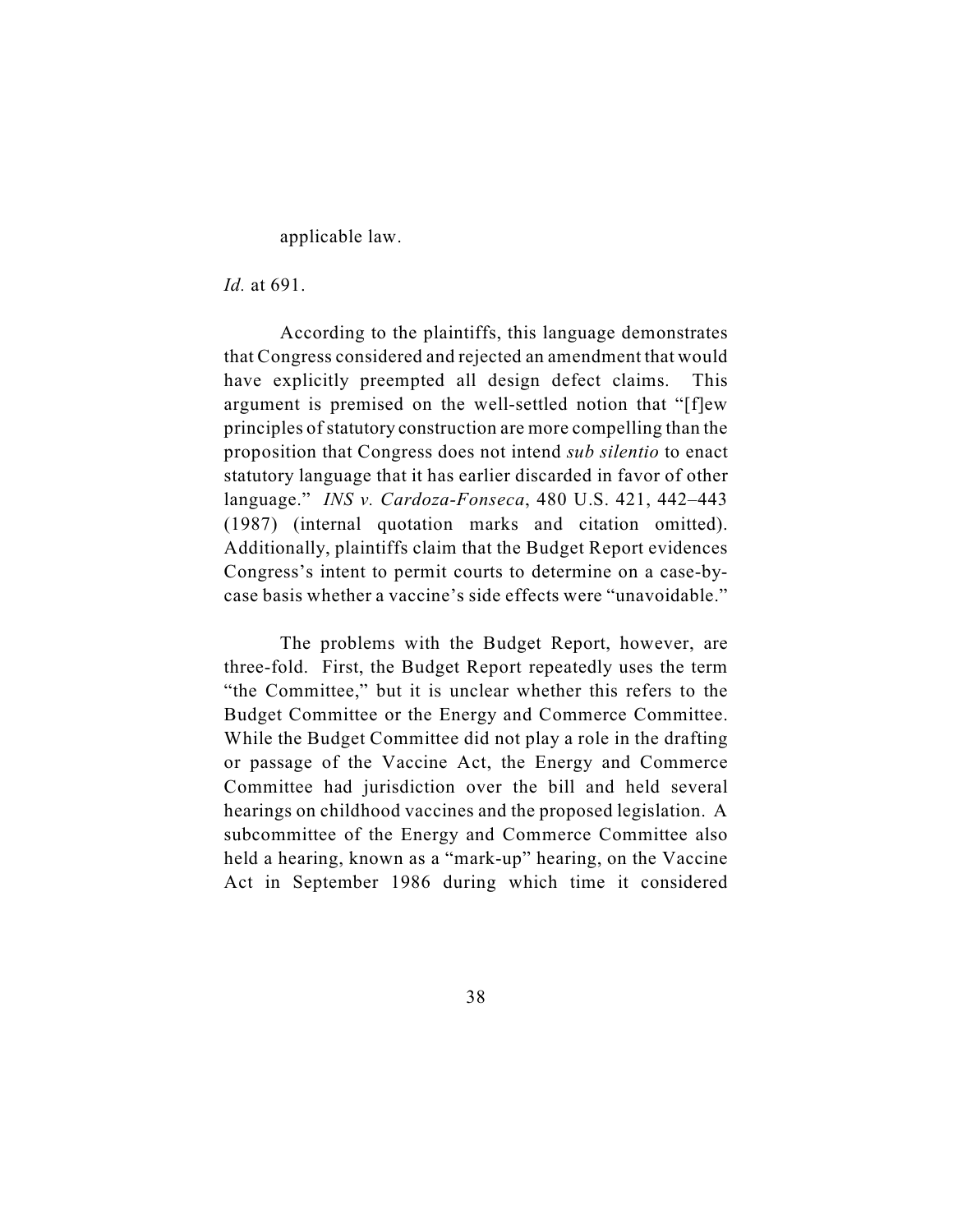amendments to the legislation.<sup>11</sup> Because the Budget Committee did not consider amendments to the Vaccine Act, we will presume that references in the Budget Report to "the Committee" refer to the Energy and Commerce Committee. Second, though the Energy and Commerce Committee conducted a mark-up hearing to consider proposed amendments, no record is available to confirm that the Energy and Commerce Committee considered and rejected an amendment related to design defects at that time.<sup>12</sup> Third, "the views of a subsequent Congress form a hazardous basis for inferring the intent of an earlier one." *United States v. Price*, 361 U.S. 304, 313 (1960). That danger is amply present here, where the subsequent report was not issued by the committee with jurisdiction over the legislation, but by a committee which played no role in passage of the Vaccine Act. *See United States v. United Mine Workers of Am.*, 330 U.S. 258, 281–82 (1947). Without more, we have no basis to conclude that the Budget Report is an accurate

 $\mu$ <sup>11</sup> Information pertaining to Congressional passage of the Vaccine Act, including the dates of the markup hearing and Committee consideration, can be found on the Library of Congress's website for legislative information. Library of Congress, THOMAS, S.1744 (P.L. 99-660): All Congressional Actions with Amendments, http://thomas.loc.gov/ cgi-bin/bdquery/z?d099:SN01744: $\omega(\omega)$   $\omega$ S|TOM:/bss/d099qu ery.html.

 $12$  The Energy and Commerce Committee retains a transcript of this hearing, but this transcript was not available to us.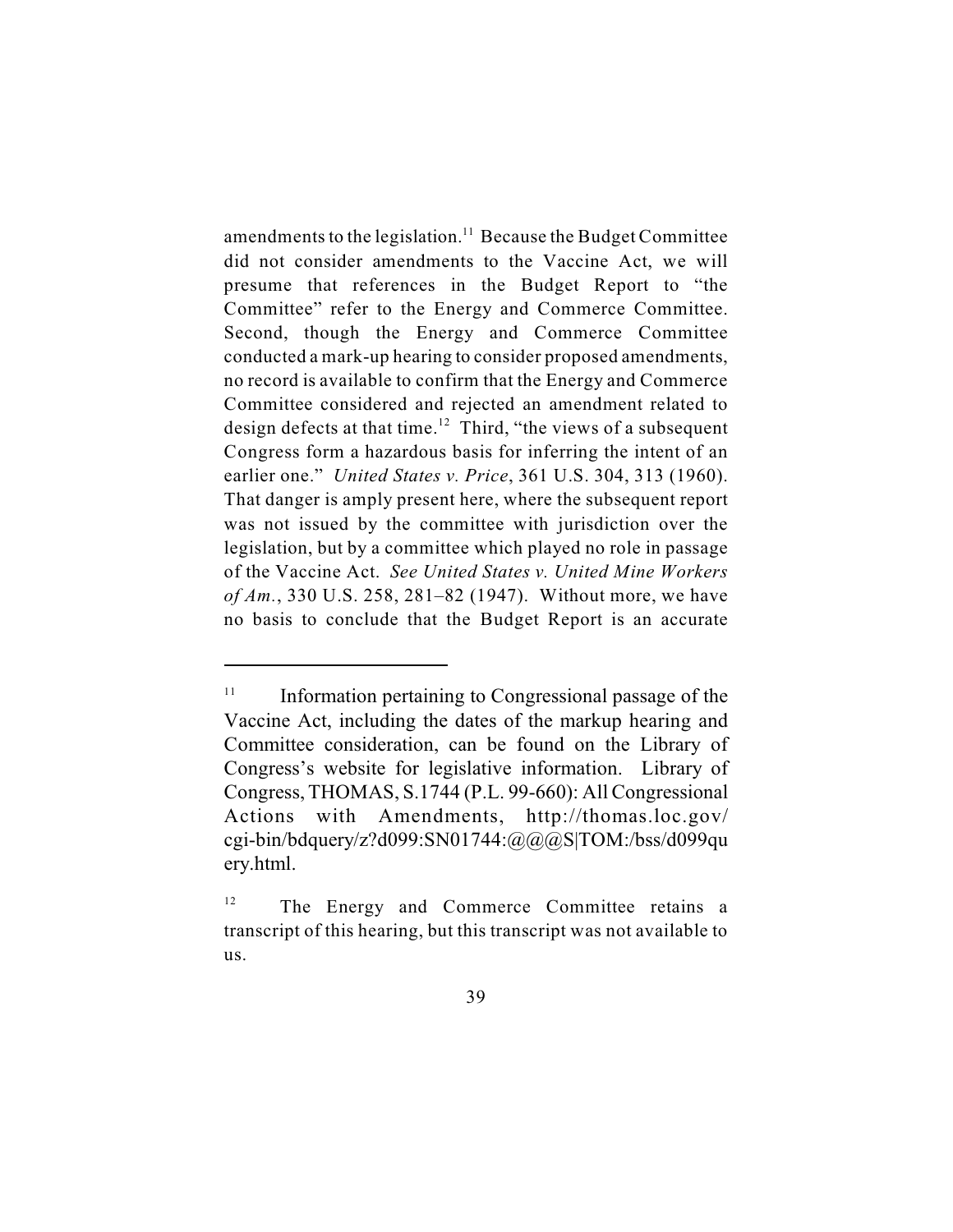reflection of what transpired before the Energy and Commerce Committee, or for that matter, the motivations underlying Congress's enactment of the Vaccine Act in 1986.

For these reasons, and despite plaintiffs urging, we refuse to view the relevant legislative history as containing "dueling" committee reports.

### **3.**

Even if Congress did not intend to prohibit all design defect claims against vaccine manufacturers, the legislative history indicates that it intended to preempt the specific claim at issue here. In the days prior to passage of the Vaccine Act, the Energy and Commerce Committee issued a report containing "background information on the various issues concerning childhood vaccines . . . ." ("Background Report"). Staff of H. Comm. on Energy & Commerce, 99th Cong., *Childhood Immunizations*, at III (1986). This report stated that the pertussis vaccine "is considered the most reactive of all the commonly used vaccines and has been the one of most concern in debates over adverse effects of vaccines." *Id.* at 24. It recounted the risks and side effects associated with the pertussis vaccine, including neurological problems and even death, and the efforts of parent groups to raise awareness of these serious consequences. *Id.* at 24–29. The Background Report also stated that "research is proceeding on the effort to develop an acellular vaccine that would cause fewer side effects." *Id.* at 38. Namely, it explained that researchers were attempting to isolate the reactive components of the pertussis bacterial cell so that these components could be excluded from the vaccine. *Id.* at 24.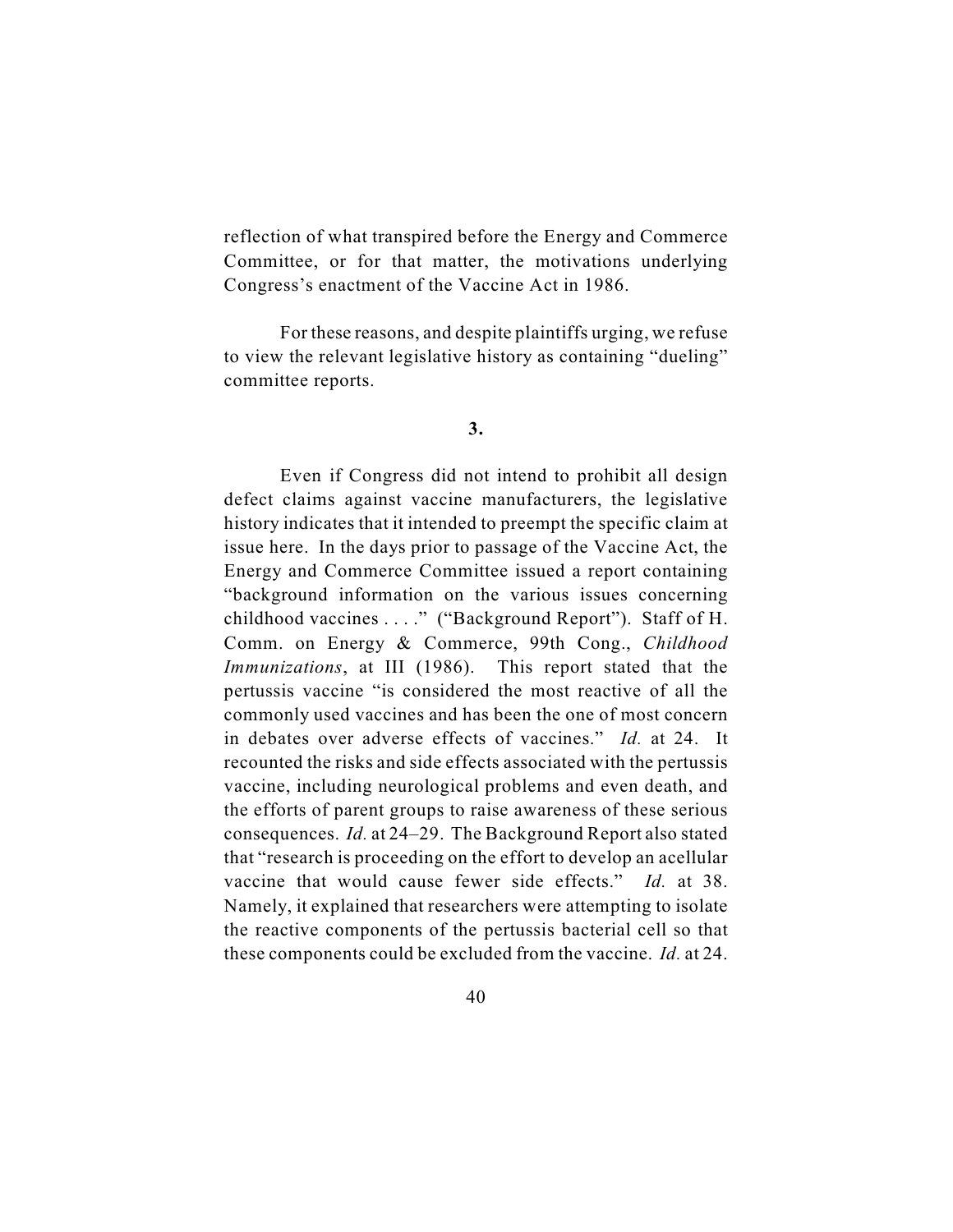The Background Report also explained that Japan had used such a vaccine, but it indicated that the safety and efficacy of this vaccine had not been reported. *Id.* It then warned that "conducting clinical trials to test any new pertussis vaccine will pose major logistic, legal, and ethical problems." *Id.* 

The Commerce Report on the Vaccine Act also contained numerous references to the DPT vaccine. H.R. Rep. 99-908. It noted the "serious—and sometimes deadly—consequences" of vaccines and that this was "particularly true with regard to the pertussis" component of the DPT vaccine. *Id.* at 6. Before warning of the ramifications of the withdrawal of "even a single manufacturer," the Report also highlighted the increasing number of lawsuits related to the DPT vaccine and recognized that there were only two manufacturers of the DPT vaccine at that time.  $Id$  at  $6-7$ .

Whereas the plaintiffs contend that Wyeth and its predecessors knew "for more than 25 years that the acellular vaccine was less reactogenic and, therefore, safer for the children who receive it" and seek to establish liability by virtue of that knowledge, the two reports discussed immediately above, taken together, establish that Congress intended to preempt such claims. The Background Report indicates that Congress was well aware of the state of the art concerning development of an acellular DPT vaccine. It also evidences that Congress believed there were hurdles before such a vaccine could undergo clinical testing in the United States. The Commerce Report stresses the particular problems faced by DPT vaccine manufacturers, including the high number of lawsuits and existence of only two producers. The Commerce Report then concludes that the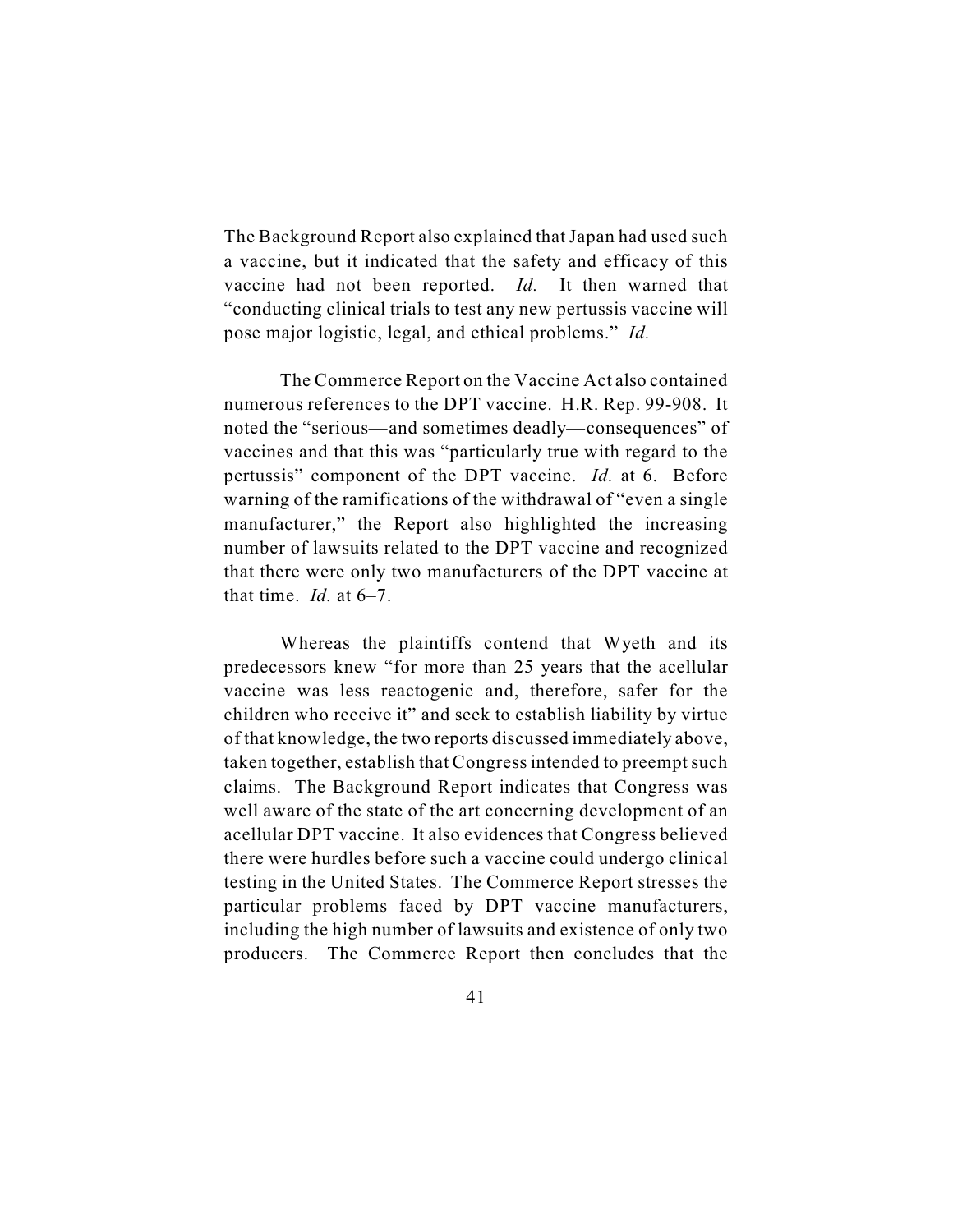"withdrawal of even a single manufacturer would present the very real possibility of vaccine shortages . . . [and] a resurgence of preventable diseases" and that the vaccine market will stabilize once "manufacturers have a better sense of their potential litigation obligations." *Id.* at 7. This evidence indicates that Congress weighed the various concerns related to the pertussis vaccine and concluded that DPT manufacturers should be shielded from liability for injuries arising from the whole-cell pertussis vaccine.

**4.**

As we stated at the beginning of this part, "Congressional purpose is the 'ultimate touchstone' of our inquiry." *Lorillard Tobacco Co.*, 533 U.S. at 541 (quoting *Cipollone*, 505 U.S. at 516). Section 22(a) and 22(b)(1) of the Vaccine Act contain express preemption clauses. Further, the structure and purpose of § 300aa-22 of the Act make clear that Congress intended to preempt some design defect claims. The legislative history identifies the scope of this preemption, which encompasses both strict liability and negligent design defect claims.

# **D.**

The District Court did not clearly explain the basis of its summary judgment decision. It neither discussed the three types of preemption nor mentioned that the motion for summary judgment raised only express preemption. Nevertheless, the District Court decision is consistent with an express preemption analysis, and we take it to have intended application of that doctrine. The four points discussed in the District Court's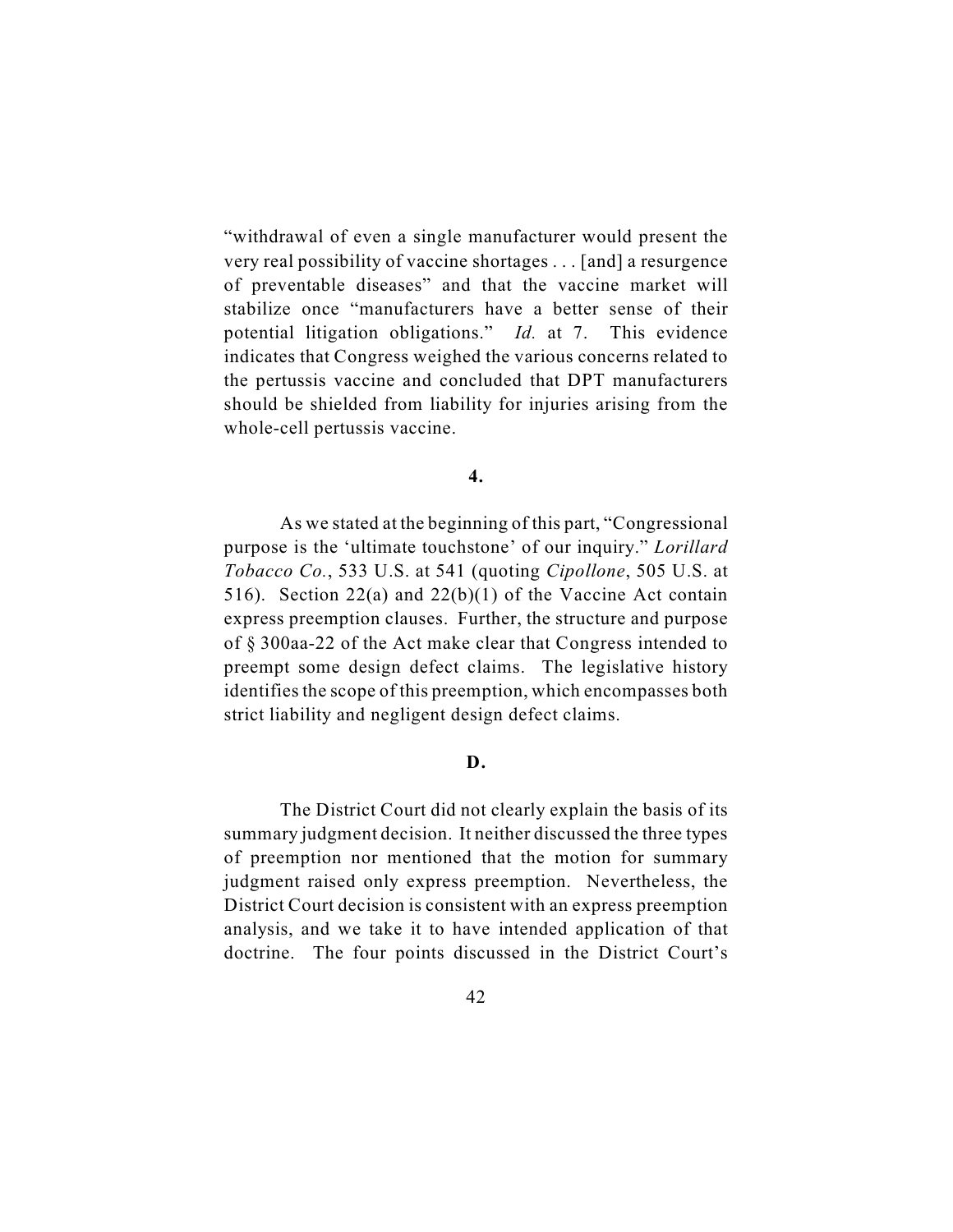opinion were grounded in the purpose of the Vaccine Act. As discussed in Part III.B above, such an analysis is permitted when construing an express preemption clause. Furthermore, in response to the motion for summary judgment, the plaintiffs cited to the Vaccine Act's legislative history and purpose to support their argument that design defect claims were not preempted. As a result, we reject plaintiffs' argument that the District Court's decision was based on implied or field preemption grounds or that it violated well-settled principles of summary judgment.

#### **IV.**

Plaintiffs also allege that Wyeth is liable for failing to warn Hannah's doctor, Jane M. Breck, M.D., that the vaccine administered to Hannah came from a lot of TRI-IMMUNOL associated with at least two deaths and more than thirty injuries prior to April 1992. Dr. Breck testified that had she known that the vaccine came from this lot, she would not have administered the dose. Although  $\S$  22(c) of the Vaccine Act expressly preempts failure-to-warn claims based on "the manufacturer's failure to provide direct warnings to the injured party (or the injured party's legal representative)," 42 U.S.C. § 300aa-22(c), nothing in the Vaccine Act expressly bars claims based on failure to warn "doctors and other medical intermediaries."<sup>13</sup>

<sup>&</sup>lt;sup>13</sup> The parties disagree as to whether Section 22(b)(2) is a preemption clause. Though Wyeth classified it as such, the District Court expressly held that the failure-to-warn claim was not preempted. We need not reach this issue, however, for the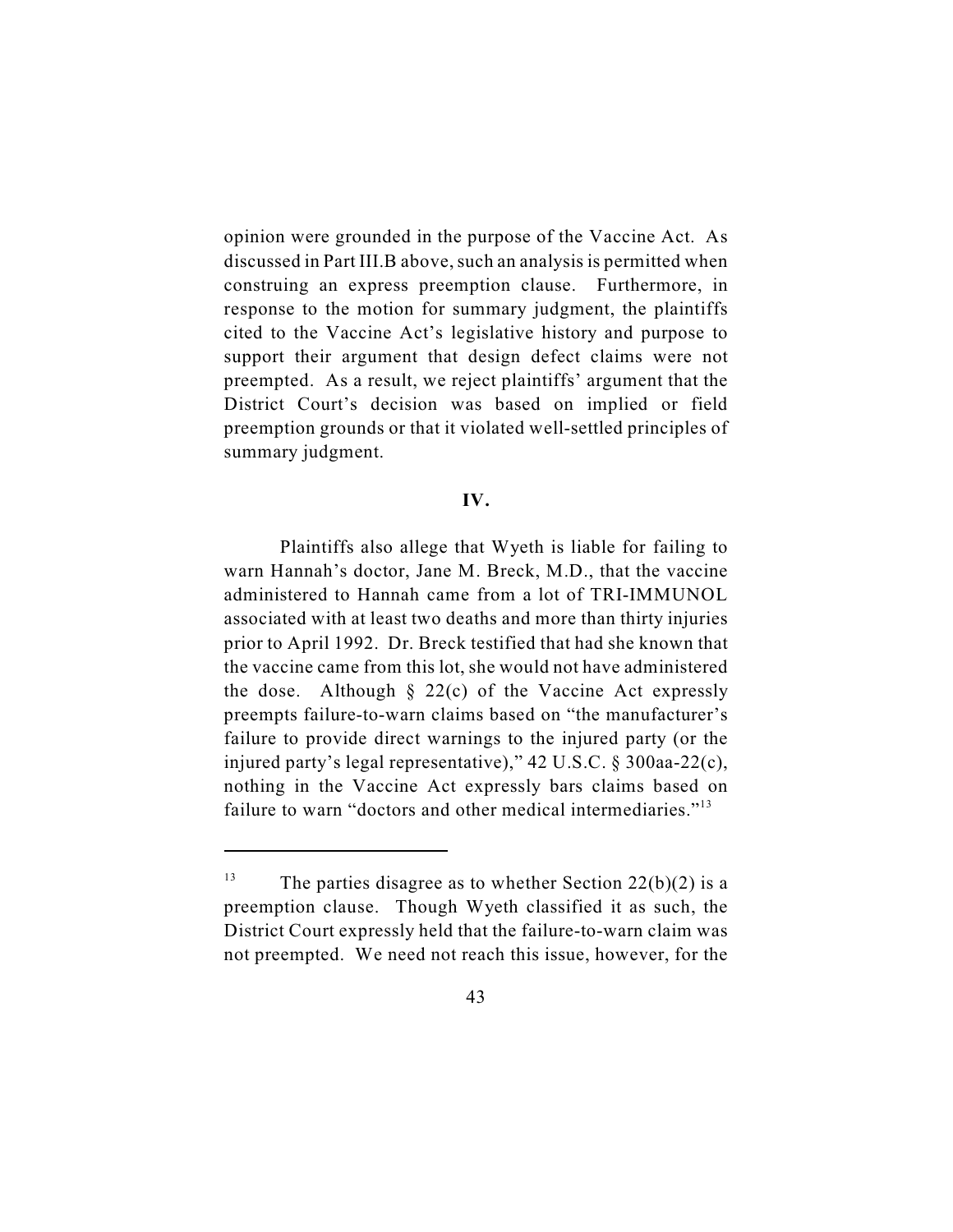As discussed above,  $\S 22(b)(1)$  states that manufacturers shall not be liable for injuries caused by "side effects that were unavoidable even though the vaccine . . . was accompanied by proper directions and warnings." Section 22(b)(2) states that proper directions and warnings will be presumed when the manufacturer "complied in all material respects with all requirements under the Federal Food, Drug, and Cosmetic Act . . . and section 262 of this title . . . ." Nevertheless, the Vaccine Act provides two circumstances in which this presumption can be overridden: (1) when the manufacturer engages in conduct that would subject it to punitive damages under the Vaccine Act; and (2) when the manufacturer "failed to exercise due care." 42 U.S.C. § 300aa-22(b)(2)(A)-(B). As the District Court correctly noted, this creates a shifting burden—once the manufacturer establishes that it complied with federal law, the burden shifts to the plaintiff to establish that either  $\S$  22(b)(2)(A) or  $\S$  $22(b)(2)(B)$  has been met.

The District Court dismissed this claim on the ground that Wyeth was entitled to the statutory presumption of proper warning and that the plaintiffs had failed to rebut the presumption. Noting that Wyeth had presented uncontested evidence that TRI-IMMUNOL and its warnings had been approved by the FDA, the District Court found that Wyeth was entitled to  $\S 22(b)(2)$ 's presumption of proper warning. Next, the District Court noted that the Amended Complaint did not allege fraud or wrongful withholding of information within the

reasons set forth in this section.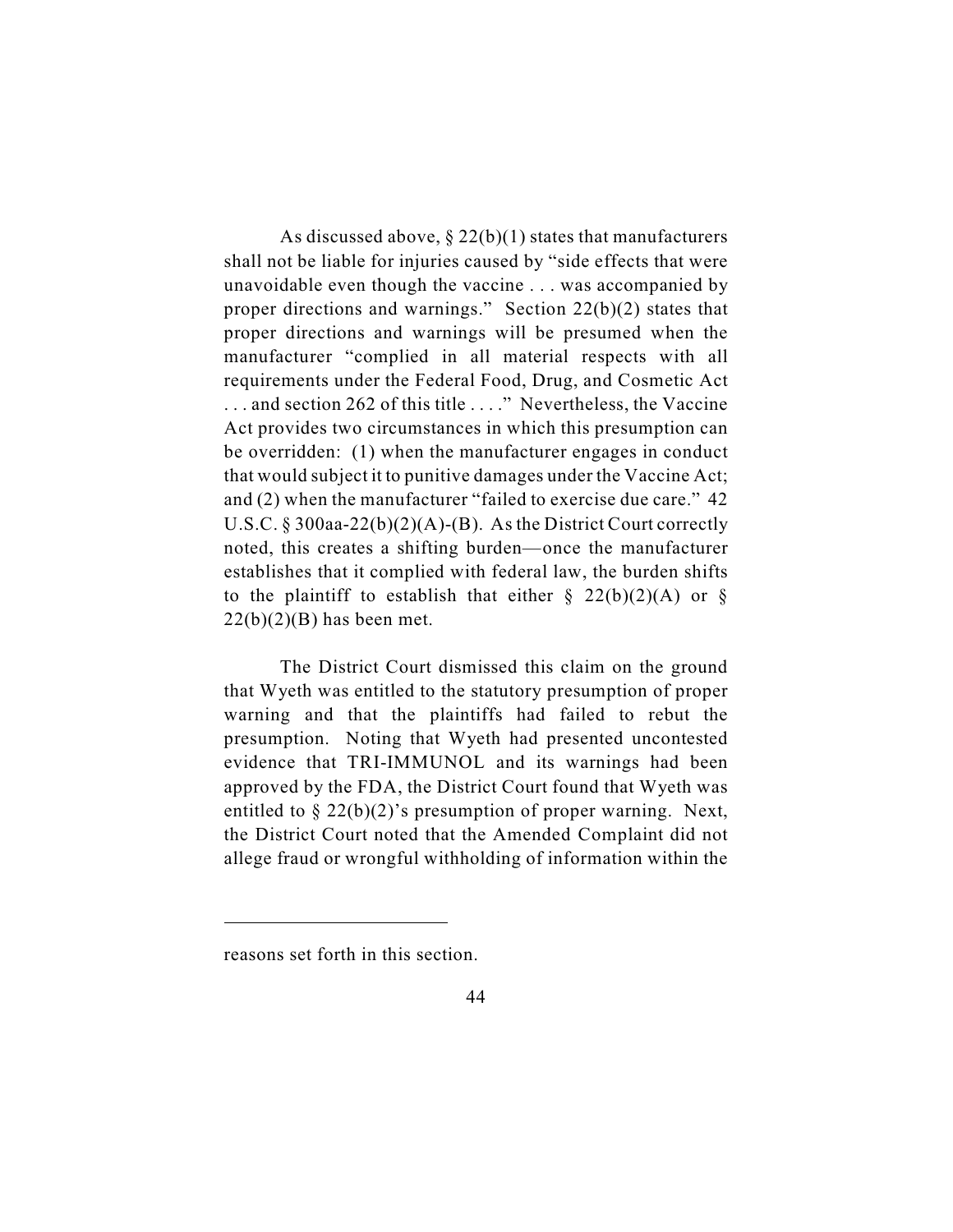meaning of  $\S 22(b)(2)(A)$ <sup>14</sup>. Thus, the only relevant question was whether plaintiffs had presented clear and convincing evidence that Wyeth had not exercised due care.

Plaintiffs presented a report of the Vaccine Adverse Event Reporting System ("VAERS")<sup>15</sup> confirming that the lot of TRI-IMMUNOL that included the dose administered to Hannah Bruesewitz was associated with two deaths and more than thirty injuries. They also presented the affidavit of Dr. Donald H. Marks, who claimed that such a lot is sometimes called a "hot lot." Dr. Marks relied on a 1984 memorandum by an epidemiologist at the Department of Health and Human Services ("HHS") regarding the "Investigation of Potential Hot Lots," which said that "potential hot fill lots of DTP vaccine" are "fill lots that exceeded a threshold of 2 deaths or 2 convulsions or

<sup>&</sup>lt;sup>14</sup> The District Court acknowledged that the original Complaint alleged that Wyeth had committed fraud or wrongful withholding of information, but the Amended Complaint failed to do so. Nevertheless, even if the Amended Complaint had repeated this allegation, the District Court suggested that it would not have survived application of Fed. R. Civ. P. 9(b), which requires that allegations of fraud be pled with particularity.

 $^{15}$  As the District Court explained, "VAERS is a database created, pursuant to the Vaccine Act, by the FDA and the Centers for Disease Control and Prevention to receive reports about adverse events which may be associated with vaccines."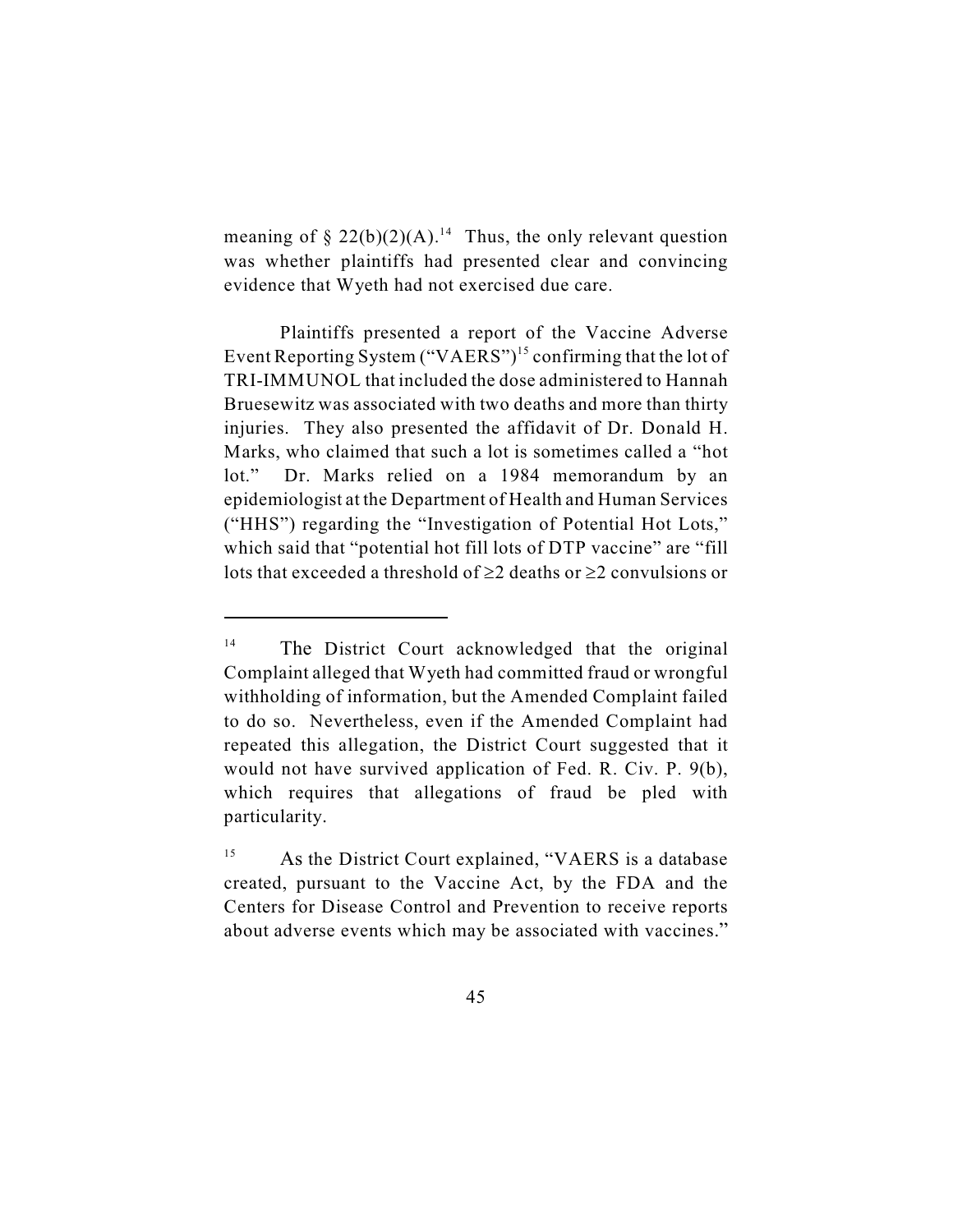10 total reports." The District Court, however, found it significant that this memorandum identified such lots merely as "potential" hot lots.

The memorandum also stated that "[i]n order to proceed with an investigation by which we could differentiate reporting bias from a higher rate of reactivity in specific fill lots we needed information on the number of doses distributed and which percent went to the public sector." Thus, in order to differentiate between a "hot lot" and a "potential hot lot," investigators must know not only the total number of incidents but also the rate at which the incidents occurred. Because the "[p]laintiffs have produced no evidence from which a trier of fact could infer that the dose in question originated" in such a lot, the District Court concluded that the plaintiffs had not proven that Wyeth failed to exercise due care by distributing doses from this lot.

Before this Court, the plaintiffs argue that the District Court's reasoning is flawed on two grounds: (1) Wyeth is not entitled to a presumption of proper warning unless the side effects of the vaccine are first shown to be unavoidable; because they allege a safer vaccine design was available, they argue that § 22(b)(2) should not apply; and (2) Dr. Mark's opinion raises an issue of fact as to whether Hannah's dose came from a "hot lot." We dismiss both arguments. The first argument must be dismissed for the reasons discussed in Part III—the Vaccine Act preempts design defect claims premised on the notion that the manufacturer could have created a safer vaccine. The second requires more discussion.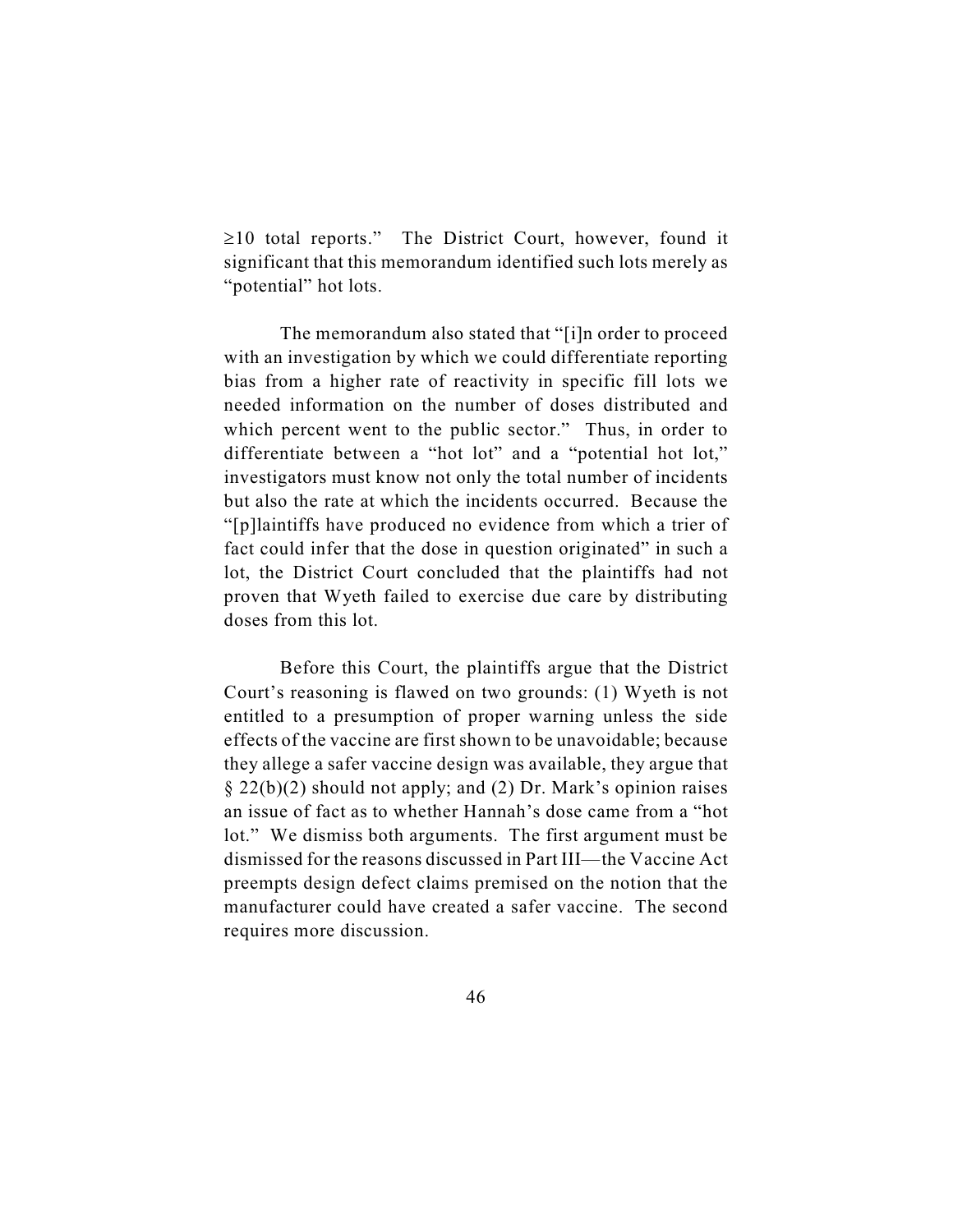As stated above, a court may not grant summary judgment so long as there exists a genuine issue of material fact. Fed. R. Civ. P. 56(c); *Kaucher v. County of Bucks*, 455 F.3d 418, 423 (3d Cir. 2006). To determine whether a factual dispute is genuine, "the court's function is not to weigh the evidence or to determine the truth of the matter, but only to determine whether the evidence of record is such that a reasonable jury could return a verdict for the nonmoving party." *Orsatti v. N.J. State Police*, 71 F.3d 480, 482 (3d Cir. 1995); *see also Anderson v. Liberty Lobby, Inc.*, 477 U.S. 242, 248 (1986). The "mere existence of a scintilla of evidence" in support of the nonmoving party's claim is insufficent. *Anderson*, 477 U.S. at 252. We will resolve all doubts and draw all reasonable inferences in favor of the nonmoving party. *Conoshenti v. Pub. Serv. Elec. & Gas Co.*, 364 F.3d 135, 140 (3d Cir. 2004).

Dr. Marks identified the HHS memorandum as the basis on which he drew his conclusions: "This memorandum provides what I understood to be the official definition of a 'Hot Lot'."<sup>16</sup>

In analyzing patterns of adverse event reporting, the FDA considers more than just the number of reports for a lot. More reports will be received for a large lot than a small one, simply because vaccine from the large lot will be given to more children. Some lots contain as many as 700,000

 $16$  Dr. Marks also approvingly cited to an older document from the Food and Drug Administration. This document states: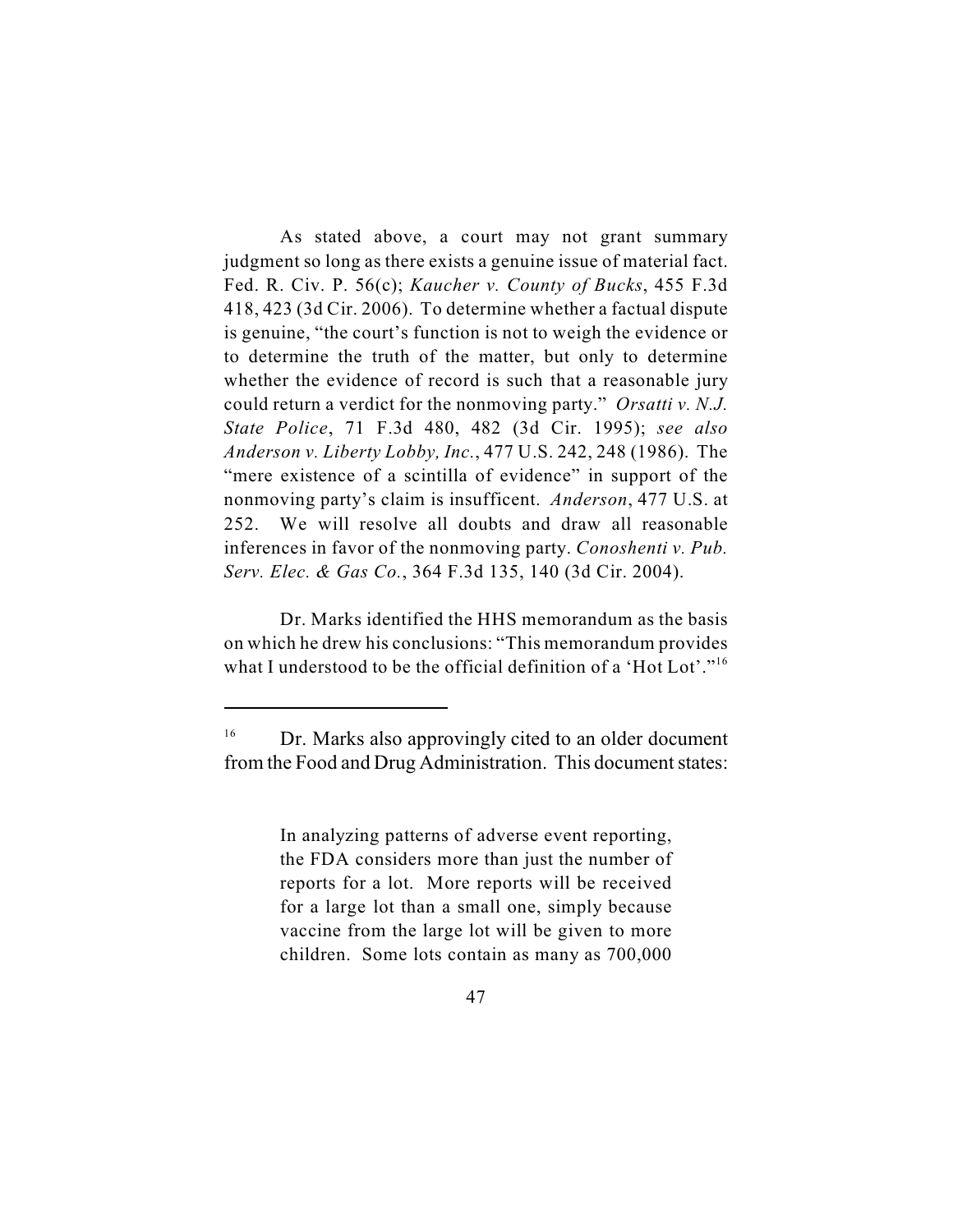As the District Court correctly noted, the memorandum clearly states that the incident statistics, cited above, only establish "potential hot lots." It further states that investigators must identify the number of doses administered to determine whether a particular vaccine lot qualifies as a "hot lot."<sup>17</sup> Because

> doses, while others as few as 20,000 doses. Similarly, more reports will be received for a lot that has been in use for a long time than a lot in use for a short time. Even among lots of similar size and time in use, some lots will receive more reports than others simply due to change. The FDA continually looks for lots that have received more serious reports tha[n] should be expected on the basis of such factors as size, time in use, and chance variation.

Pub. Health Serv., Dep't of Health & Human Servs., *Vaccine Adverse Event Reporting System (VAERS)* 2.

<sup>17</sup> Other authorities support this. For instance, according to the Centers for Disease Control and Prevention:

> Vaccine lots are not the same. The sizes of vaccine lots might vary from several hundred thousand doses to several million, and some are in distribution much longer than others. Naturally a larger lot or one that is in distribution longer will be associated with more adverse events, simply by chance. Also, more coincidental deaths are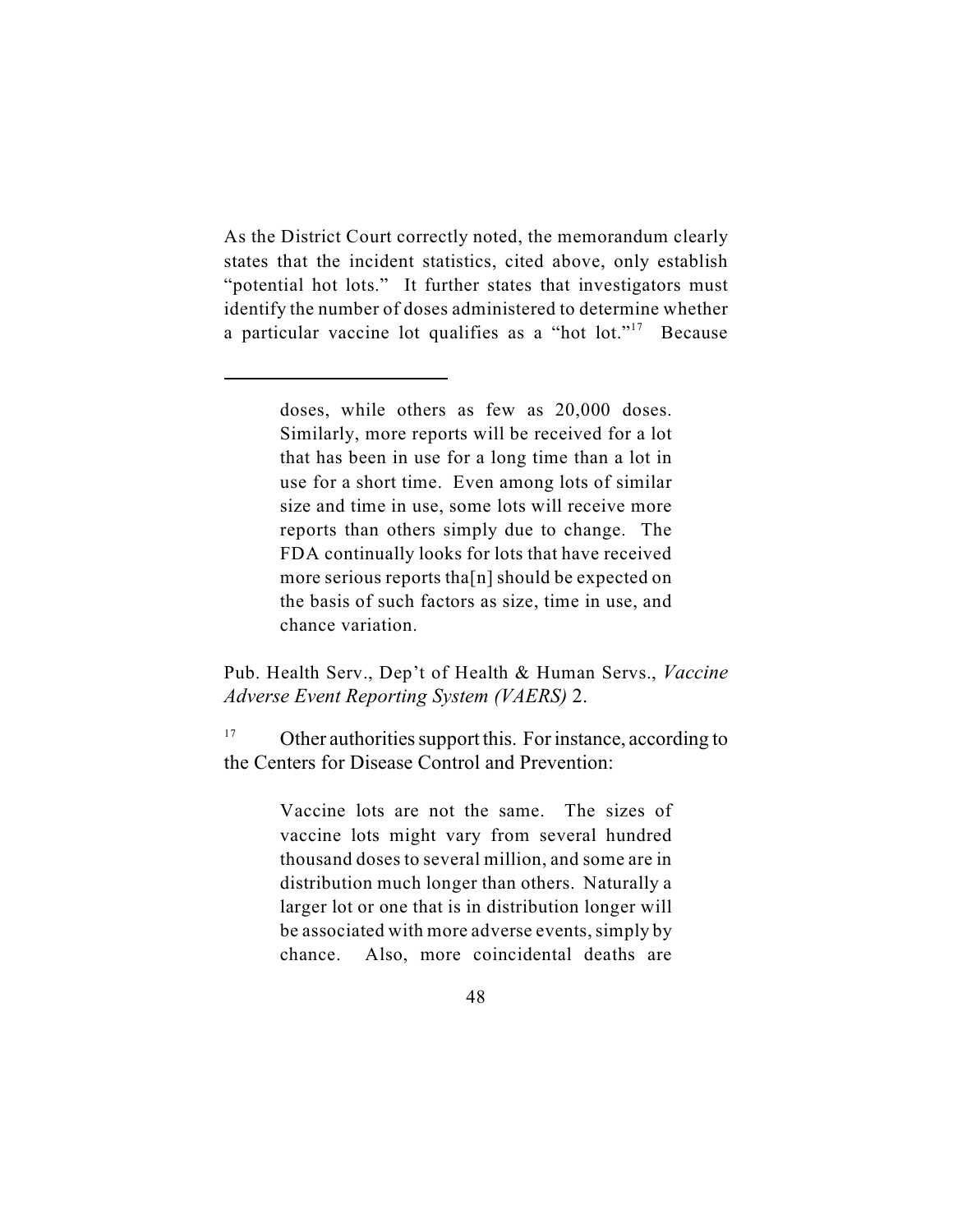plaintiffs have not offered any evidence on this point, Dr. Marks' assertions and conclusions are unsupported by the very memorandum upon which he relies.

The plaintiffs also contend that the sheer number of adverse events associated with this vaccine lot is sufficient to establish "some evidence of a serious health problem no [matter] how many doses, circumscribed by the concept of a batch, it contains." While this may be true, the plaintiffs' burden is not to produce "some evidence"—a mere scintilla—but evidence sufficient for a reasonable jury to find in their favor. The HHS memorandum states that investigators cannot conclude whether a vaccine lot is a "hot lot" without evidence on the number of doses administered. Thus, even drawing all inferences and

associated with vaccines given in infancy than later in childhood, since the background death rates for children are highest during the first year of life. So knowing that lot A has been associated with x number of adverse events while lot B has been associated with y number would not necessarily say anything about the relative safety of the two lots, even if the vaccine *did* cause the events.

Centers for Disease Control and Prevention, Some Common Misconceptions About Vaccination and How to Respond to Them,

http://www.cdc.gov/vaccines/vac-gen/6mishome.htm#Therear ehot.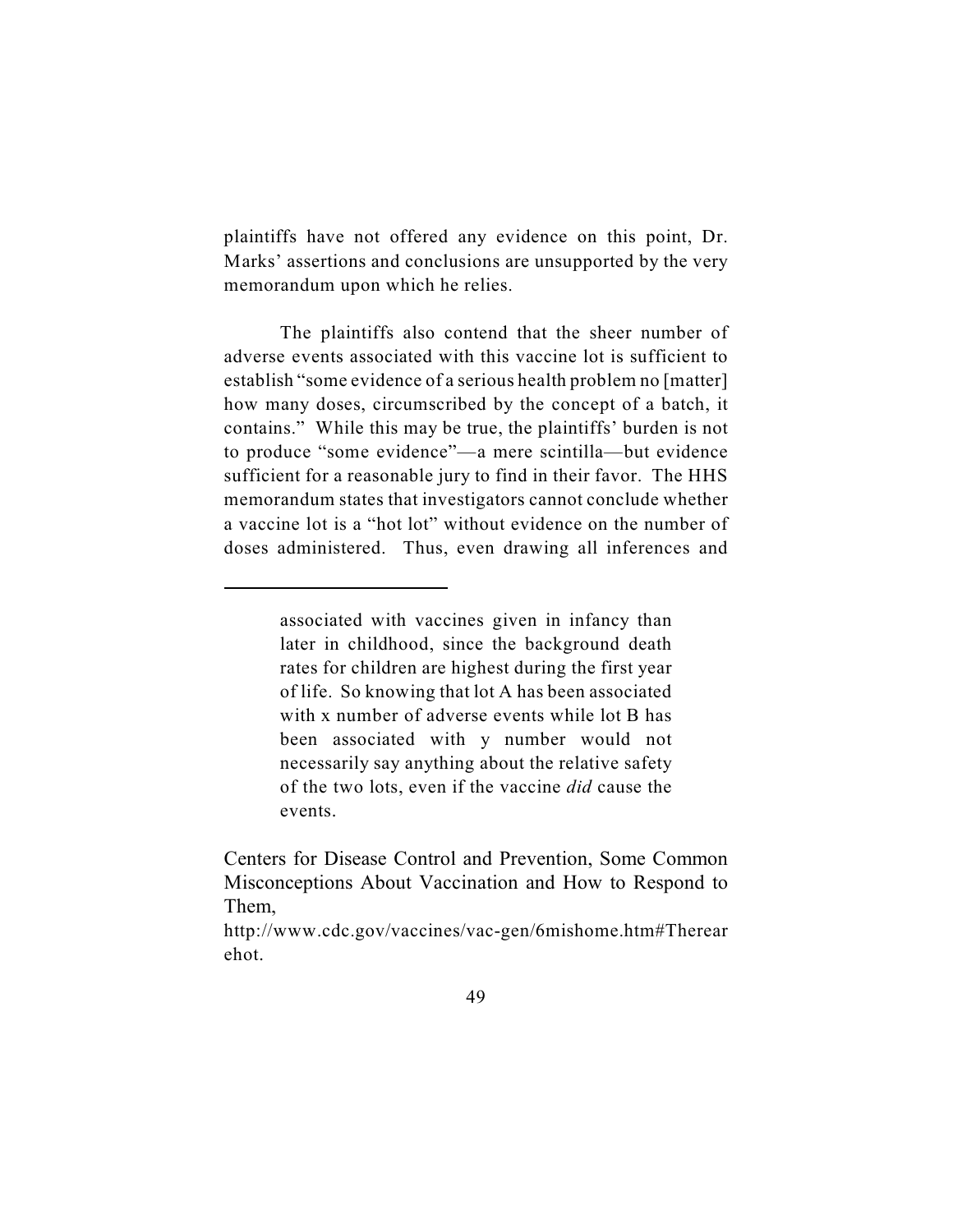doubts in favor of the plaintiffs, there is insufficient evidence on which a jury could conclude that Hannah's vaccine came from a "hot lot." Accordingly, the District Court did not err in granting summary judgment on the failure to warn claim.

**V.**

 In their Amended Complaint, the plaintiffs alleged that Wyeth's "manufacturing process and inadequate quality control resulted in recurrent problems with maintaining the appropriate balance between neuron-toxins and endo-toxins in the pertussis vaccine." Plaintiffs also assert, as they do before this Court, that they have a "classic manufacturing defect claim here: that the vaccine lot used on Hannah Bruesewitz was tainted such that it was associated with two deaths and more than 66 injuries, a number and percentage far in excess of that for other lots." Under Pennsylvania law, a plaintiff alleging a manufacturing defect based on a strict liability theory must show that: (1) "the product was defective;" (2) "the defect was a proximate cause of the plaintiff's injuries;" and (3) the defect causing the injury existed at the time the product left the seller's hands." *Berkebile v. Brantly Helicopter Corp.*, 337 A.2d 893, 898 (Pa. 1975).

The District Court held that plaintiffs had failed to provide enough evidence of a manufacturing defect to meet their burden for purposes of summary judgment. With regard to the first claim, related to the balance of neuro- and endo-toxins, the District Court concluded that "Plaintiffs have offered absolutely no evidence to support this allegation . . . ." Moreover, the District Court noted this claim was directly refuted by Wyeth, which offered undisputed evidence that its pertussis vaccine did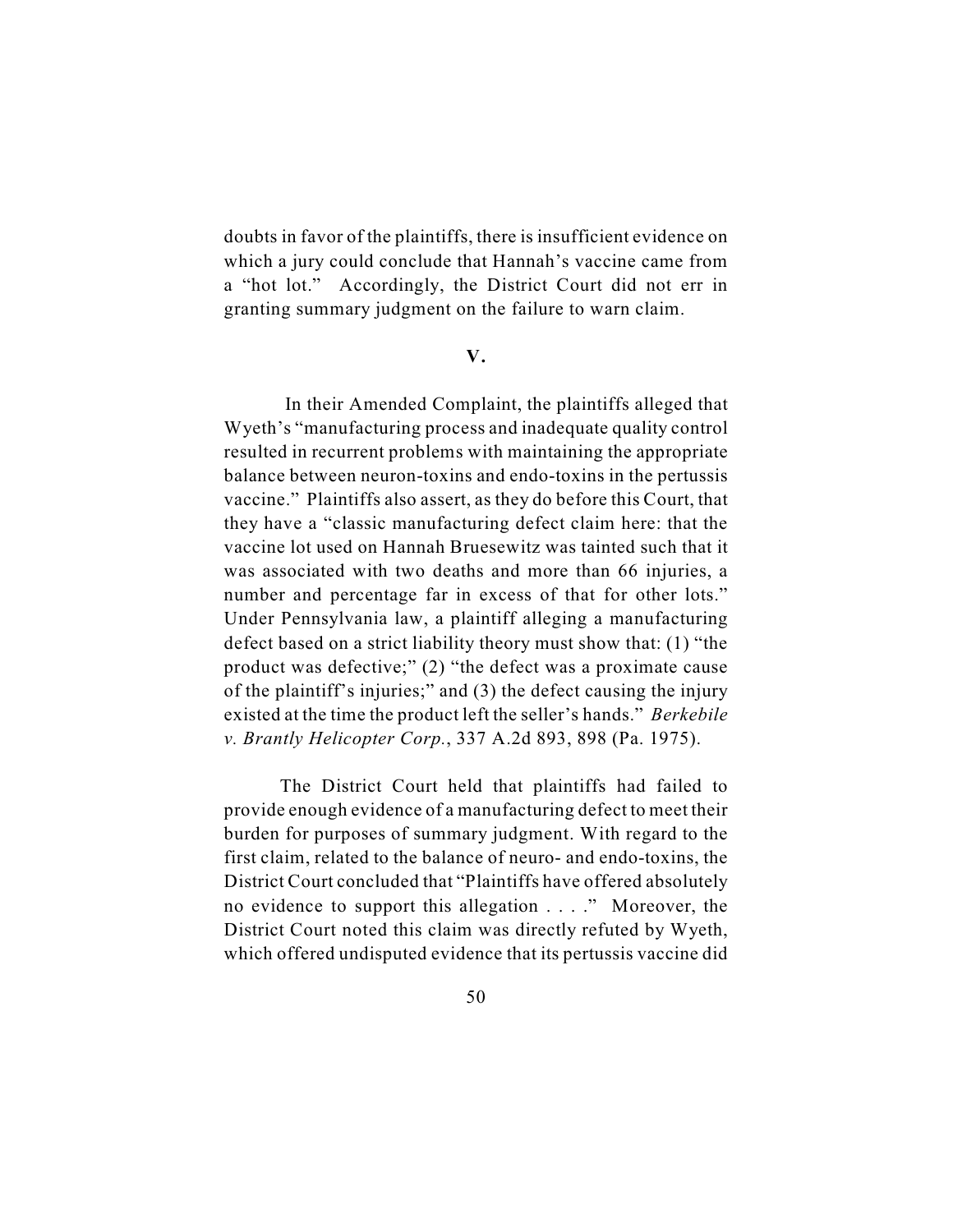not contain a neuro-toxin component and was not known to have a neuro-toxic effect.

The District Court also considered the plaintiffs' second argument, which was essentially the same as the "hot lot" theory discussed above. The plaintiffs argued to the District Court that a "hot lot" can serve as circumstantial evidence of a manufacturing defect. The District Court noted that this theory is known as the "malfunction theory:"

> The malfunction theory permits a plaintiff to prove a defect in a product with evidence of the occurrence of a malfunction and with evidence eliminating abnormal use or reasonable, secondary causes for the malfunction. The plaintiff is relieved from demonstrating precisely the defect yet it permits the trier-of-fact to infer one existed from evidence of the malfunction, of the absence of abnormal use and of the absence of reasonable secondary causes.

*Bruesewitz v. Wyeth*, 508 F. Supp.2d 430, 450 (E.D. Pa. 2007) (quoting *Barnish v. KWI Bldg. Co.*, 916 A.2d 642, 646 (Pa. Super. Ct. 2007)).

As the District Court recognized, this theory has not been applied to allegedly defective vaccines. Nevertheless, we need not determine if and how this theory of liability would apply in this case. Both before the District Court and this Court, the plaintiffs predicated their argument for a manufacturing defect on the fact that Hannah's vaccine came from a "hot lot." For the